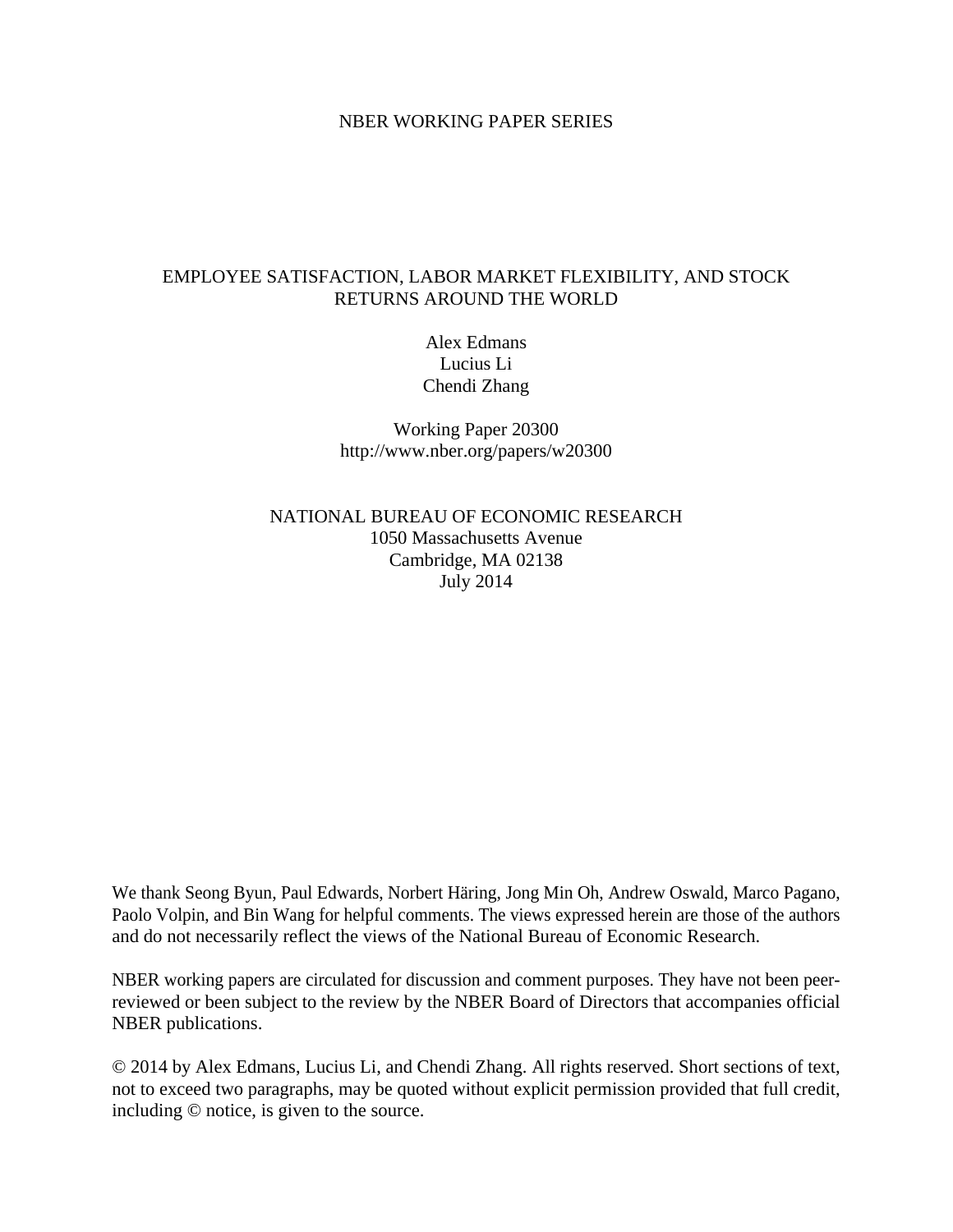Employee Satisfaction, Labor Market Flexibility, and Stock Returns Around The World Alex Edmans, Lucius Li, and Chendi Zhang NBER Working Paper No. 20300 July 2014 JEL No. G12,G23,G38,J53,J81,J83,J88,K31

## **ABSTRACT**

We study the relationship between employee satisfaction and abnormal stock returns around the world, using lists of the "Best Companies to Work For" in 14 countries. We show that employee satisfaction is associated with positive abnormal returns in countries with high labor market flexibility, such as the U.S. and U.K., but not in countries with low labor market flexibility, such as Germany. These results are consistent with high employee satisfaction being a valuable tool for recruitment, retention, and motivation in flexible labor markets, where firms face fewer constraints on hiring and firing. In contrast, in regulated labor markets, legislation already provides minimum standards for worker welfare and so additional expenditure may exhibit diminishing returns. The results have implications for the differential profitability of socially responsible investing ("SRI") strategies around the world. In particular, they emphasize the importance of taking institutional features into account when forming such strategies.

Alex Edmans The Wharton School University of Pennsylvania 2460 Steinberg Hall - Dietrich Hall 3620 Locust Walk Philadelphia, PA 19104 and NBER aedmans@wharton.upenn.edu

Lucius Li Warwick Business School Gibbet Hill Road Coventry CV4 7AL, UK Lu.Li.10@mail.wbs.ac.uk

Chendi Zhang Warwick Business School Gibbet Hill Road Coventry CV4 7AL, UK Chendi.Zhang@wbs.ac.uk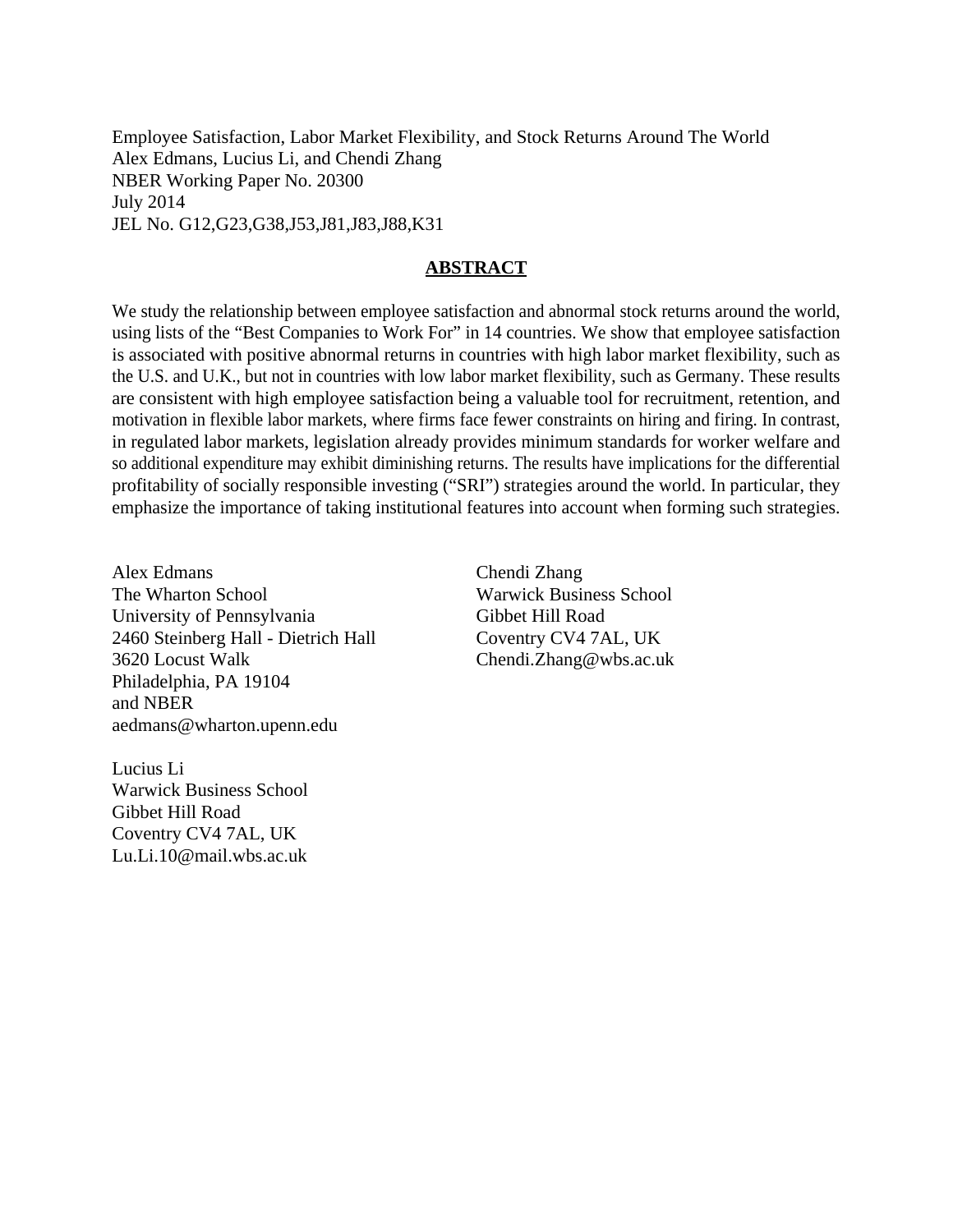This paper studies the relationship between employee satisfaction and stock returns around the world. Theory provides conflicting predictions as to whether employee satisfaction is beneficial or harmful to firm value. On the one hand, employee welfare can be a valuable tool for recruitment, retention, and motivation. For the typical  $20<sup>th</sup>$ -century firm, the bulk of its value stemmed from its physical capital. In contrast, most modern firms' key assets are their workers – not only senior management, but also rank-and-file employees. For example, in knowledge-based industries such as software, pharmaceuticals, and financial services, non-managerial employees engage in product development and innovation, and build relationships with customers and suppliers, and mentor subordinates. Employee-friendly policies can attract high-quality workers to a firm and ensure that they remain within the firm, to form a source of sustainable competitive advantage.

Relatedly, employee satisfaction can be a valuable motivational tool. In traditional manufacturing firms, motivation was simple because workers' output could be easily measured, allowing the use of monetary "piece rates" (Taylor (1911)). In the modern firm, workers' tasks are increasingly difficult to quantify, such as innovation or building client relationships. The reduced effectiveness of extrinsic motivators increases the role for intrinsic motivators such as satisfaction. This role is microfounded in both economics and sociology. The efficiency wage theory of Akerlof and Yellen (1986) argues that employees view a positive working environment as a "gift" from the firm and respond with a "gift" of increased effort (Akerlof (1982)). Sociological theories argue that satisfied employees identify with the firm and internalize its objectives, thus inducing effort (McGregor (1960)).

On the other hand, employee satisfaction can represent wasteful expenditure by management. Taylor (1911) argued that workers should be treated like any input – management's goal is to extract maximum output from them while minimizing their cost. Under this view, satisfaction is an indicator that employees are overpaid or underworked, both of which reduce firm value. Indeed,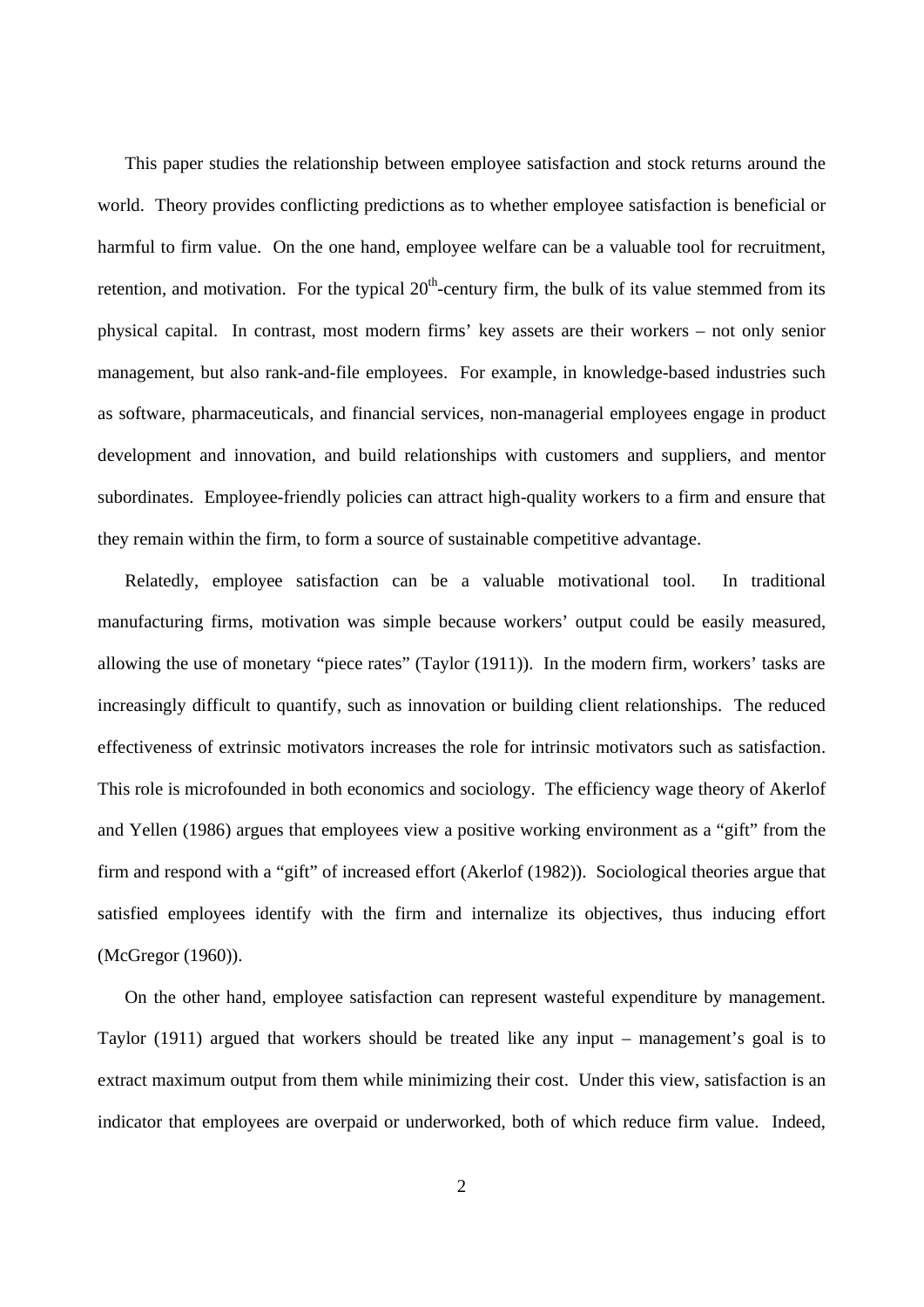agency problems may lead to managers tolerating insufficient effort and/or excessive pay, at shareholders' expense. The manager may enjoy more pleasant relationships with his subordinates by not holding them down to their reservation utility (Jensen and Meckling (1976)). Alternatively, high wages may constitute a takeover defense, as modeled by Pagano and Volpin (2005a). Cronqvist et al. (2009) find that salaries are higher when managers are more entrenched, which supports the view that high worker pay is inefficient.

The relative importance of the above costs and benefits will depend on the institutional context. In flexible labor markets, firms face fewer restrictions on the contracts they can offer. When hiring constraints are weaker, the recruitment benefits of employee satisfaction are stronger. Since one's rivals also face few hiring constraints, the retention benefits of employee satisfaction are also more important. Flexible labor markets also feature fewer firing constraints. Since it is easier for firms to dismiss underperforming workers and replace them with superior ones, the recruitment benefits of employee satisfaction are again greater. In addition, the greater risk of firing means that employees invest in general rather than firm-specific skills, which also increases their ability to be recruited elsewhere (Hall and Soskice (2001), Thelen (2001)). Separately, the motivational benefits are also likely higher. Under the efficiency wage theory of Shapiro and Stiglitz (1984), workers exert effort to avoid being fired from a satisfying job, and thus employee satisfaction has greater motivational impact when the likelihood of firing is stronger. The motivational effect of employee satisfaction may be particularly important for rank-and-file employees, who are harder to incentivize with equity since they individually have a small effect on firm value.

In regulated labor markets, hiring and firing are harder, and thus the recruitment, retention, and motivational benefits are lower. In addition, expenditure on employee satisfaction is likely to exhibit diminishing marginal returns. When labor market regulations already ensure a minimum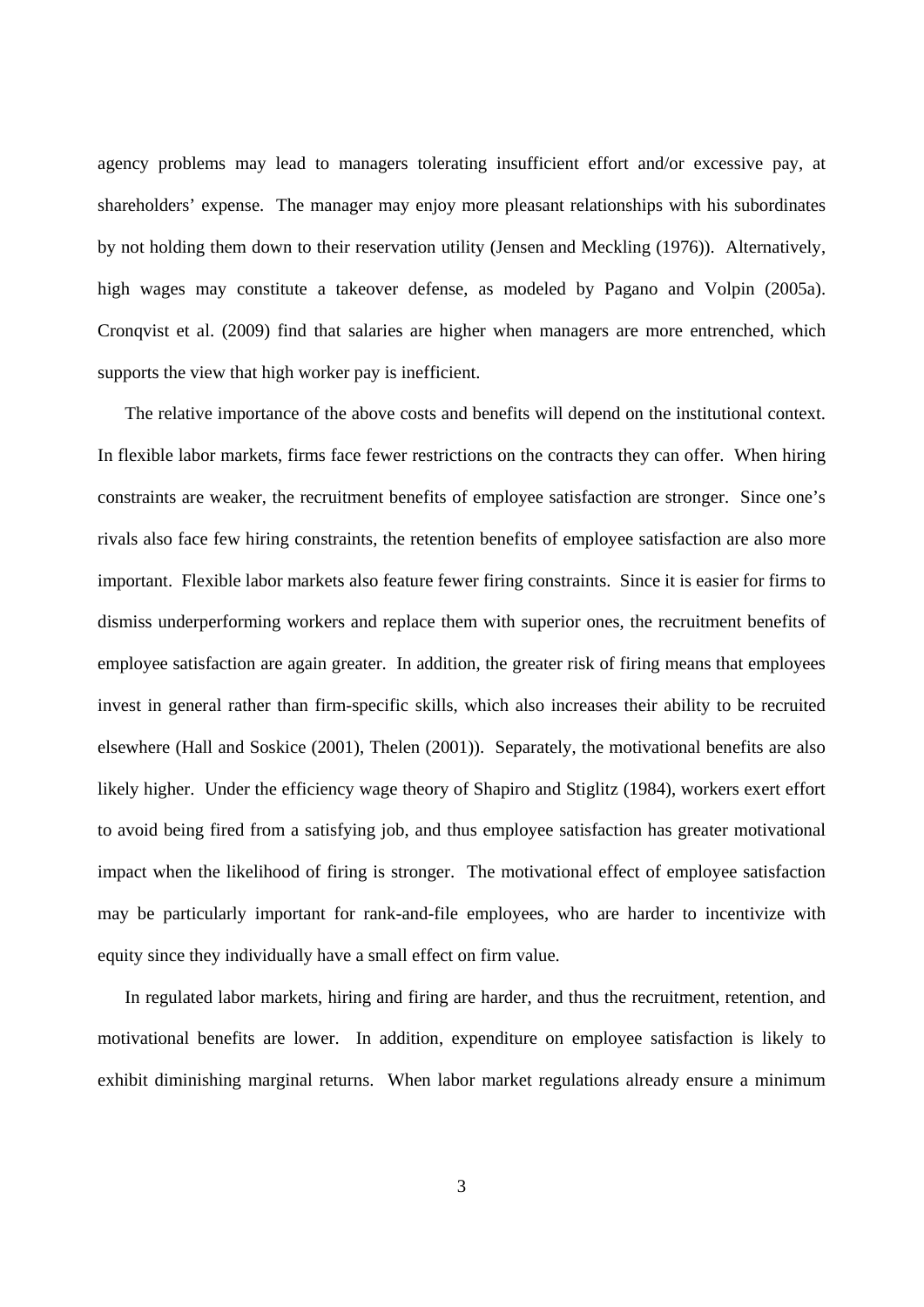level of worker welfare, companies with high satisfaction relative to their peers may be exceeding the optimal level: the marginal benefit of their expenditure may not justify its cost.

Edmans (2011, 2012) shows that companies with high employee satisfaction, as measured by inclusion in the list of the "100 Best Companies to Work For in America", outperform their peers by 2-3% per year. The use of stock returns (rather than, say, accounting performance or Tobin's Q) as the dependent variable mitigates concerns that causality runs from firm performance to employee satisfaction, since any publicly-observed performance measure should already be incorporated into the stock price at the start of the return compounding window. These results suggest that satisfaction is positively correlated with firm value and that these benefits are not immediately capitalized by the market. However, these papers only study the U.S. – a country with particularly flexible labor markets – and so the external validity of their results is limited. It is unclear whether these results are generalizable to other countries, especially those with less flexible labor markets.

This paper addresses this open question. We study the link between employee satisfaction and stock returns in 14 countries around the world, and investigate how this relationship depends on the country's level of labor market flexibility. The list of the "100 Best Companies to Work For in America" is published by the Great Place to Work<sup>®</sup> Institute in San Francisco. The Institute produces similar Best Companies ("BC") lists in more than 45 countries, of which 15 have at least 10 publicly traded BCs. We use two measures of country-level labor market flexibility, which are available for 14 of these 15 countries. The first measure is the OECD Employment Protection Legislation ("EPL") index, also used by Pagano and Volpin (2005b) and Simintzi, Vig, and Volpin (2014). The second is the labor market flexibility categories of the Fraser Institute's Economic Freedom of the World index, also used by Bernal-Verdugo, Furceri, and Guillaume (2012a, 2012b), Freeman, Kruse, and Blasi (2008), and Haltiwanger, Scarpetta, and Schweiger (2008).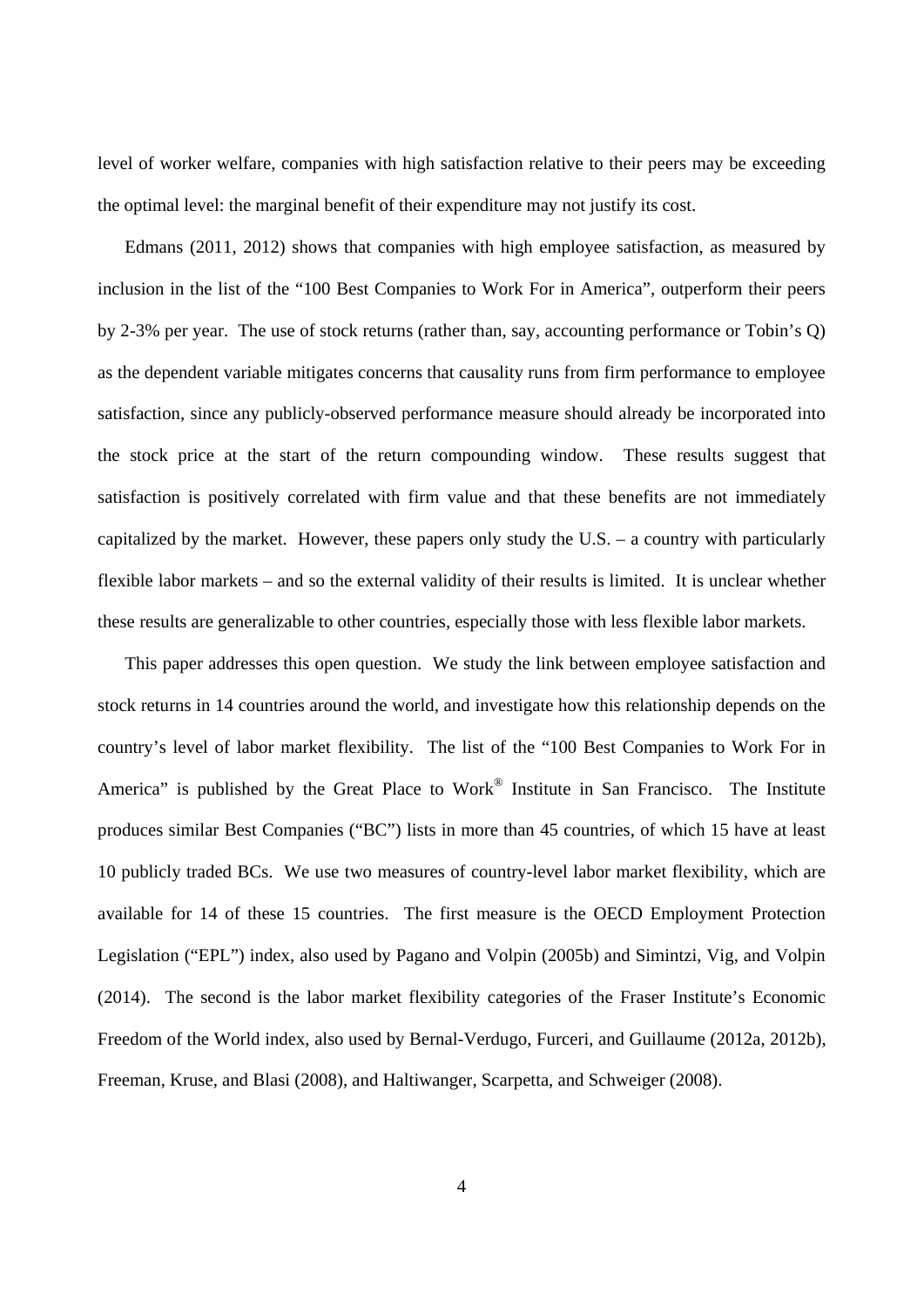We find that the alphas documented by Edmans (2011, 2012) for the U.S. are not anomalous in a global context. An equal-weighted BC portfolio generates a Carhart (1997) 4-factor monthly alpha of 22 basis points in the U.S. from 1998-2013, statistically significant at the 1% level. This alpha is only the  $10<sup>th</sup>$  highest out of the 14 countries that we study. High returns to Best Companies are not limited to the U.S., although the alphas for most other countries are not statistically significant due to the smaller sample size. For example, the monthly alpha is 77 basis points in Japan from 2007-2013 and (an insignificant) 81 basis points in the U.K. from 2001-2013. (The different time periods reflect the different years in which the BC list was initiated). However, we also document significant heterogeneity across countries. For example, Germany exhibits an insignificantly negative alpha of 45 basis points. Thus, while the previously-documented results generally hold out of sample, they do not extend to every country.

We next show that the abnormal returns to the BCs are significantly increasing in their country's labor market flexibility, using both measures. We conduct a pooled panel regression controlling for other firm-level determinants of stock returns identified by Brennan, Chordia, and Subrahmanyam (1998), such as size, book-to-market, dividend yield, past returns, trading volume, and the stock price. To ensure that our labor market flexibility measure is not simply proxying for other differences between countries, we control for other country-level variables such as the rule of law, size of the capital market, and the existence of one-share-one-vote (all from La Porta, Lopez-de-Silanes, Shleifer, and Vishny (1997)), GDP growth, and the anti-director rights index of Spamann (2010). We find that, a one standard deviation decrease in the EPL measure is associated with a 0.49% higher market-adjusted monthly return to being a BC. Similarly, a one standard deviation increase in the EFW measure is associated with a 0.67% higher market-adjusted monthly return to being a BC. The results are similar using a Fama-MacBeth (1973) analysis.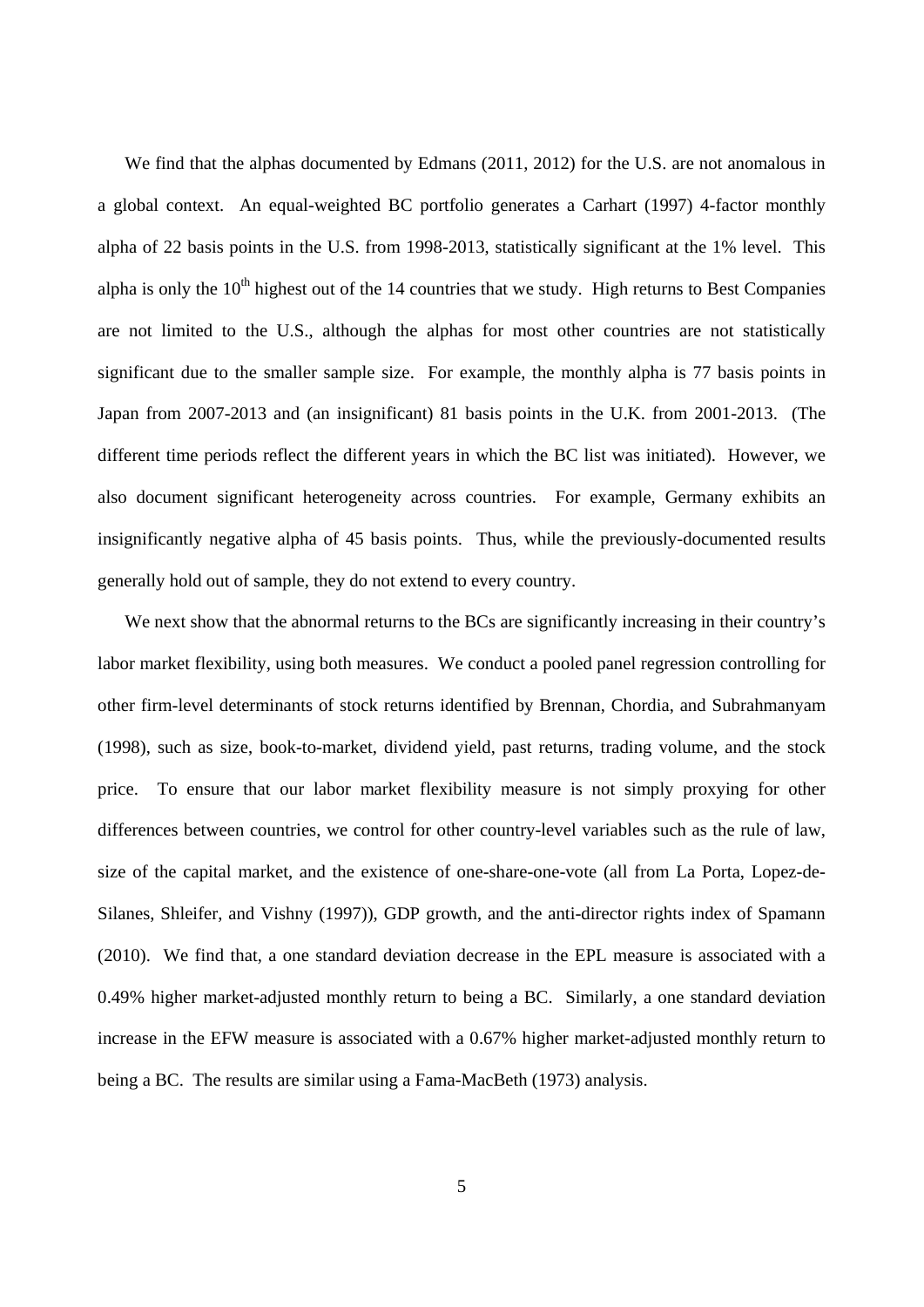Overall, our results suggest that the association between employee satisfaction and stock returns depends critically on the institutional context. These results have important implications for both managers and investors. Starting with the former, even if the Edmans (2011, 2012) results can be interpreted as causal, they do not suggest that managers should necessarily increase expenditure on employee-friendly programs in countries with low labor market flexibility. Moving to the latter, it suggests that investors can only expect to earn alpha from investing in firms with high employee satisfaction in countries with high labor market flexibility.

This paper contributes to a number of literatures. First, it builds on the literature linking various measures of employee welfare to various measures of firm performance. Abowd (1989) shows that announcements of pay increases reduce market valuations dollar-for-dollar, Diltz (1995) finds that stock returns are uncorrelated with the Council of Economic Priorities minority management and women in management variables, and negatively correlated with family benefits, and Dhrymes (1998) find no relationship with KLD's employee relations variable. In contrast, Edmans (2011, 2012) documents a positive relationship employee satisfaction and stock returns. However, the above studies only analyze the U.S. Given the importance of labor market institutions, it is unclear whether these relationships generalize more widely.

Second, since employee welfare is frequently used as a screen by socially responsible investors (Renneboog, Ter Horst, and Zhang (2008a, 2011)), this paper contributes to research on the link between socially responsible investing ("SRI") and investor returns. This literature has mixed results. Hamilton, Jo and Statman (1993), Kurtz and DiBartolomeo (1996), Guerard (1997), Bauer, Koedijk, and Otten (2005), Schröder (2007), and Statman and Glushkov (2009) find no or a mixed relationship between various SRI screens and investment returns; Geczy, Stambaugh, and Levin (2005), Brammer, Brooks, and Pavelin (2006), Renneboog, Ter Horst, and Zhang (2008b), and Hong and Kacperczyk (2009) find a negative relationship; and Moskowitz (1972), Luck and Pilotte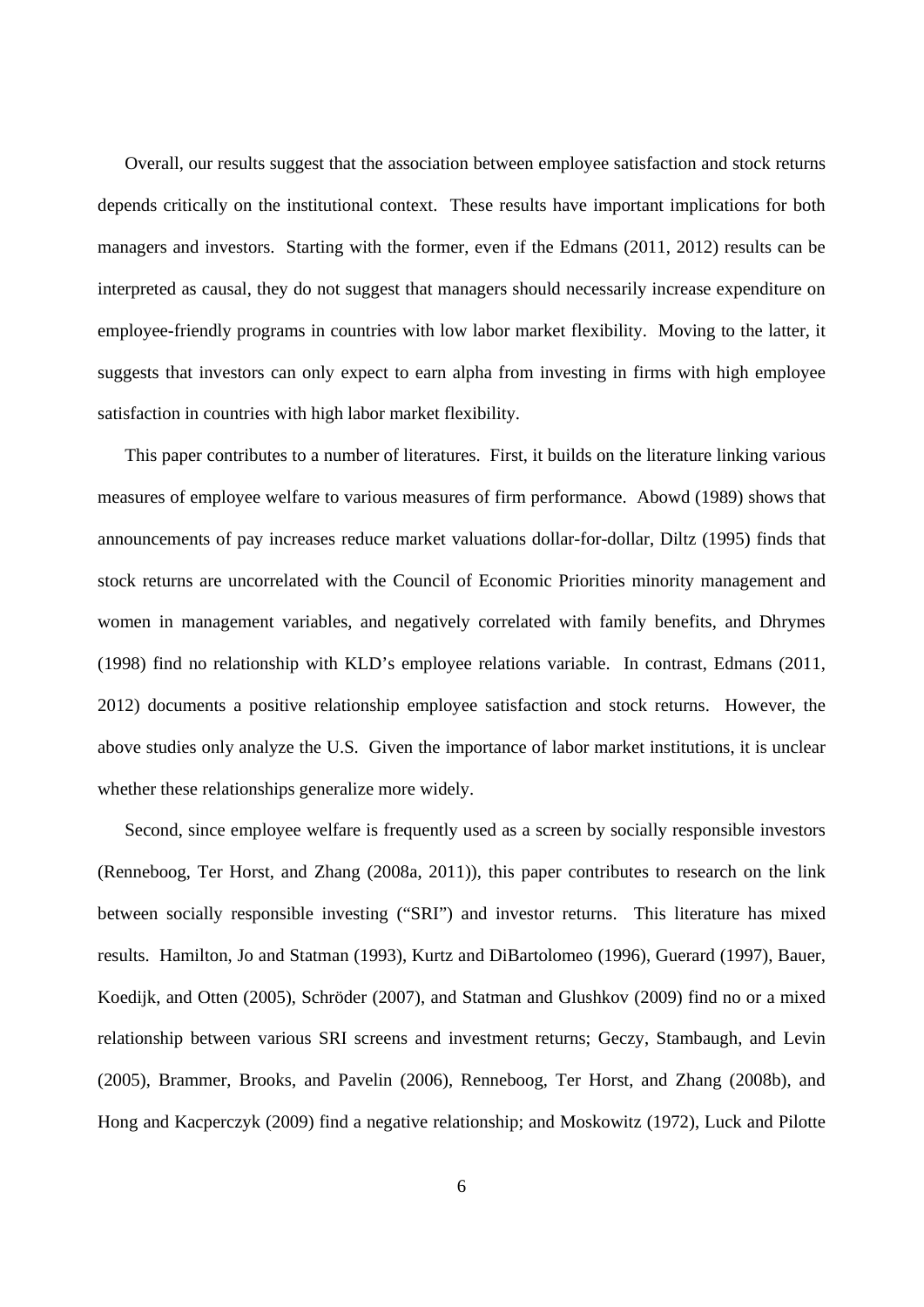(1993), Derwall et al. (2005), and Edmans (2011, 2012) find a positive link. All of the above studies focus on U.S. data and their generalizability to other countries is again unclear. In particular, the value of various forms of Corporate Social Responsibility ("CSR") – employee welfare, gender diversity, animal rights, environmental protection, and whether the firm is in a "sin" industry (such as tobacco, alcohol, and gambling) – likely depends on the institutional context, such as regulations and cultural norms. To our knowledge, this is the first paper to study the investment performance of a SRI screen in a global context.<sup>1</sup>

Finally, this paper adds to the literature comparing the performance of investment strategies across countries. Asness, Moskowitz, and Pedersen (2013) find that value strategies are profitable not only in the U.S., but also in the U.K., continental Europe, and Japan. Momentum strategies are profitable in the first three regions, but not Japan. Chui, Titman, and Wei (2010) argue that cultural factors explain the differential profitability of momentum strategies across countries: in particular, countries with greater individualism exhibit higher momentum profits.

This paper is organized as follows. Section 1 develops our hypotheses and Section 2 describes the data. Section 3 studies the abnormal returns to the BCs across different countries. Section 4 presents the core results of our paper, relating these abnormal returns to measures of labor market flexibility. Section 5 concludes.

#### **1. Hypothesis development**

1

We first discuss whether we should expect to find any long-run abnormal returns to the Best Companies lists at all, either positive or negative. Our return compounding window starts at the beginning of the month after list publication. Thus, since these lists are public, we should find no

<sup>&</sup>lt;sup>1</sup> Ioannou and Serafeim (2012) and Cheng, Ioannou, and Serafeim (2014) study the determinants and consequences of corporate social responsibility in a cross-country context, but do not investigate stock returns.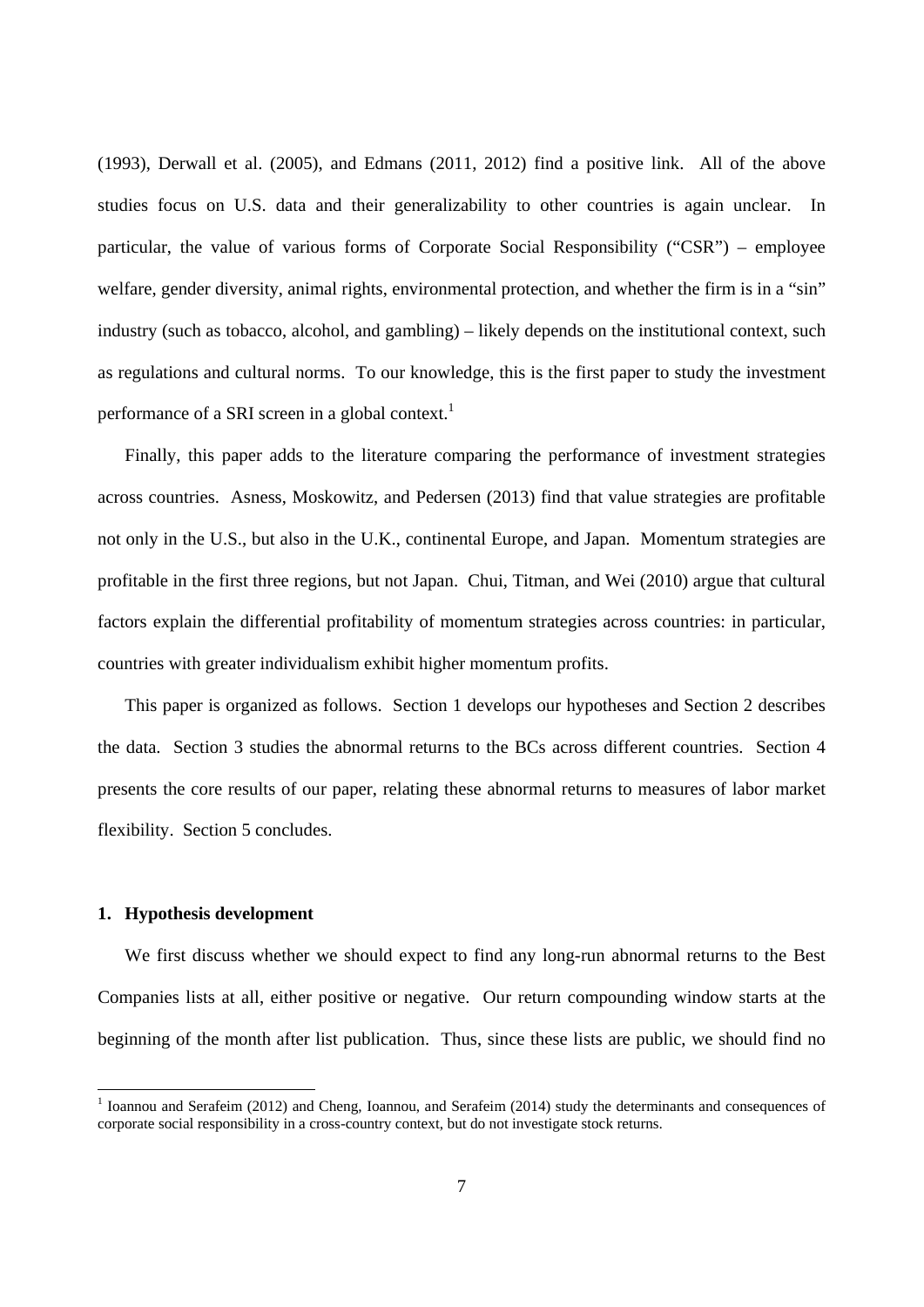abnormal returns if the market is semi-strong efficient. Regardless of the institutional context, and thus regardless of the direction of the link (if any) between employee welfare and firm value, the positive or negative value of list inclusion should be capitalized by the market before the start of the return compounding window.

However, there is significant prior evidence that intangible assets are not fully priced by the stock market. Firms with high R&D as measured by expenditure (Chan, Lakonishok, and Sougiannis (2001); Lev and Sougiannis (1996)), advertising as measured by expenditure (Chan, Lakonishok, and Sougiannis (2001), patent quality as measured by citations (Deng, Lev, and Narin (1999)), and software quality as measured by development costs (Aboody and Lev (1998)) all earn higher long-run returns. Consistent with these findings, Edmans (2011, 2012) documents that Best Companies in the U.S. outperform their peers by 2-3% per year, and that the value of list inclusion is not fully capitalized by the market until 4-5 years later. Indeed, equity analysts systematically under-predict the earnings announcements of these companies.

Thus, it is reasonable to hypothesize that the value of employee satisfaction will not be fully capitalized by the stock market immediately upon list inclusion, and thus that there will be longhorizon returns.<sup>2</sup> We now discuss our hypothesis for whether this value will be positive or negative, and why it may depend on a country's level of labor market flexibility. Employee satisfaction has both benefits and costs. Starting with the benefits, worker welfare is likely to improve recruitment, retention, and motivation. For the reasons discussed in the introduction, these benefits are likely to be particularly strong in countries with flexible labor markets, in which hiring and firing are easier. Thus, in such countries, we hypothesize that expenditure on employee welfare is a value-creating investment that is underappreciated by the market.

<sup>&</sup>lt;sup>2</sup> An alternative channel through which list inclusion can lead to long-run stock returns is through attracting demand from socially responsible investors. Edmans (2011) estimates this effect for the U.S. and found it to be very small compared to the magnitude of the abnormal returns.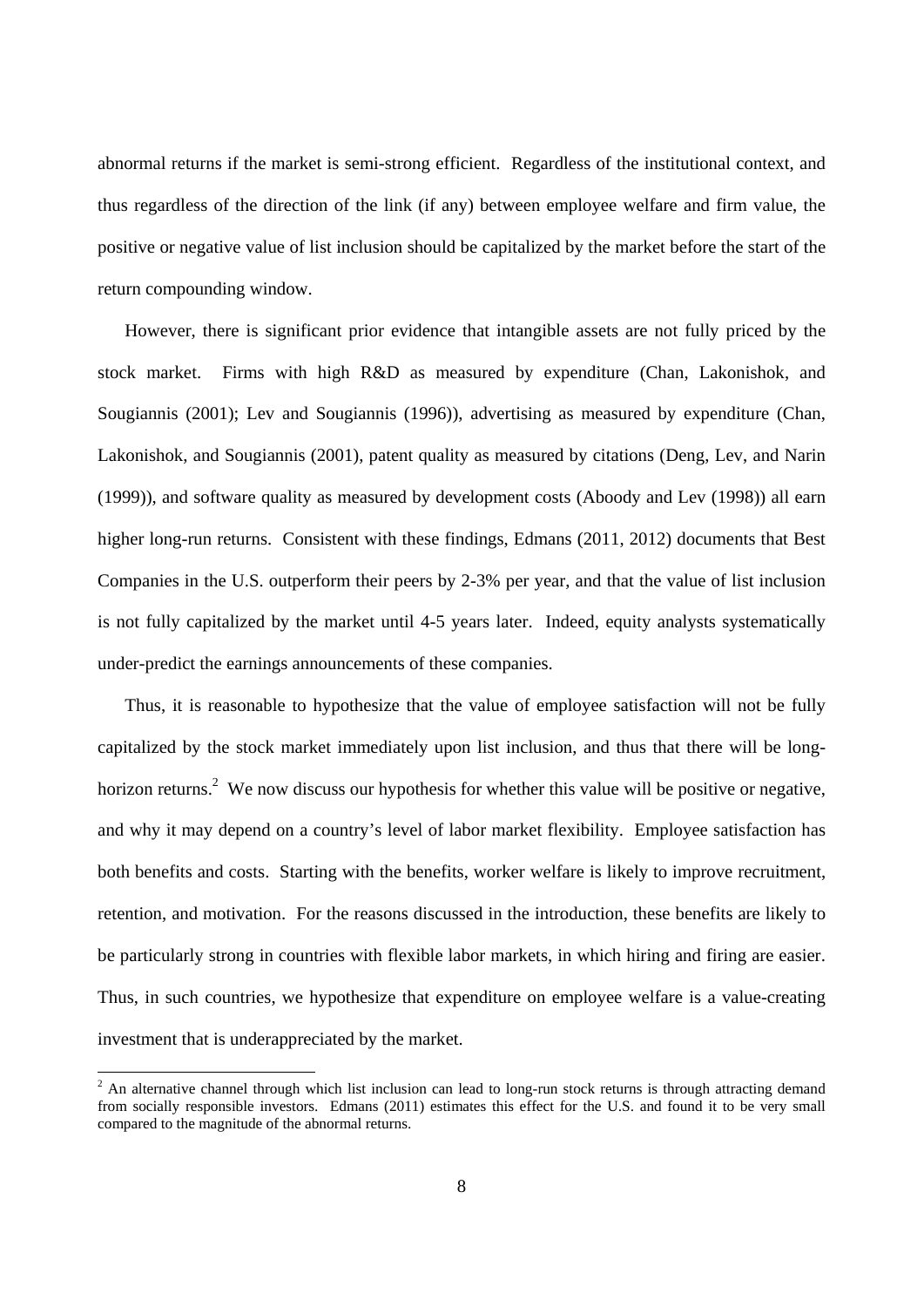However, as with any investment, the returns are likely decreasing. In regulated labor markets, regulations already impose a floor on worker welfare, leading to a downward movement along the marginal benefit curve. In addition, due to the increased restrictions in hiring and firing, labor mobility is less frequent and so the recruitment, retention, and motivational benefits are likely smaller, causing a downward shift in the marginal benefit curve. Both of these forces reduce the marginal benefit of further expenditure on worker welfare, potentially below its marginal cost. Indeed, firms may spend excessively on employee satisfaction due to an agency problem. The theory of Pagano and Volpin (2005a) argues that employee benefits such as high wages can be used as a takeover defense. Simintzi, Vig, and Volpin (2014) find employment protection increases labor costs and reduces firms' profitability. Cronqvist et al. (2009) show that entrenched managers pay their employees more. Similarly, countries with regulated labor markets tend to have more powerful labor unions (see, e.g., Nickell (1997)) – indeed, centralized collective bargaining is a component of the labor market flexibility categories of the Economic Freedom of the World database. Thus, high employee satisfaction may result from the influence of labor unions, rather being in shareholders' interest. Gorton and Schmid (2004) find that, when labor has a voice in corporate governance, profitability and valuation are lower. Chen, Kacperczyk, and Ortiz-Molina (2011) hypothesize that labor unions protect wages in a downturn, and find that they increase a firm's operating leverage and cost of equity. Unions also protect underperforming managers and reduce a firm's value (Atanassov and Kim (2009), Lee and Mas (2012)).

As a result, we predict that the BCs generate positive abnormal returns in countries with high labor market flexibility, and that the returns to list inclusion decrease with labor market flexibility.

#### **2. Data and summary statistics**

## *2.1. Measures of employee satisfaction*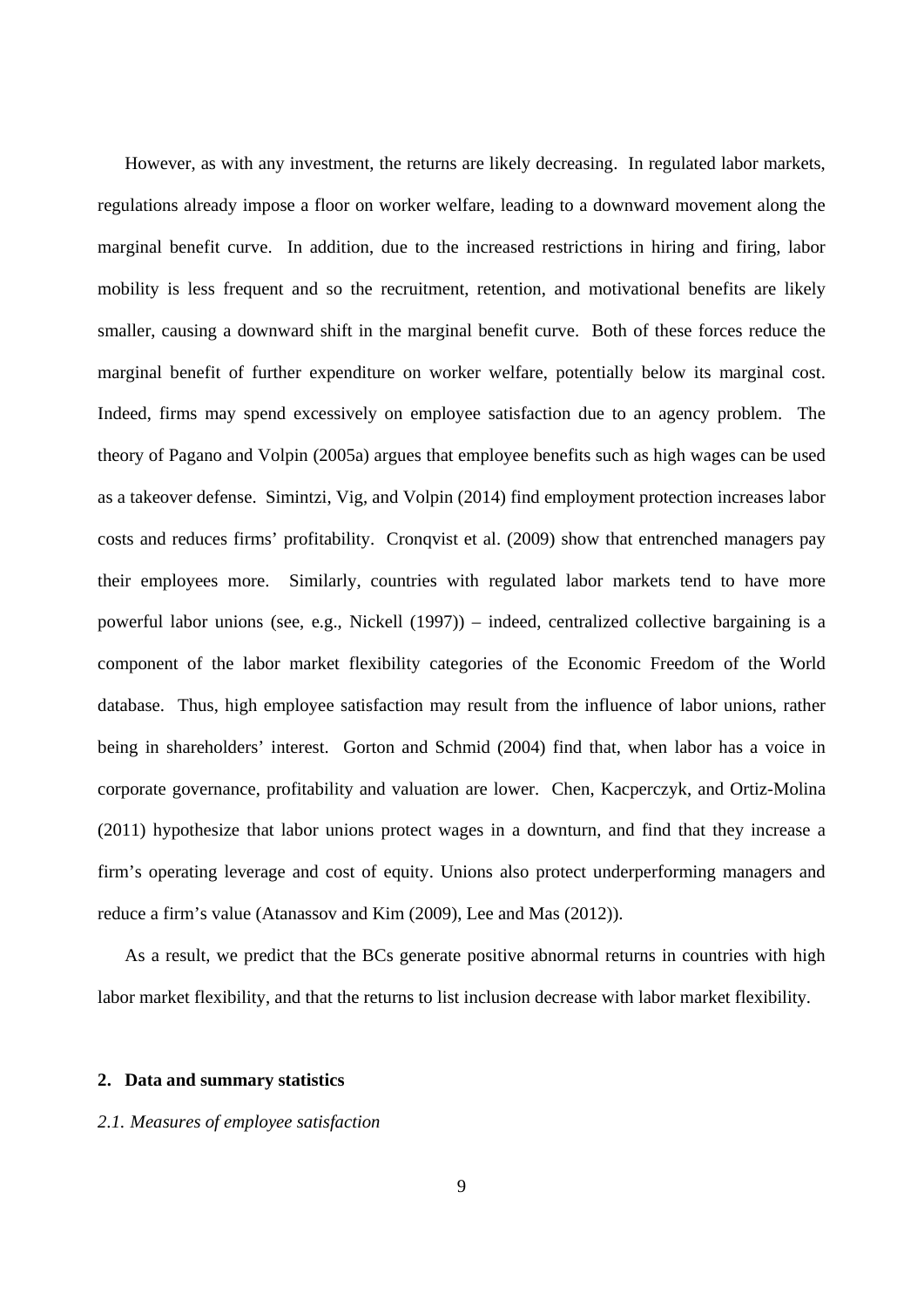Our main data source is the Best Companies lists compiled by the Great Place to Work® Institute. The first list focused on U.S. companies and was published in a 1984 book entitled the "The 100 Best Companies to Work for in America", which was later updated in 1993; from 1998 onwards it has been published every January in *Fortune* magazine. Two-thirds of the score comes from a 57-question survey that the Institute administers to 250 employees randomly selected in each firm. The remaining one-third comes from the Institute's evaluation of factors such as a company's demographic makeup, pay and benefits programs, and culture. The companies are scored in four areas: credibility (communication to employees), respect (opportunities and benefits), fairness (compensation, diversity), and pride/camaraderie (teamwork, philanthropy, celebrations), and the top 100 firms are publicly announced in rank order. According to the Institute, a Great Place to Work is a place in which "you can trust people you work for, have pride in what you do, and enjoy the people you work with". The list is highly regarded as a thorough measure of employee satisfaction, receiving significant attention from shareholders, management, employees and the media, and has since been extended to more than 45 countries around the world.

We include countries with more than five years' history of BC listings, and exclude those where firm-level stock return and accounting data are unavailable, e.g. Colombia, Ecuador, Uruguay, and Venezuela. For each country, we only include BCs that are both headquartered and publicly listed in that country. Table 1 describes the 14 countries that have data on labor market flexibility (which we will describe in Section 2.2) and where at least 10 BCs are headquartered and publicly listed. Column (1) shows the start year of BC listings for each country. The numbers of public BCs per country are reported in column (3). Since the earliest start year for a non-U.S. country is 1998 (for Brazil), our sample period is from February 1998 to December 2013, although we will also study the U.S. from February 1984 to December 2013 to verify comparability with Edmans (2011, 2012).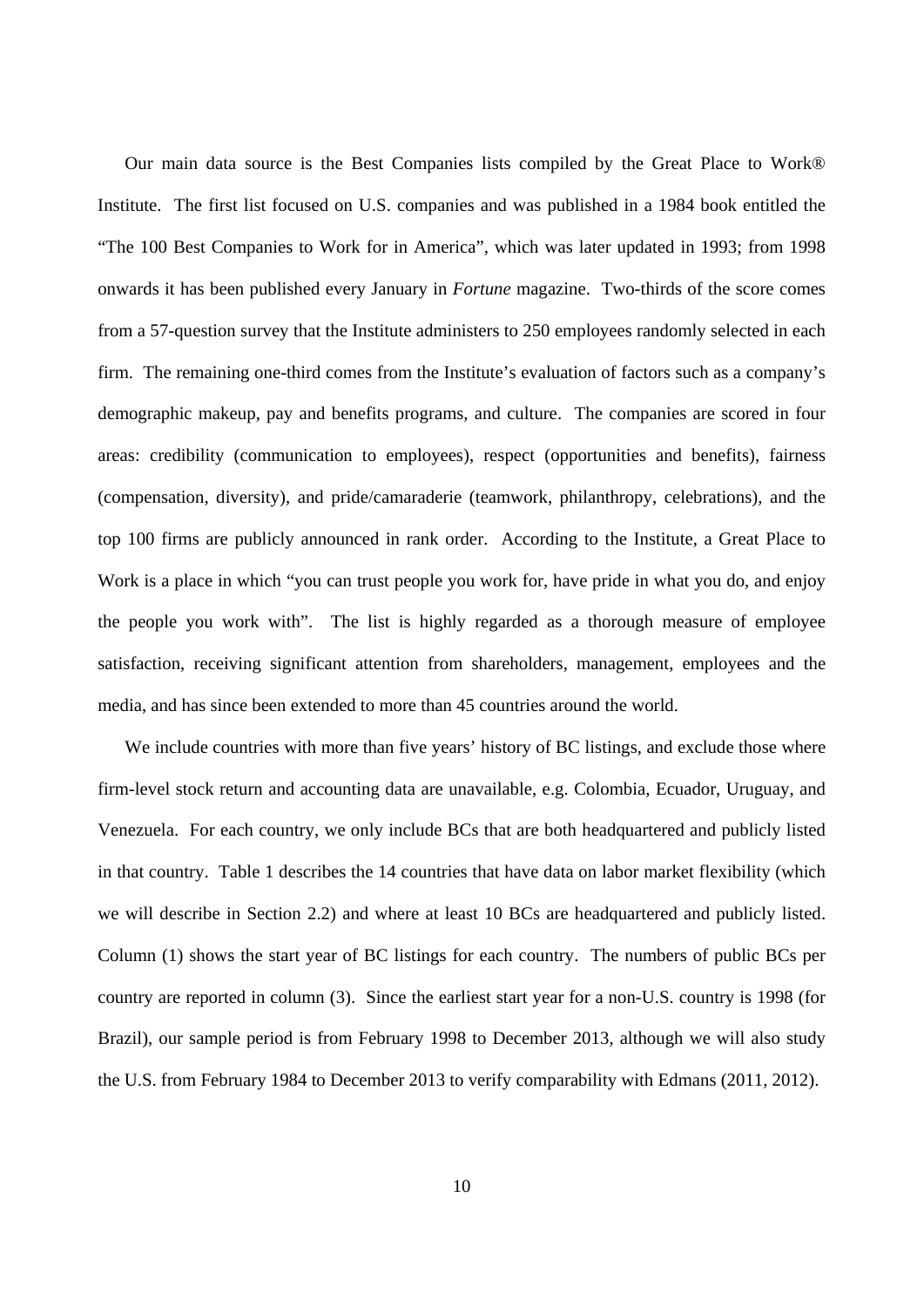To form BC portfolios, we use the beginning of the month immediately after the latest publication date of lists for each country as our portfolio formation date. For example, the U.S. list is typically published in mid-January, and so we use February 1 as the portfolio formation date. Thus, our analyses are joint tests of the value of employee satisfaction and the extent to which this value is immediately capitalized by the market. The constituents of BC portfolios are rebalanced once a year on the same day. Column (2) reports the portfolio formation dates for each country.

For the U.K. and U.S., the number of firms in the list has remained constant over time. For the other countries, this number has increased over time – for example, the first list in Germany (in 2003) contains 50 firms, while in 2013 it contains 100. Column (6) of Table 1 indicates the number of BCs selected in the initial list and the 2013 list for each country.

### *2.2. Measures of labor market flexibility*

We use two measures of labor market flexibility. The first is the OECD's Employment Protection Legislation ("EPL") index, which is available for 34 OECD and 9 emerging countries. The index measures the procedures involved in hiring workers on either fixed-term or temporary contracts, and the procedures and costs involved in dismissing individuals and groups of workers. The index is based on statutory laws, collective bargaining agreements, case law, contributions from OECD member countries, and experts' advice from each country. It has three components:

*Individual dismissal of workers with regular contracts* (category EPR) measures three aspects of dismissal protection: (i) procedural inconveniences of the dismissal process faced by employers, such as notification and consultation requirements; (ii) length of notice periods and conditions of severance pay; and (iii) difficulty of dismissal, such as the circumstances under which a dismissal can be made possible, and repercussions for the employer if an unfair dismissal is discovered.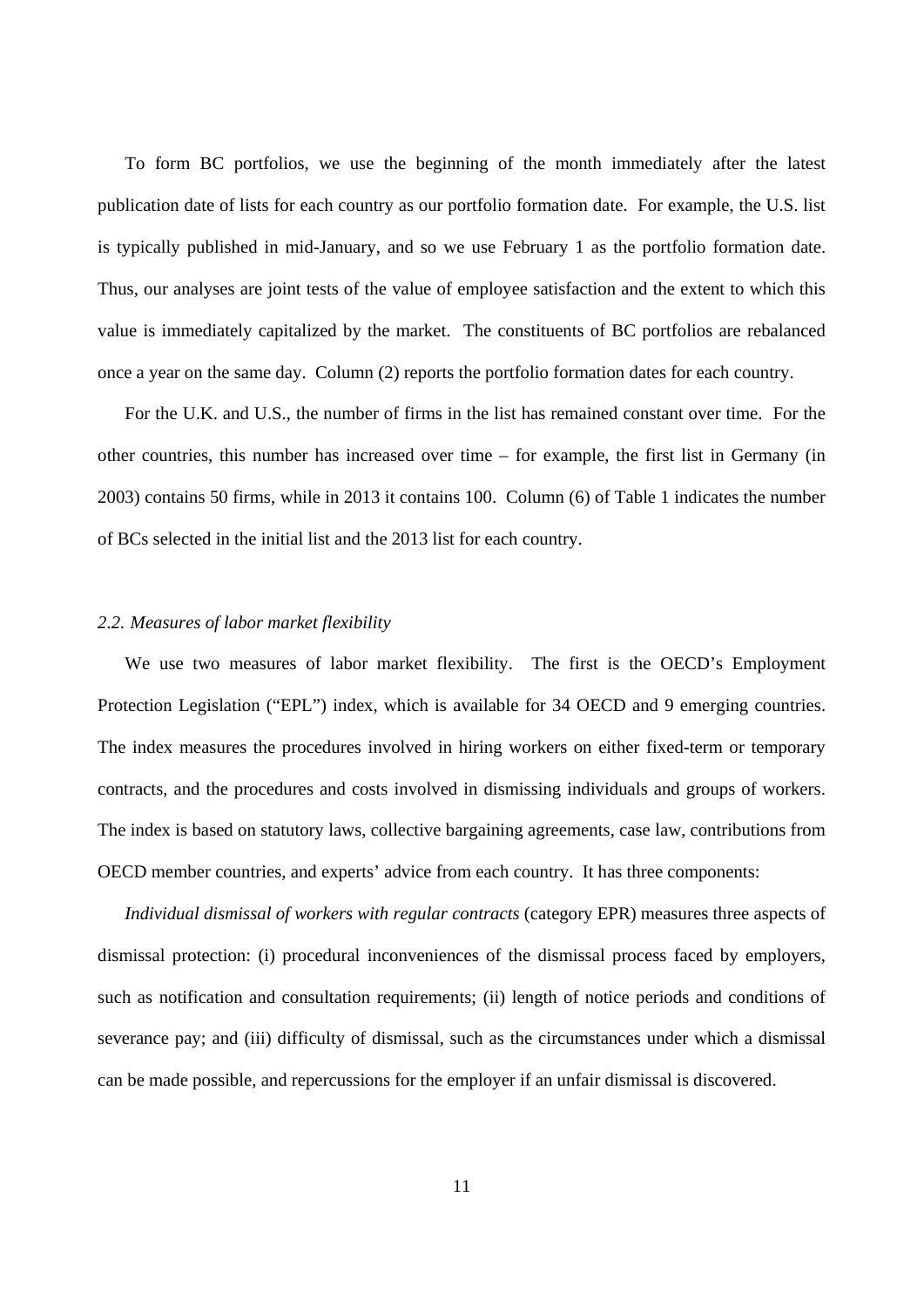*Additional costs for collective dismissals* (category EPC) measures the extra costs faced by employers when they dismiss several workers simultaneously, over and above the costs applicable for individual dismissals.

*Regulation of temporary contracts* (category EPT) measures regulations for fixed-term and temporary work contracts in terms of job type and duration, requirements for such workers to receive equal pay and working conditions to permanent employees, and regulations for the setup and operations of work agencies.

The first two measures capture the ease of dismissal. As mentioned in the introduction, fewer constraints on firing increase the motivational benefits of employee satisfaction (as workers will exert greater effort to avoid being fired from a satisfying job), and also its recruitment benefits (since the ease of firing raises the number of vacancies the firm can create). The third measure captures constraints on hiring, which reduce the recruitment benefits of employee satisfaction. Separately, regulations on hiring and firing impose a minimum level of employee welfare, leading to a downward movement along the marginal benefit curve for expenditure on employee satisfaction. Thus, in regulated labor markets, firms with high satisfaction relative to their peers may be operating in the region in which the marginal benefit does not justify the cost.

The EPL index has been used in Pagano and Volpin (2005b) and Simintzi, Vig, and Volpin (2014). Following both papers, we calculate *EPL* as the average of the three sub-indicators' scores; high EPL implies low labor market flexibility.<sup>3</sup> Column (1) of Table 1, Panel B reports the time series mean of *EPL* for each country from 1998-2013, and columns (2)-(4) of report the time series mean of each index. As a rough check that our EPL measure is linked to labor mobility, and thus the retention and recruitment benefits of employee satisfaction, we were able to collect data on

-

 $3$  The OECD reports EPL as a weighted average of the three broad categories, where the weights depend on the number of sub-indicators in each group. Our results are robust to this weighted measure of EPL.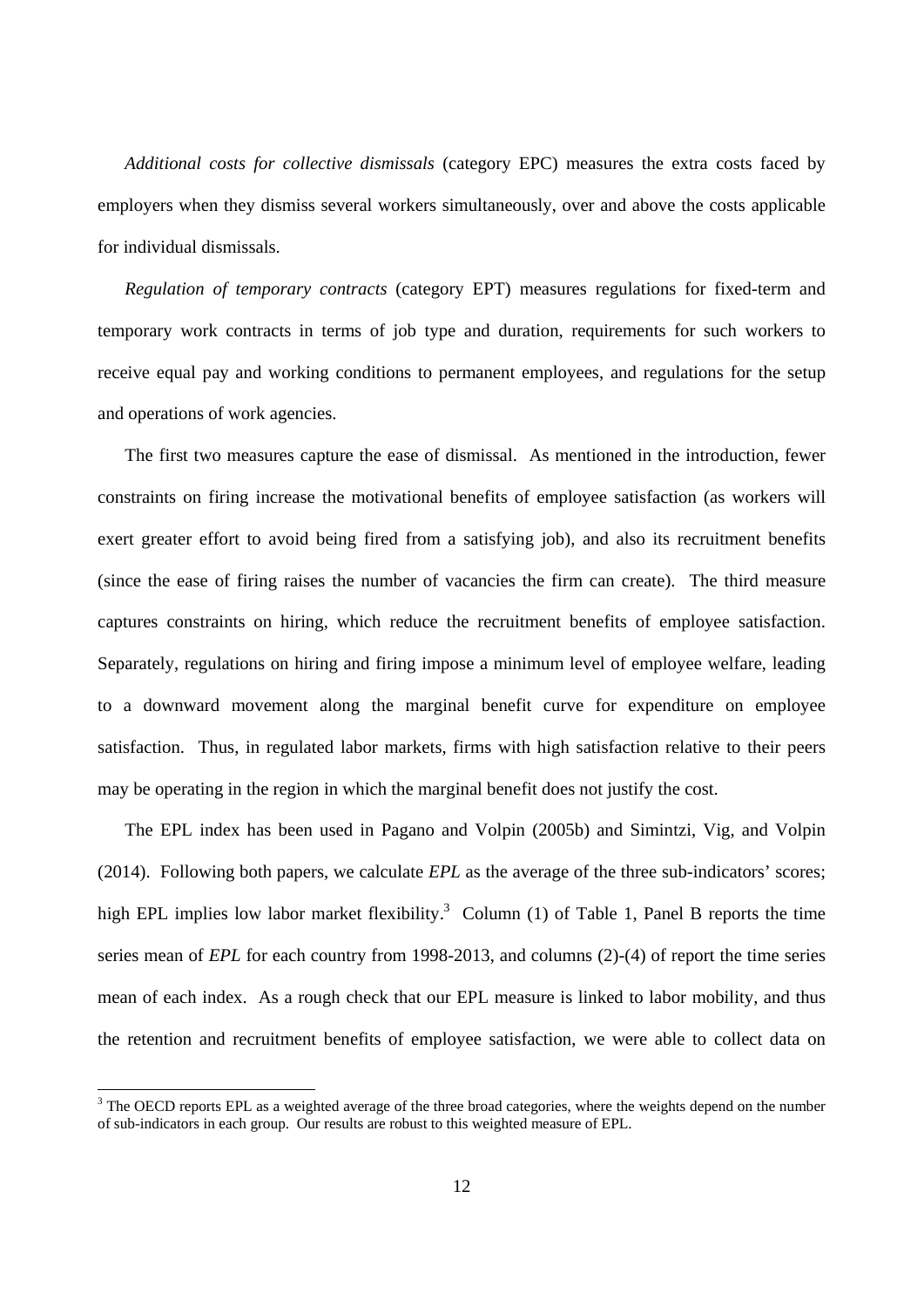labor turnover rates for seven countries in our sample from the OECD. Their correlation with our employment protection legislation index is -0.73. Similarly, the labor economics literature shows that employment protection is negatively associated with labor turnover (Bertola (1999), Autor, Kerr, and Kugler (2007), Messina and Vallanti (2007), OECD (2013)).

Our second measure of labor market flexibility is calculated based on data from the Fraser Institute's Economic Freedom of the World ("EFW") database. The database contains indices on labor market flexibility, which are also used by labor economics studies such as Bernal-Verdugo, Furceri, and Guillaume (2012a, 2012b), Freeman, Kruse, and Blasi (2008), and Haltiwanger, Scarpetta, and Schweiger (2008). The indices have been referred as a comprehensive measure of the "de facto strictness of labor regulations" (Feldmann (2009)). We use the EFW indices across six policy categories. All indices are standardized on a 0-10 scale, with higher values indicating more flexible labor markets:

*Hiring regulations and minimum wage* (category 5Bi) is based on the World Bank's Doing Business Difficulty of Hiring Index. The index measures three areas: (i) whether fixed-term contracts are prohibited for permanent tasks; (ii) the maximum cumulative duration of fixed-term contracts; and (iii) the ratio of the minimum wage for a trainee or first-time employee to the average value added per worker.

*Hiring and firing regulations* (category 5Bii) is derived from the World Economic Forum's Global Competitiveness Report's survey question "How would you characterize the hiring and firing of workers in your country?" Respondents assign a score from 1 ("impeded by regulations") to 7 ("flexibly determined by employers") which are then standardized onto a 0-10 scale.

*Centralized collective bargaining* (category 5Biii) is based on the World Economic Forum's Global Competitiveness Report's survey question "How are wages generally set in your country?".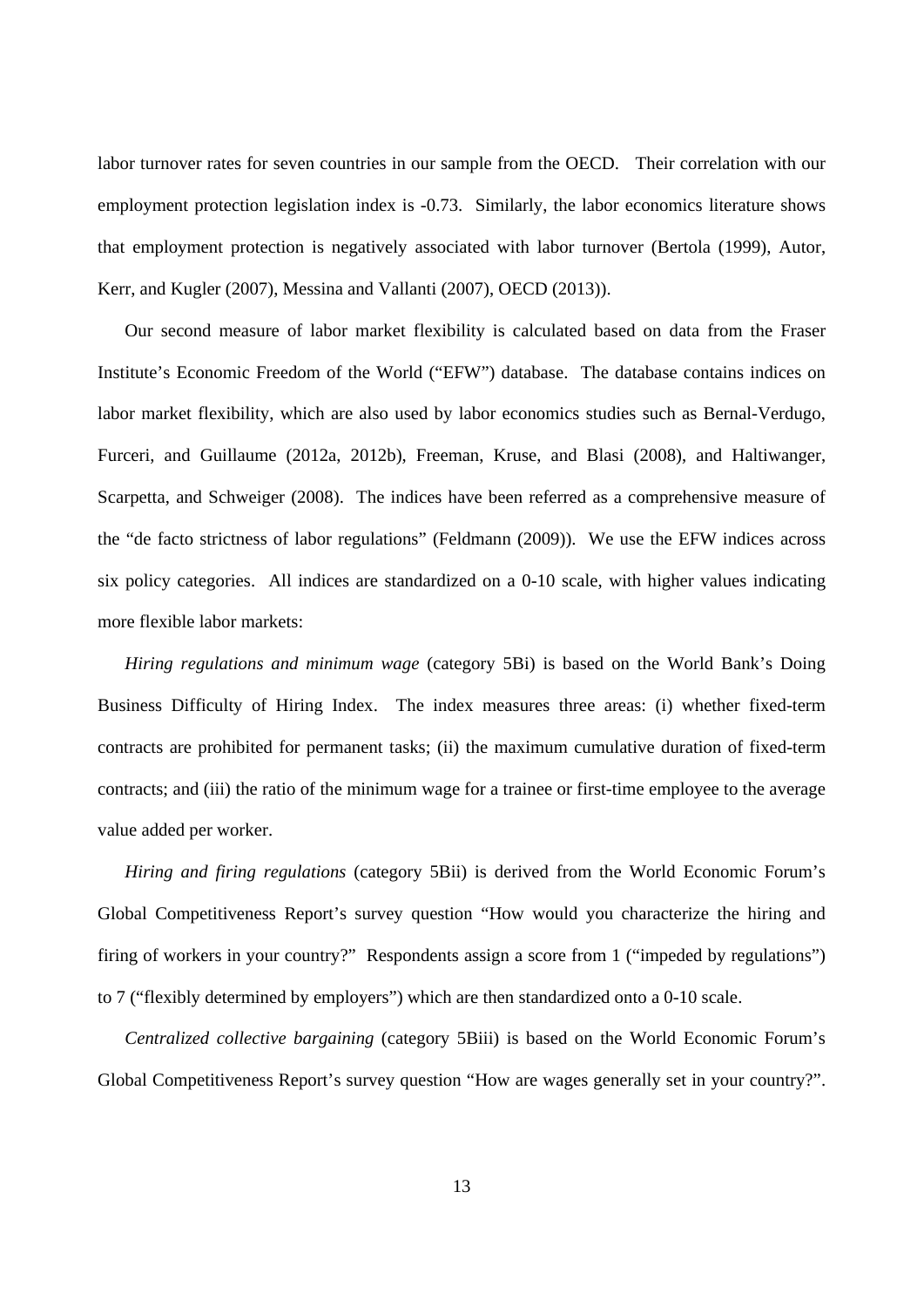Respondents assign a score from 1 ("by a centralized bargaining process by regulations") to 7 ("up to each individual company") which are then standardized onto a 0-10 scale.

*Hours regulations* (category 5Biv, previously called "mandated cost of hiring a worker") is based on the World Bank's Doing Business Rigidity of Hours Index, which measures (i) whether there are restrictions on night work; (ii) whether there are restrictions on weekly holiday work; (iii) whether the work-week can consist of 5.5 days; (iv) whether the work-week can extend to 50 hours or more (including overtime) for 2 months a year to respond to a seasonal increase in production; and (v) whether paid annual vacation is 21 working days or fewer.

*Mandated cost of worker dismissal* (category 5Bv) is based on the World Bank's Doing Business data. It includes the cost of the advance notice requirements, severance payments, and penalties due when dismissing a redundant worker.

*Conscription* (category 5Bvi) is based on the use and duration of military conscription. Lower ratings of labor market flexibility are assigned to countries with longer conscription periods. Columns (6)-(11) of Table 1, Panel B report the time series mean of each index across the sample period.

Categories 5Bi, 5Bii and 5Biv capture the ease of hiring (similar to category EPT in the EPL index, although the latter focuses on temporary contracts), and category 5Bv captures the ease of firing (similar to categories EPR and EPC in the EPL index). Category 5Biii measures the power of labor unions. Labor unions impose restrictions on contracts which hinder both hiring and firing, and may press for higher employee satisfaction even if not in shareholders interest. Category 5Bvi captures a regulatory intervention to the supply-side. Where conscription is greater, the recruitment benefits of employee satisfaction are smaller since individuals have less freedom to join firms.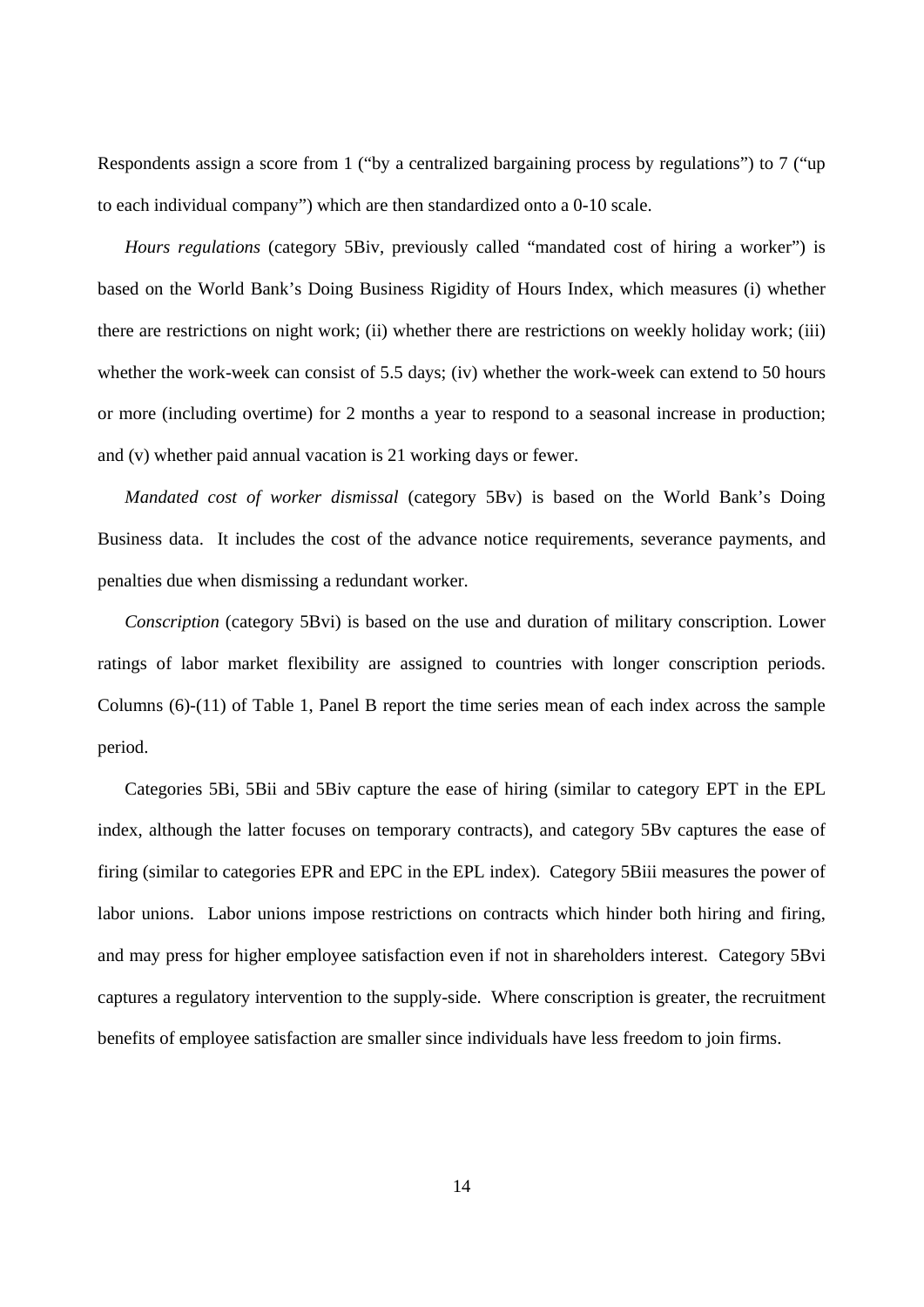The current form of the EFW data is available annually from 2002 to  $2013<sup>4</sup>$ . We construct a composite measure of labor market flexibility (*EFW*) that equals the average of the six indices in each country-year. Column (5) of Table 1, Panel B reports the mean of the composite indicator for each country.

## **3. Empirical results**

-

#### *3.1. Country-level alphas*

We first calculate the Carhart (1997) four-factor alphas to the BC portfolios in each country:

$$
R_{ct} = \alpha + \beta_{MKT} MKT_{ct} + \beta_{HML} HML_{ct} + \beta_{SMB} SMB_{ct} + \beta_{MOM} MOM_{ct} + \varepsilon_{ct} (1)
$$

where  $R<sub>ct</sub>$  is the U.S. dollar returns to a BC portfolio (either equal-weighted or value-weighted) in month *t* for country *c* in excess of the U.S. one-month treasury rate. Stock returns are taken from the Center for Research in Security Prices ("CRSP") for U.S. firms and Datastream for other firms. Both active and inactive firms are included to avoid survivorship bias. We winsorize stock returns at the 0.5% and 99.5% level in each country. Results are very similar without winsorization.

 $\alpha$  is an intercept that captures the abnormal risk-adjusted return.  $MKT_{cb} HML_{cb} SMB_{cb}$  and *MOMct*, are, respectively, the Fama and French (2012) regional factors on market, value, size, and momentum, collected from Kenneth French's website. We use the Europe factors for all European countries, the North American factors for Brazil, Chile, Canada and the U.S., the Japan factors for Japan, and the Asia-Pacific Excluding Japan factors for Korea and India.

<sup>&</sup>lt;sup>4</sup> The EFW also provided labor market flexibility data in 2000 and 2001 but on different components, which are not comparable to the data from 2002 onwards.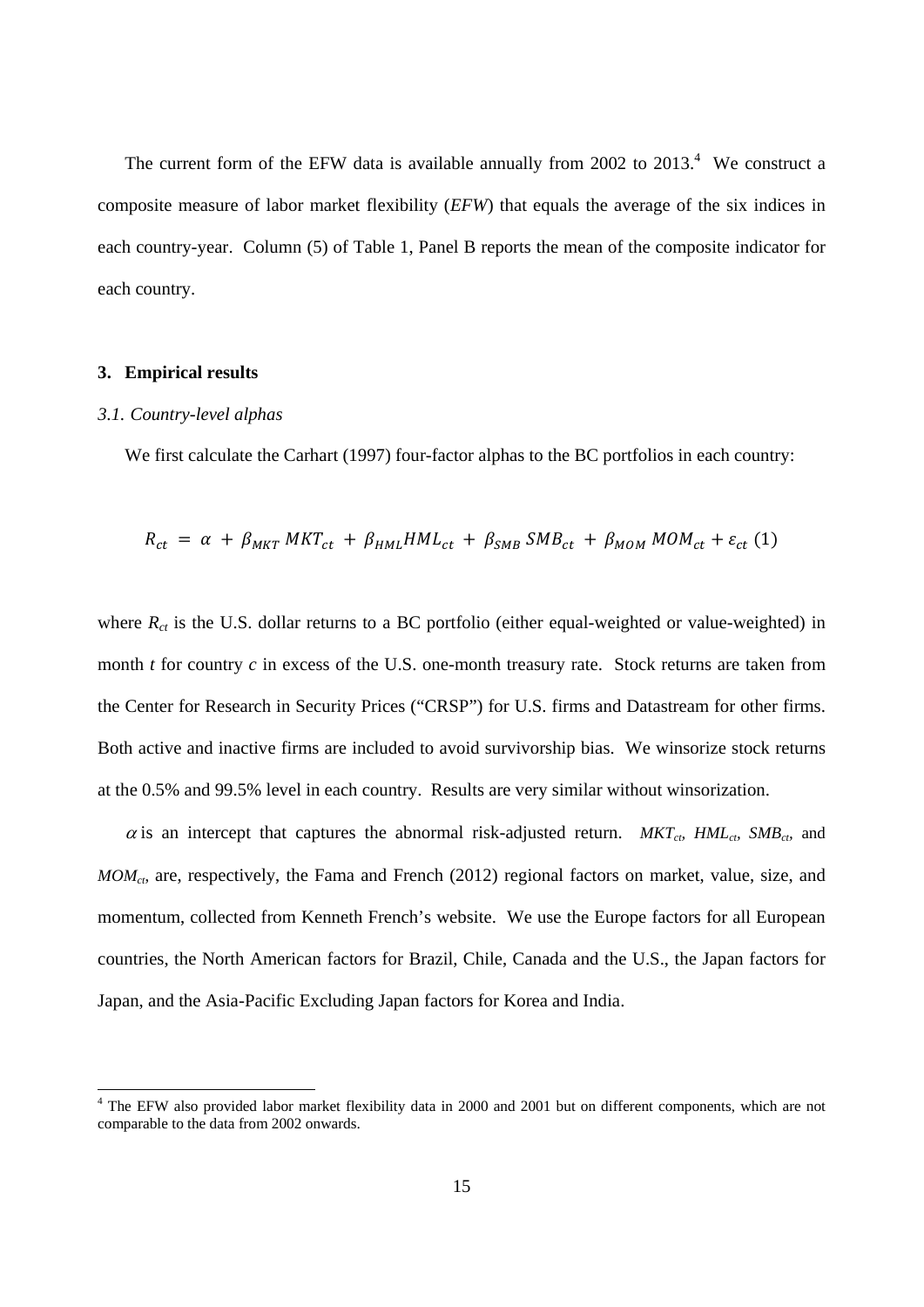$\varepsilon_{ct}$  is an error term. Standard errors are corrected for heteroscedasticity and autocorrelation using Newey-West's (1987) estimator with four lags.

Table 2 reports results for equal-weighted portfolios. Three of the 14 countries (Denmark, Germany, and Greece) have insignificantly negative alphas. The remaining 11 countries have positive alphas, which are significant at the 10% level or better for Chile, Japan, Sweden, and the U.S. In terms of economic significance, the U.S. has the tenth highest alpha out of the fourteen countries, suggesting that it is not an outlier. Table 3 reports results for value-weighted portfolios. Denmark, France, Germany, and Greece have negative alphas, with Denmark's being significant at the 10% level. The alphas for Chile, the U.K., and the U.S., are significantly positive at the 10% level or better.

#### *3.2. Characteristics controls*

While Section 3.1 controls for the BCs' covariance with risk factors, this section controls for firm characteristics that may also affect stock returns. We first run the following pooled panel regression across all firms (both BCs and non-BCs) within a country, at the firm-month level:

$$
R_{it} = \alpha_0 + \alpha_1 BC_{it} + \alpha_2 FirmControls_{it} + \alpha_3 FE_t + \varepsilon_{it} \quad (2)
$$

 $R_{it}$  is the return on stock *i* in month *t*.  $BC_{it}$  is a dummy variable that equals one if firm *i* was included in the most recent BC list prior to month  $t$ , and zero otherwise. *FirmControls<sub>it</sub>* include the control variables used in Brennan, Chordia, and Subrahmanyam (1998), calculated using CRSP and Compustat for U.S. firms and Datastream and Worldscope for non-U.S. firms. *SIZE* is the log of firm *i*'s market capitalization at the end of month *t-2*. *BM* is the log of firm *i*'s book-to-market ratio at the end of month *t-2*. *YLD* is firm *i*'s dividend yield as measured by the sum of all dividends paid over the previous 12 months prior to month *t*, divided by the share price at the end of month *t-2*.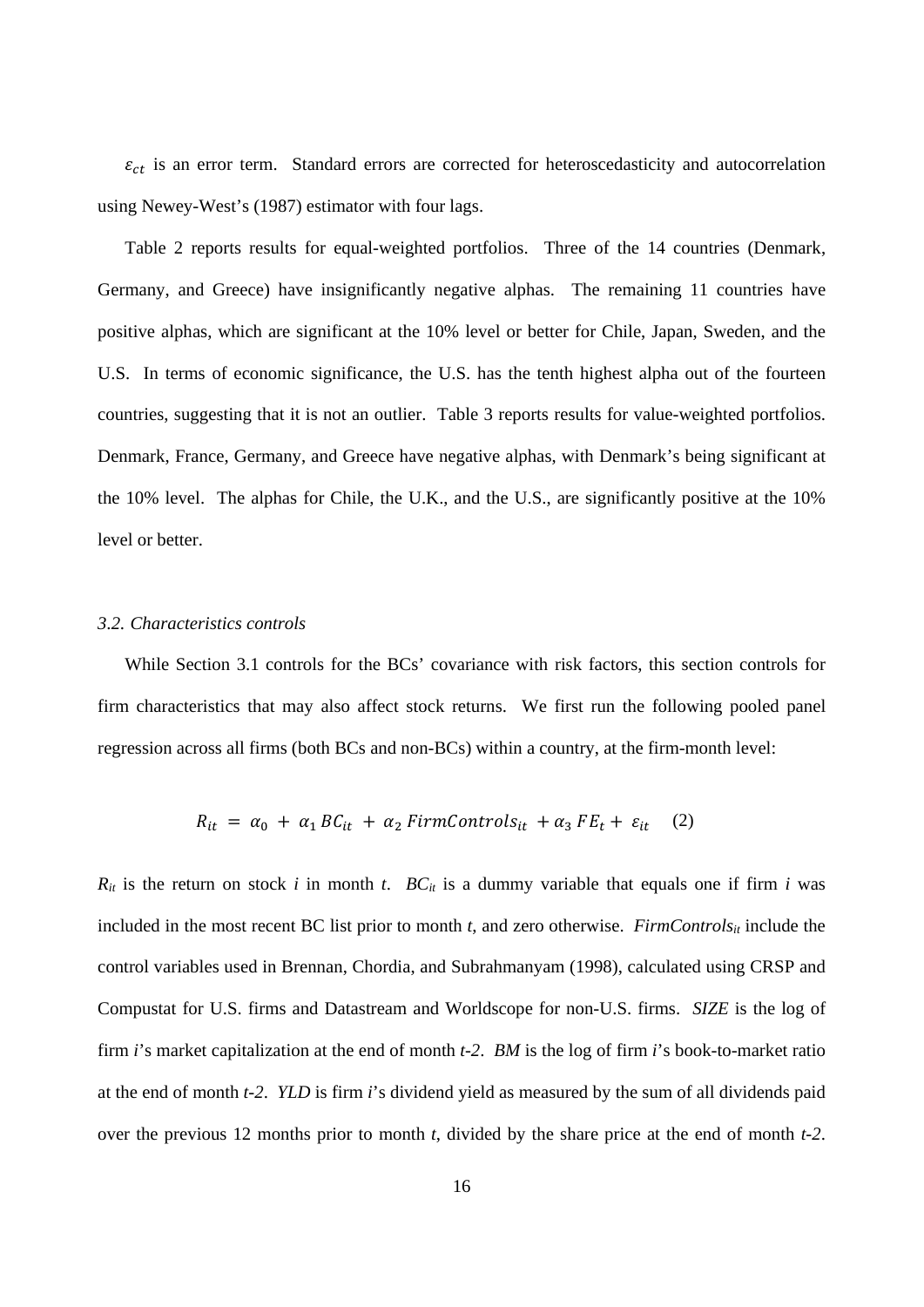*RET2-3* is the log of one plus firm *i*'s cumulative return over months *t-3* through *t-2*. *RET4-6* and *RET7-12* are defined similarly. *VOL* is the log of firm *i*'s dollar trading volume in month *t-2*. *PRC*  is the log of firm *i*'s price at the end of month  $t-2$ .  $FE<sub>t</sub>$  are month fixed effects to control for macroeconomic cycles. Standard errors are clustered by firm.

Results for each country are reported in Table 4. The coefficient on the *BC* dummy is significantly positive for Canada, Chile, Greece, India, Japan, Korea, and the U.S. For example, in the U.S., being a BC is associated with an additional monthly return of 28 basis points. Denmark, Finland, France, Germany, and Sweden have insignificantly negative coefficients on the *BC* dummy.

We next run Fama-MacBeth (1973) cross-sectional regressions for each country in a given month *t*:

$$
R_i = \alpha_0 + \alpha_1 BC_i + \alpha_2 FirmControls_i + \varepsilon_i \tag{3}
$$

where  $R_i$  is the return on stock *i*.  $BC_i$  is a dummy variable that equals one if firm *i* has been included in the most recent BC list, and zero otherwise. *FirmControlsi* include the control variables used in Brennan, Chordia, and Subrahmanyam (1998). Standard errors are adjusted for heteroscedasticity and autocorrelation using Newey-West's (1987) estimator with four lags. We then take the time-series average of the monthly coefficients for each country. While the pooled panel regression weights each firm-month observation equally, the Fama-MacBeth (1973) approach weights each month equally.

Results for each country are reported in Table 5. Consistent with prior results, the *BC*  coefficient is significantly positive at the 5% level or better in Canada, India, Japan, Korea, and the U.K. The coefficients are negative and insignificant for Denmark, Finland, Germany, and Greece. Overall, the results suggest that the positive returns to Best Companies in the U.S. do extend to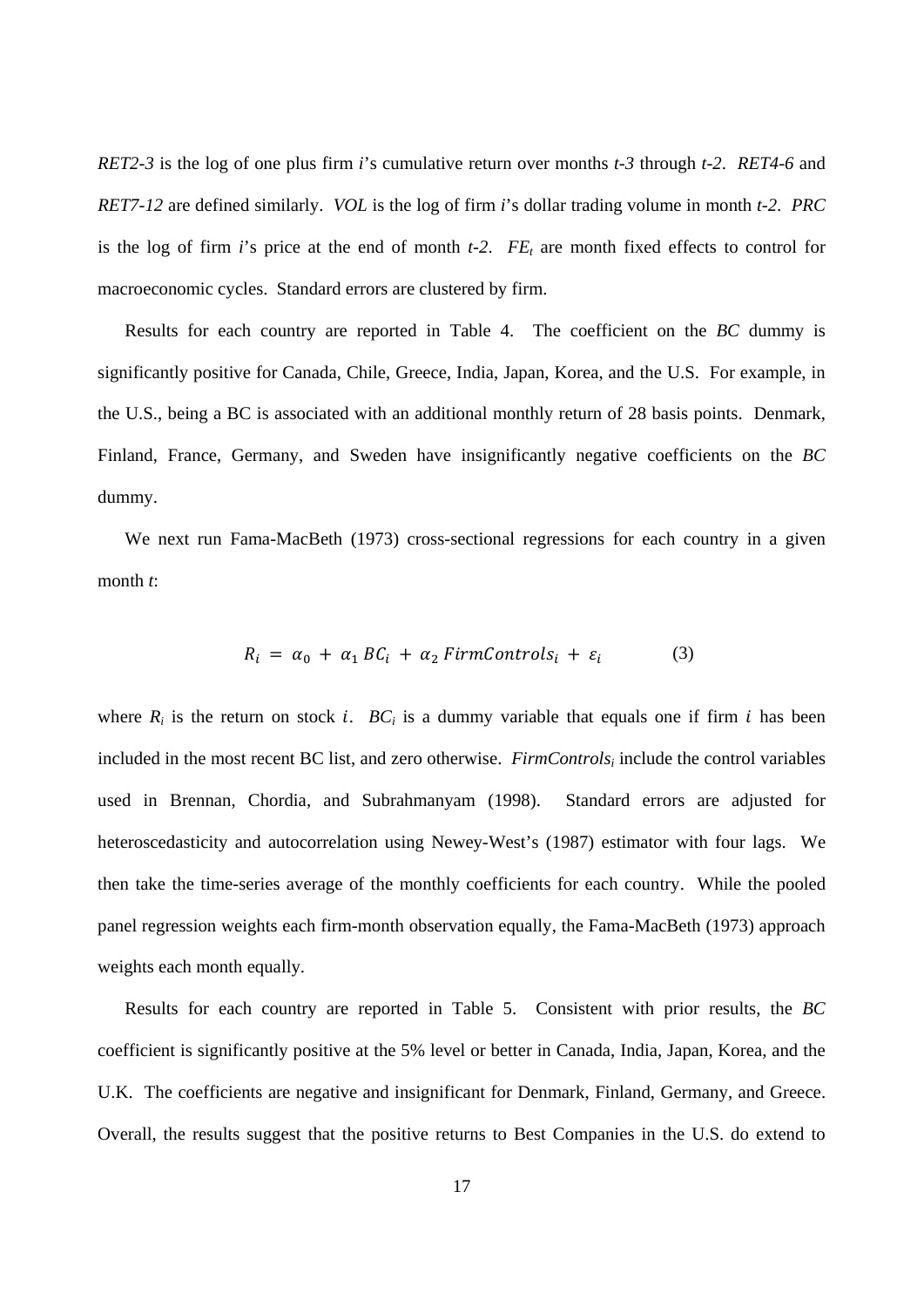other countries, but there is significant heterogeneity between countries. In the next section, we study how this heterogeneity is related to labor market flexibility.

### **4. The role of labor market flexibility**

-

This section examines how the relationship between employee satisfaction and stock returns depends on the degree of labor market flexibility. Holderness (2014a, 2014b) argues that international empirical analyses should be conducted at the firm level, rather than at the country level, as the latter approach ignores between-firm, within-country variation. In our context, using country averages (e.g. regressing country-level alpha on labor market flexibility) will ignore other firm-specific determinants of stock returns. We thus study the impact of labor market flexibility using firm-level analyses that take into account firm characteristics.

We start by enhancing the pooled panel regression in equation (2) with measures of labor market flexibility and country-level controls, and estimating it across the full sample of all countries:

$$
Return_{cit} = \beta_0 + \beta_1 BC_{cit} + \beta_2 BC_{cit} \times EPL_{ct} (EFW_{ct}) + \beta_3 BC_{cit} \times CountryControl_{ct}
$$
  
+  $\delta_1 EPL_{ct} (EFW_{ct}) + \delta_2 \text{CountryControls}_{ct} + \delta_3 \text{FirmControls}_{cit-2} + \delta_4 FE_{t}$   
+  $\varepsilon_{cit}$  (4)

where *Return<sub>cit</sub>* is either the raw return  $(R_{cit})$  or the market-adjusted return (i.e. the raw return in excess of the market return) for firm *i* in country *c* in month  $t$ <sup>5</sup>. EPL<sub>ct</sub> is the employment protection legislation indicator for country  $c$  in month  $t$  and  $EFW_{ct}$  is the labor market flexibility indicator. To

<sup>&</sup>lt;sup>5</sup> We also use the abnormal return ( $AR_{cit}$ ) for firm *i* in country *c* at month *t* as the dependent variable.  $AR_{cit}$  is calculated as the CAPM-adjusted abnormal return using either a 5- or 3-year rolling-window beta. Results are similar.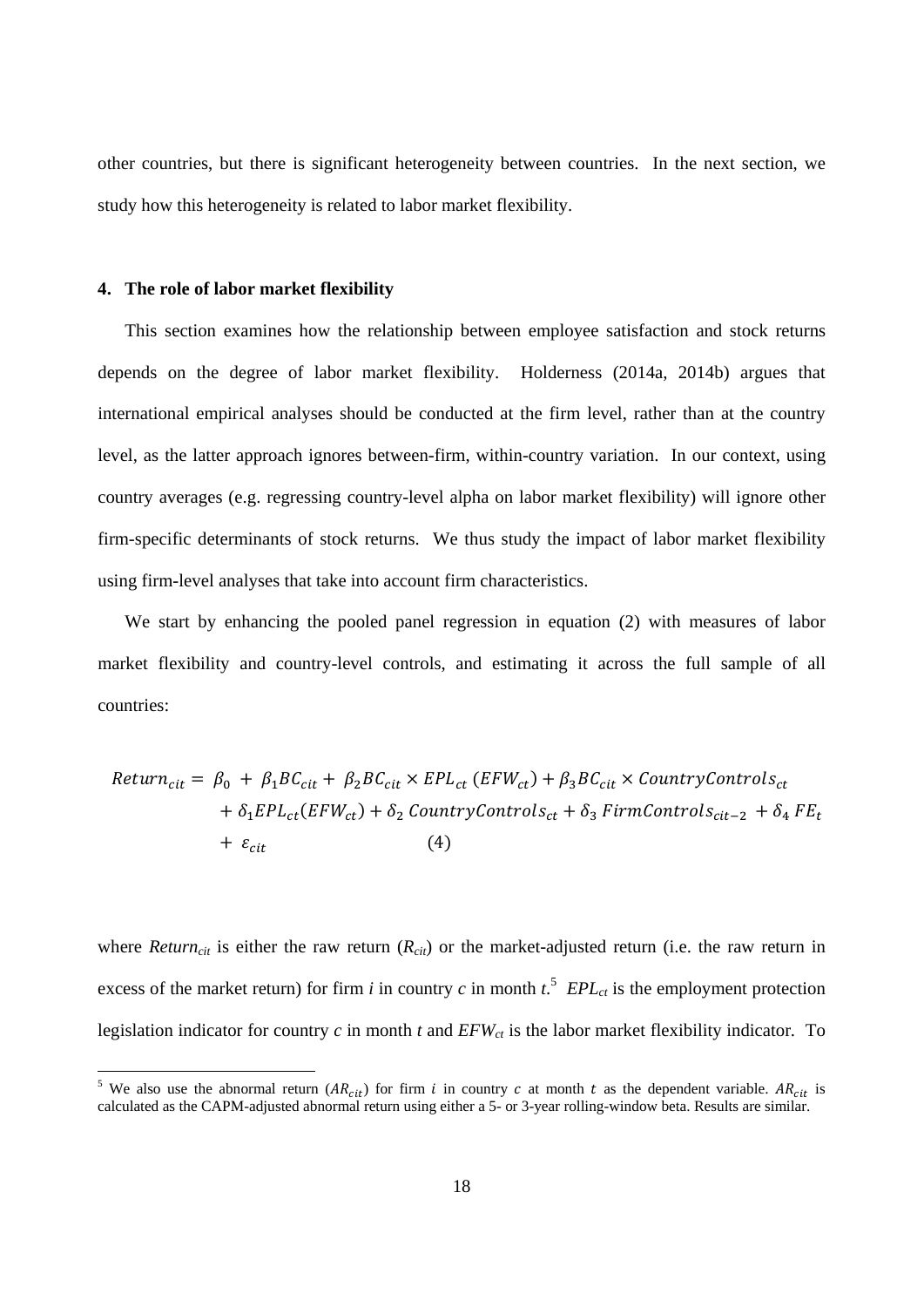ensure that our *EPL* and *EFW* variables are not simply proxying for other country-level differences, we include *CountryControlsct*, a vector of other country-level control variables: *RuleofLawc* measures the rule of law from La Porta, Lopez-de-Silanes, Shleifer, and Vishny (1997); *Gdpg<sub>ct</sub>* measures GDP growth for country  $c$  in month  $t$  taken from the World Bank;  $SoCM<sub>c</sub>$  measures the size of capital market, specifically the number of listed domestic firms per (million) capita from La Porta et al. (1997); *ADRI<sub>c</sub>* measures the anti-director rights index corrected by Spamann (2010); and  $OSOV<sub>c</sub>$  measures the presence of one-share one-vote from La Porta et al. (1997). In particular, the returns to Best Companies capture not only the value of employee satisfaction, but the extent to which this value is not immediately capitalized by the market. Thus, we include a control for the size of the capital market as a proxy for market efficiency. Standard errors are clustered by firm.

Panel A of Table 6 presents the results using *EPL* as the measure of labor market flexibility. Columns  $(1) - (3)$  use raw returns as the dependent variable. In column  $(1)$ , which contains no measures of labor market flexibility or country controls, *BC* has a positive coefficient of 0.760, which is significant at the 1% level. However, in column (3) when interactions with *EPL* and the country controls are added, the coefficient on *BC* is no longer significant. Instead, the coefficient on *BC\*EPL* is a significantly negative -0.693. Thus, BCs are not associated with higher returns on average, but only in countries with weak employment protection legislation. Columns  $(4) - (6)$  use the market-adjusted return (i.e. the raw return minus the market return) as the dependent variable. The results are slightly stronger, with the coefficient on *BC\*EPL* falling to -0.790. A one standard deviation decrease in *EPL* is associated with a 0.49% increase in the monthly market-adjusted return to being a BC.

Panel B presents the results using *EFW* as the measure of labor market flexibility, which are similar to Panel A. For both raw returns and market-adjusted returns in columns (3) and (6), the coefficient on *BC* is insignificant, but the coefficient on *BC\*EFW* is positive and significant at the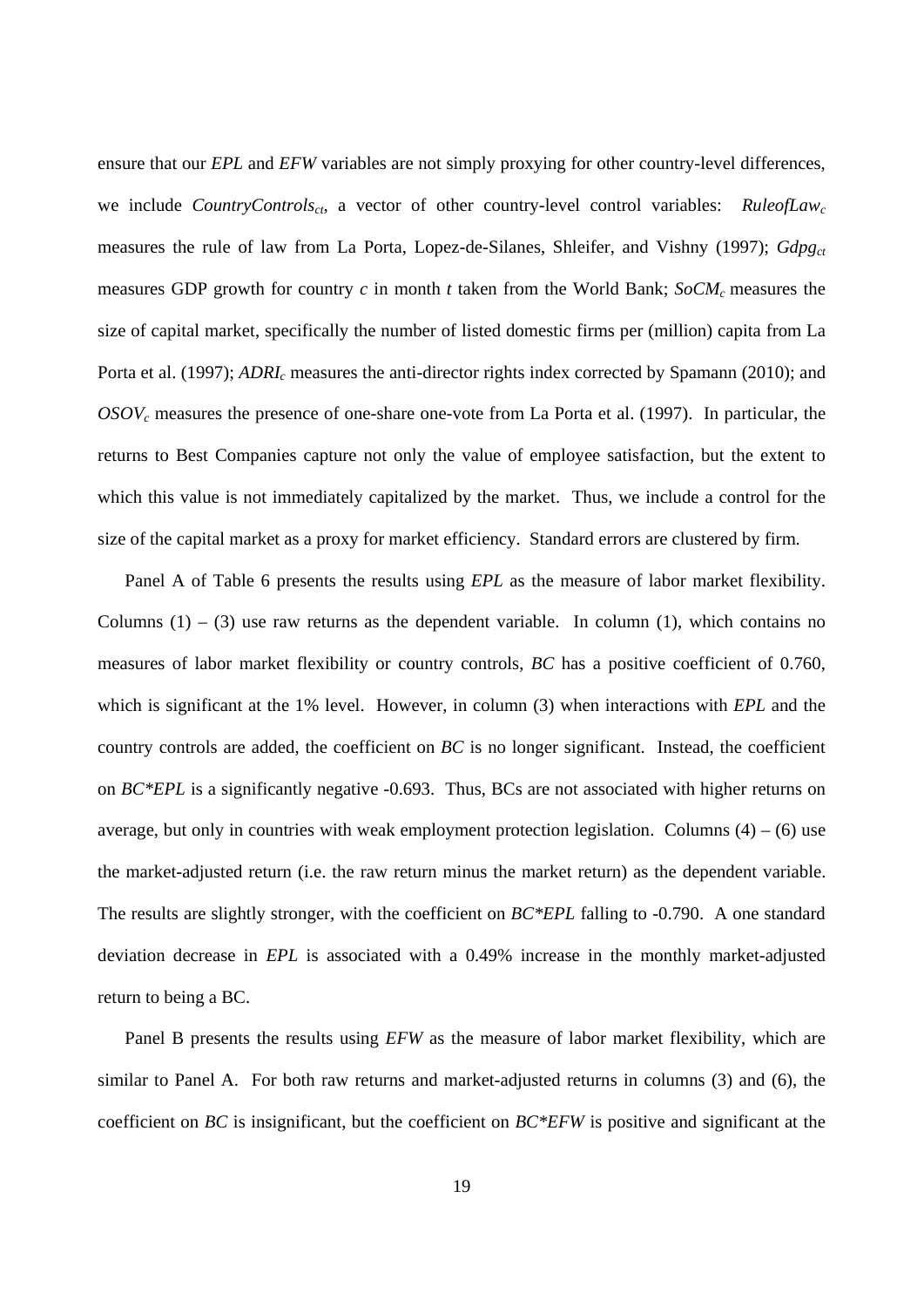1% level. For example, the coefficient of 0.394 in column (6) indicates that a one standard deviation increase in *EFW* is associated with a 0.67% increase in the monthly market-adjusted return to being a BC.

Table 7 presents the results of Fama-MacBeth cross-sectional regressions for the full sample, which includes country-level controls and measures of labor market flexibility. The results are very similar to Table 6, with the coefficients on *BC\*EPL* being significantly negative and those on *BC\*EFW* being significantly positive.

## **5. Conclusions**

This paper studies how the relationship between employee satisfaction and stock returns depends critically on the level of a country's labor market flexibility. The alphas documented by Edmans (2011, 2012) for the U.S. are not anomalous in a global context, in terms of economic significance, and do extend to several other countries. However, they do not automatically generalize to every country – being listed as a Best Company to Work For is associated with superior returns only in countries with high labor market flexibility. These results are consistent with the idea that the recruitment, retention, and motivational benefits of employee satisfaction are most valuable in countries in which firms face fewer constraints on hiring and firing. These benefits are lower in countries with inflexible labor markets, leading to a downward shift in the marginal benefit of expenditure on employee welfare. Moreover, in such countries, regulations already provide a floor for worker welfare, leading to a movement down the marginal benefit curve. Both forces reduce the marginal benefit of investing in worker satisfaction, and thus being listed as a Best Company may reflect an agency problem.

The results emphasize the importance of the institutional context for both managers and investors. Edmans (2011, 2012) uses long-run stock returns as the dependent variable to mitigate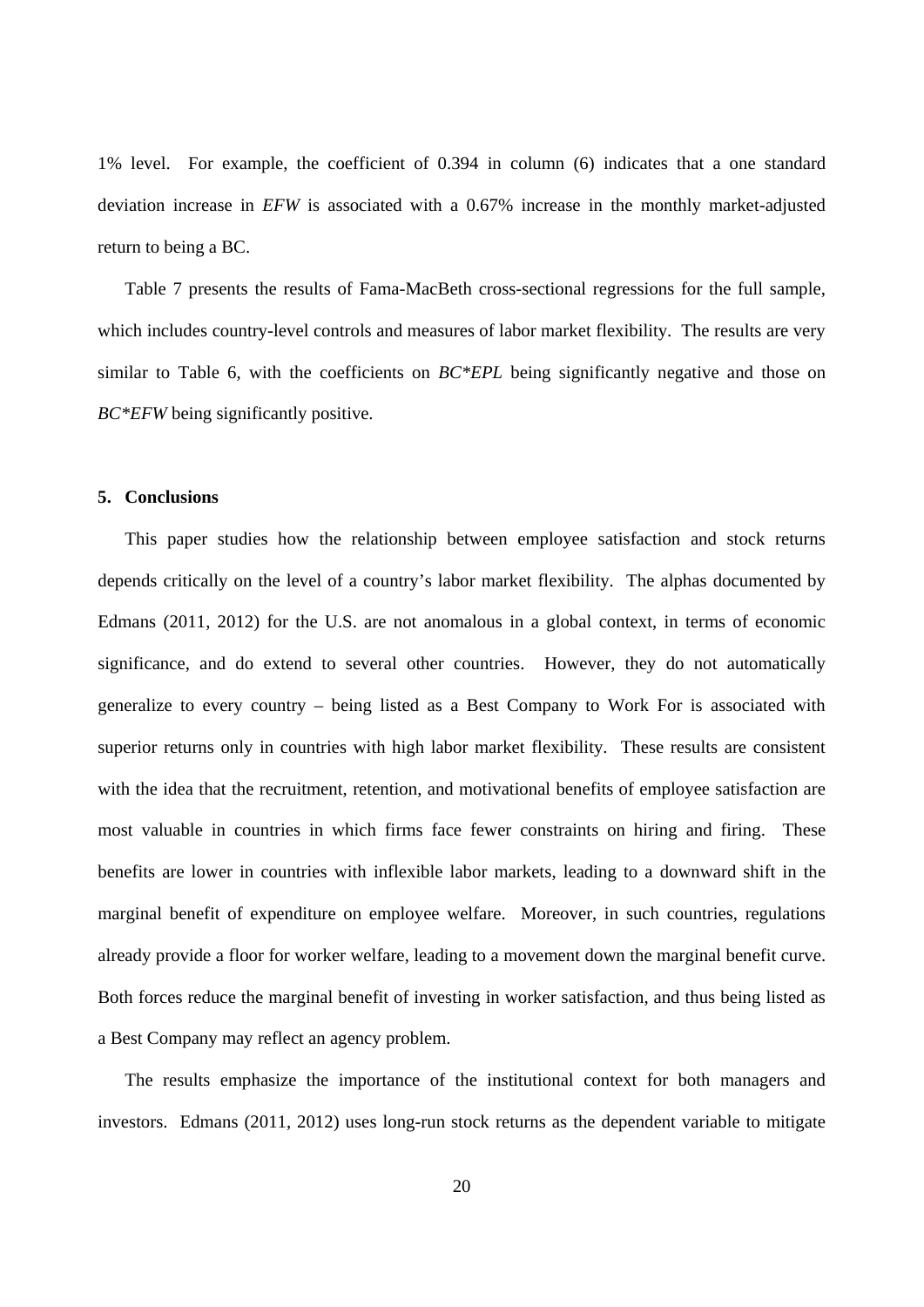concerns about reverse causality from firm performance to employee satisfaction – any publiclyavailable performance measure should be incorporated into the stock price at the start of the return compounding window. However, these papers do not make strong claims about causality, as it may be that a third, unobservable variable (e.g. management quality) drives both employee satisfaction and stock returns. Even if their results are interpreted as causal, it is not the case that managers can hope to increase stock returns by investing in employee satisfaction, as a positive link only exists in countries with high labor market flexibility. Turning to investors, a strategy of investing in firms with high employee satisfaction will only generate superior returns in countries with high labor market flexibility. Given that the vast majority of empirical asset pricing studies that uncover alpha are based on U.S. data, the results emphasize caution in applying these strategies overseas. This caution is especially warranted for strategies that are likely to be dependent on the institutional or cultural environment, such as socially responsible investing strategies. Just as the value of employee satisfaction depends on the flexibility of labor markets and existing regulations on worker welfare, the value of other SRI screens such as gender diversity, animal rights, environmental protection, and operating in an ethical industry also likely depend on the context.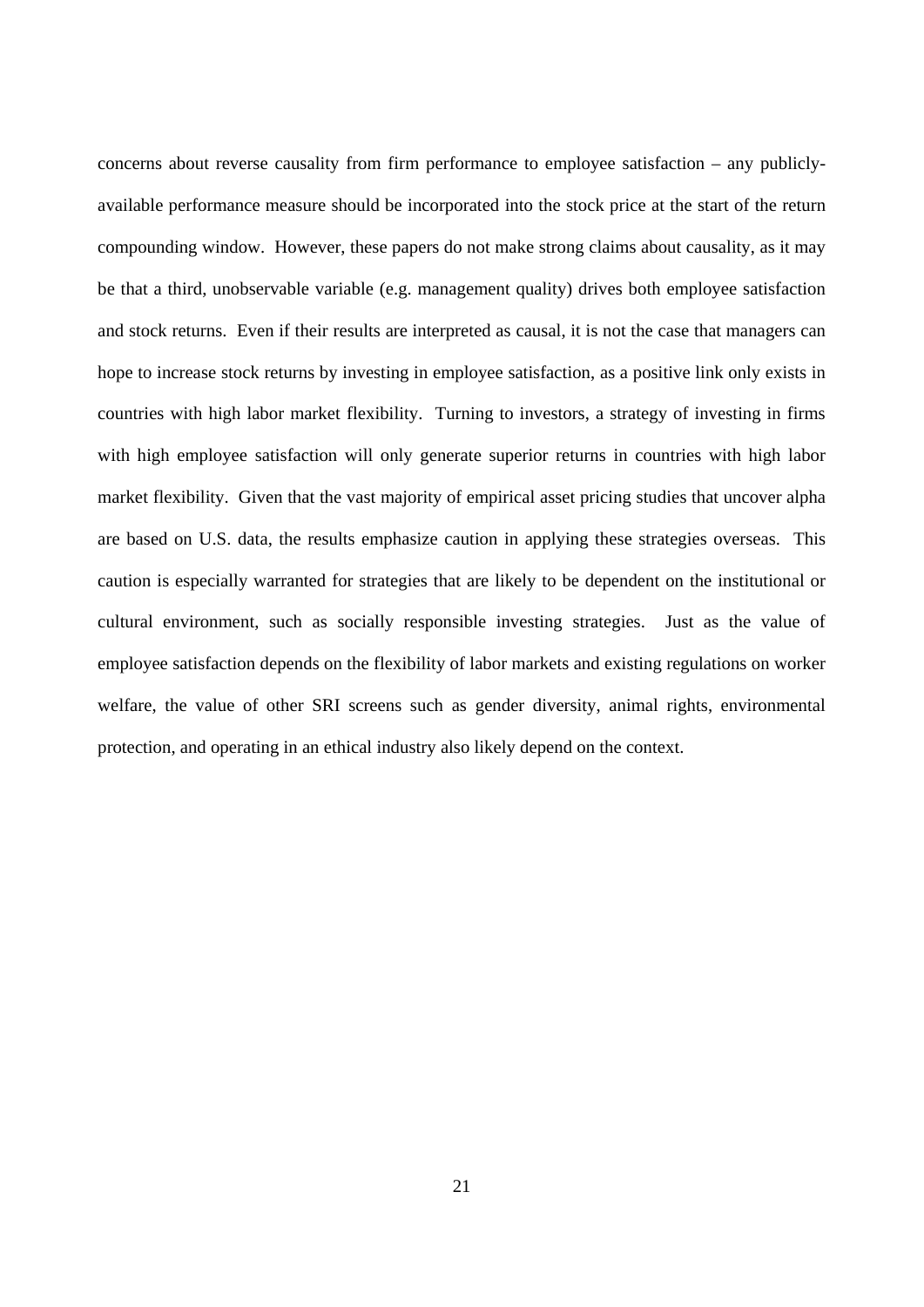#### **References**

- Aboody, D. and Lev, B., 1998. The value relevance of intangibles: the case of software capitalization. Journal of Accounting Research 36, 161–191.
- Abowd, J., 1989. The effect of wage bargains on the stock market value of the firm. American Economic Review 79, 774–800.
- Akerlof, G., and Yellen, J., 1986. Efficiency wage models of the labor market. Cambridge University Press, Cambridge, UK.
- Akerlof, G., 1982. Labor contracts as partial gift exchange. Quarterly Journal of Economics 97, 543–569.
- Asness, C. S., Moskowitz, T. J., and Pedersen, L. H., 2013. Value and momentum everywhere. Journal of Finance 68, 929–985.
- Atanassov, J. and Kim, E. H., 2009. Labor and corporate governance: International evidence from restructuring decisions. Journal of Finance 64, 341–374.
- Autor, D. H., Kerr, W. R. and Kugler, A. D., 2007. Does employment protection reduce productivity? Evidence from U.S. states. The Economic Journal 117, F189–F217.
- Bauer, R., Koedijk, K., Otten, R., 2005. International evidence on ethical mutual fund performance and investment style. Journal of Banking and Finance 29, 1751–1767.
- Bernal-Verdugo, L. E., Furceri, D., and Guillaume, D., 2012a. Labor market flexibility and unemployment: New empirical evidence of static and dynamic effects. Comparative Economic Studies 54, 251–273.
- Bernal-Verdugo, L. E., Furceri, D., and Guillaume, D., 2012b. Crises, labor market policy, and unemployment. International Monetary Fund Working Paper.
- Bertola, G., 1999. Microeconomic perspectives on aggregate labor markets. in: Orley Ashemfelter and David Card (eds), Handbook of labor Economics, Vol. 3C, Amsterdam, New York: Elsevier, 2985–3028.
- Brammer, S., Brooks, C. and Pavelin, S., 2006. Corporate social performance and stock returns: UK evidence from disaggregate measures. Financial Management 35, 97–116.
- Brennan, M.J., Chordia, T. and Subrahmanyam, A., 1998. Alternative factor specifications, security characteristics, and the cross-section of expected returns. Journal of Financial Economics 49, 345–373.
- Chan, L., Lakonishok, J. and Sougiannis, T., 2001. The stock market valuation of research and development expenditures. Journal of Finance 56, 2431–2456.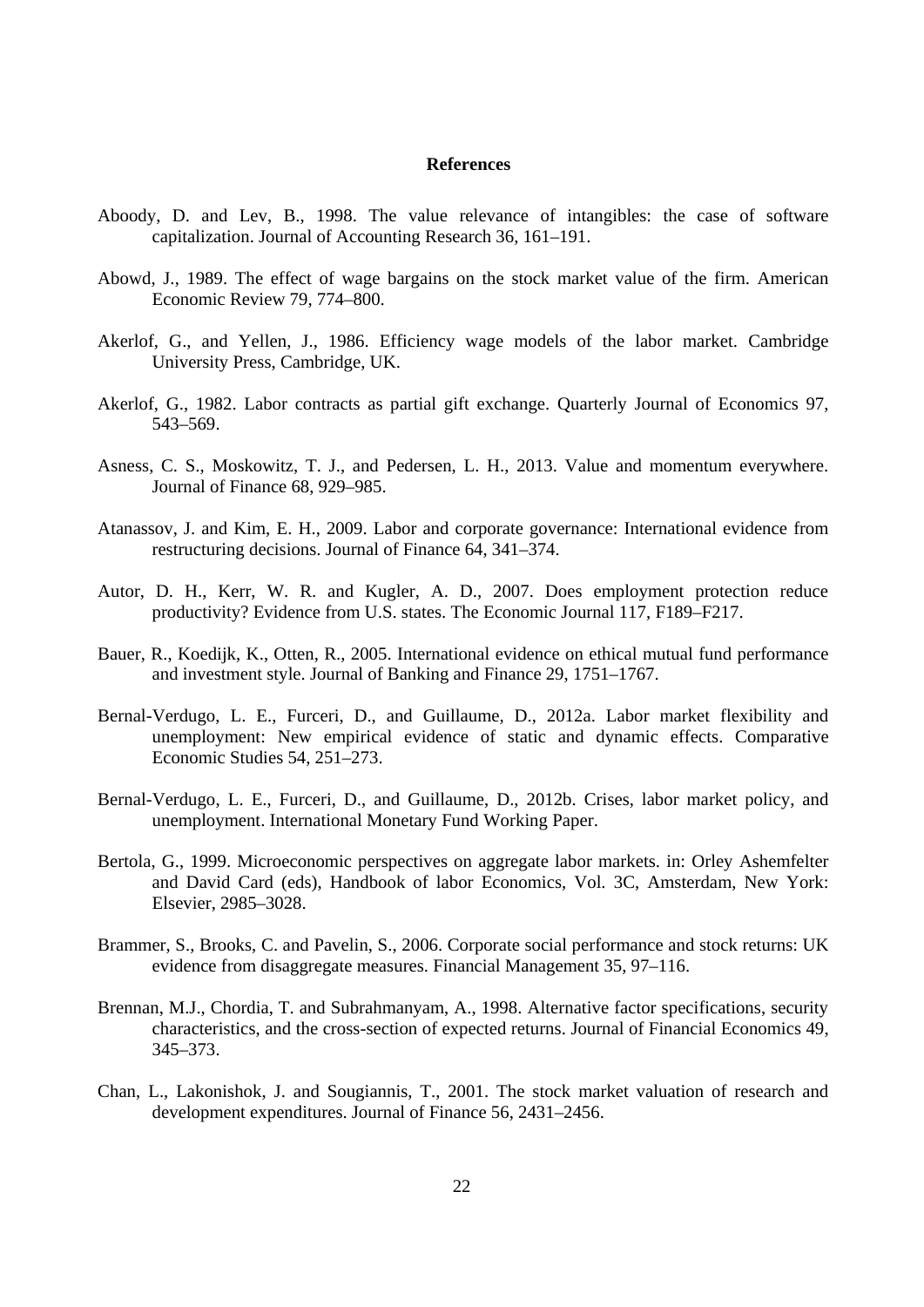- Chen, H. J., Kacperczyk, M. and Ortiz-Molina, H., 2011. Labor unions, operating flexibility, and the cost of equity. Journal of Financial and Quantitative Analysis 46, 25–58.
- Cheng, B., Ioannou, I. and Serafeim, G., 2014. Corporate sustainability and access to finance. Strategic Management Journal 35, 1–23.
- Chui, Andy, Titman, S. and Wei, K.C. J. 2010. Individualism and momentum around the world. Journal of Finance 65, 361–392.
- Cronqvist, H., Heyman, F., Nilsson, M., Svaleryd, H. and Vlachos, J., 2009. Do entrenched managers pay their workers more? Journal of Finance 64, 309–339.
- Deng, Z., Lev, B. and Narin, F., 1999. Science and technology as predictors of stock performance. Financial Analysts Journal 55, 20–32.
- Derwall, J., Guenster, N., Bauer, R. and Koedijk, K., 2005. The eco-efficiency premium puzzle. Financial Analysts Journal 61, 51–63.
- Dhrymes, P., 1998. Socially responsible investment: Is it profitable? In: Bruce, B. (Ed.), The Investment Research Guide to Socially Responsible Investing. The Colloquium on Socially Responsible Investing, Plano, TX, pp. 264–284.
- Diltz, J., 1995. Does social screening affect portfolio performance? Journal of Investing 4, 64–69.
- Edmans, A., 2011. Does the stock market fully value intangibles? Employee satisfaction and equity prices. Journal of Financial Economics 101, 621–640.
- Edmans, A., 2012. The link between job satisfaction and firm value, with implications for corporate social responsibility. Academy of Management Perspectives 26, 1–19.
- Fama, E. F. and French, K. R., 2012. Size, value, and momentum in international stock returns. Journal of Financial Economics 105, 457–472.
- Fama, E. F., and MacBeth, J. D., 1973. Risk, return, and equilibrium: Empirical tests. Journal of Political Economy 81, 607–636.
- Feldmann, H., 2009. The unemployment effects of labor regulation around the world. Journal of Comparative Economics 37, 76–90.
- Freeman, R. B., Kruse, D., and Blasi, J., 2008. The same yet different: Worker reports on labor practices and outcomes in a single firm across countries. Labor Economics 15, 750–771.
- Geczy, C., Stambaugh, R. and Levin, D., 2005. Investing in socially responsible mutual funds. Unpublished working paper, University of Pennsylvania.
- Gorton, G. and Schmid, F. A., 2004. Capital, labor, and the firm: A study of German codetermination. Journal of the European Economic Association 2, 863–905.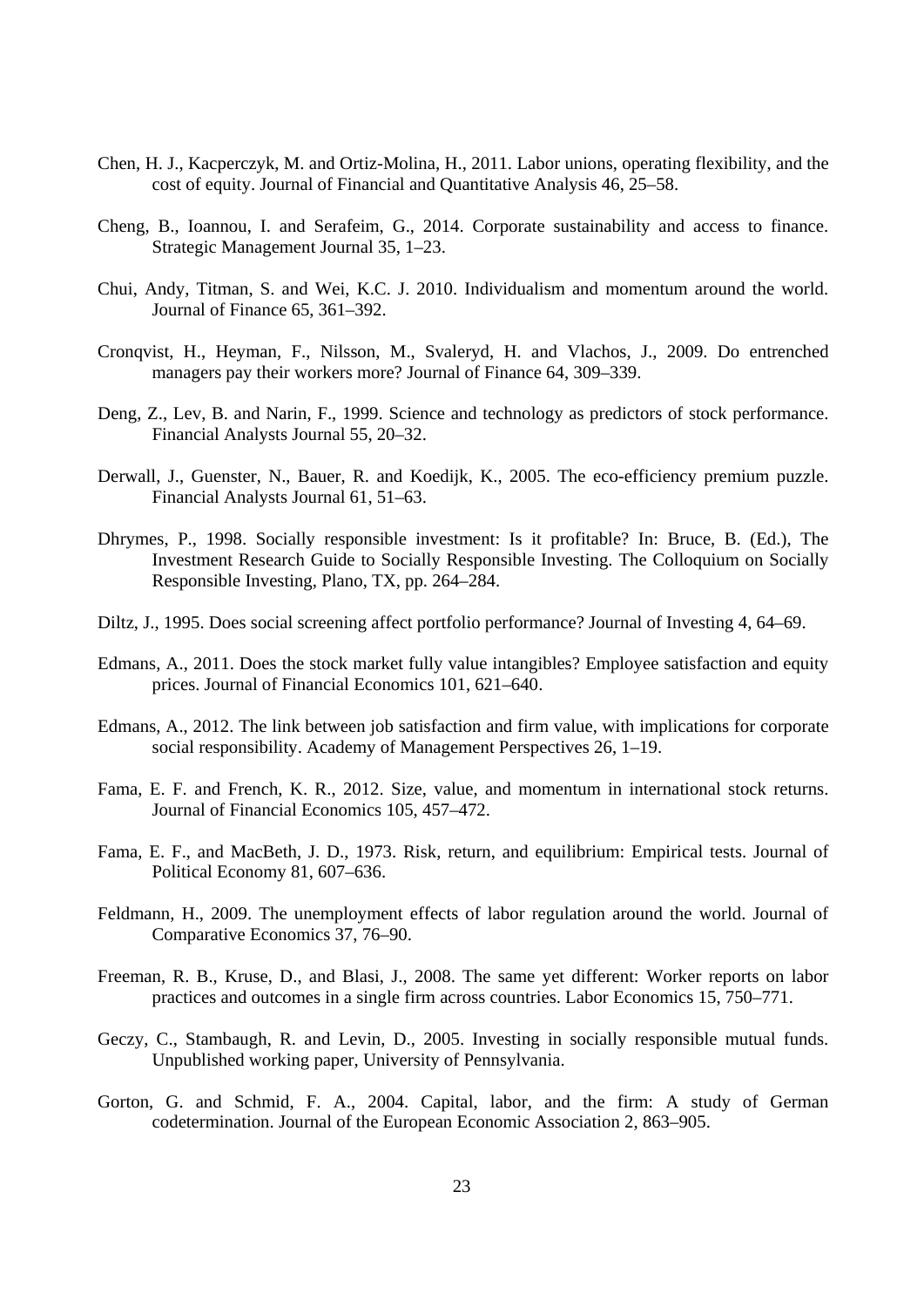- Guerard, J., 1997. Is there a cost to being socially responsible in investing? Journal of Investing 6, 11–18.
- Hall, P. A., and Soskice, D., 2001. An introduction to varieties of capitalism in Hall, P. A. and Soskice, D. (eds) Varieties of capitalism: the institutional foundations of comparative advantage. New York: Oxford University Press.
- Haltiwanger, J., Scarpetta, S., and Schweiger, H., 2008. Assessing job flows across countries: the role of industry, firm size and regulations. NBER Working Paper Series.
- Hamilton, S., Jo, H., and Statman, M., 1993. Doing well while doing good: the investment performance of socially responsible mutual funds. Financial Analysts Journal 49, 62–66.
- Holderness, C. G., 2014a. Problems with using aggregate data to infer individual behavior: Evidence from law, finance, and ownership. Critical Finance Review, forthcoming.
- Holderness, C. G., 2014b. Law and ownership re-examined. Critical Finance Review, forthcoming.
- Hong, H. and Kacperczyk, M., 2009. The price of sin: the effect of social norms on markets. Journal of Financial Economics 93, 15–36.
- Ioannou, I. and Serafeim, G., 2012. What drives corporate social performance? The role of nationlevel institutions. Journal of International Business Studies 43, 834–864.
- Jensen, M., and Meckling, W., 1976. Theory of the firm: managerial behavior, agency costs, and capital structure. Journal of Financial Economics 3, 305–360.
- Kurtz, L., and DiBartolomeo, D., 1996. Socially screened portfolios: an attribution analysis of relative performance. Journal of Investing 5, 35–41.
- La Porta, Rafael, López-de-Silanes, F., Shleifer, A. and Vishny, R., 1997. Legal determinants of external finance, Journal of Finance 52, 1131–1150.
- Lee, D. S. and Mas, A., 2012. Long-run impacts of unions on firms: New evidence from financial markets, 1961–1999. Quarterly Journal of Economics 127, 333–378.
- Lev, B. and Sougiannis, T., 1996. The capitalization, amortization, and value-relevance of R&D. Journal of Accounting and Economics 21, 107–138.
- Luck, C. and Pilotte, N., 1993. Domini social index performance. Journal of Investing 2, 60–62.
- McGregor, D., 1960. The human side of enterprise. McGraw-Hill, New York.
- Messina and Vallanti, 2007. Job flow dynamics and firing restrictions: Evidence from Europe. Economic Journal 117, F279–F301.
- Moskowitz, M., 1972. Choosing socially responsible stocks. Business and Society 1, 71–75.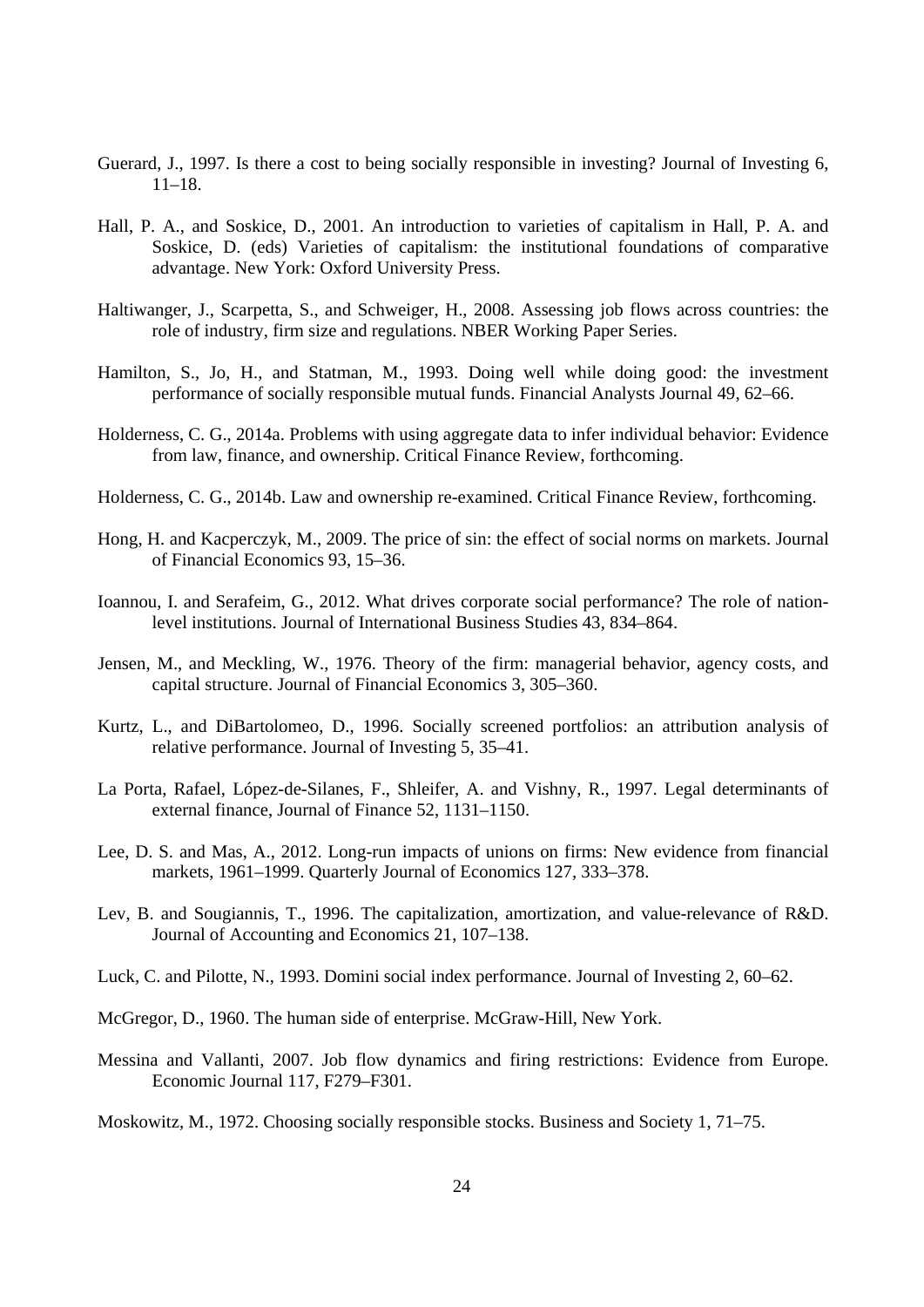- Newey, W. and West, K., 1987.. A simple, positive semidefinite, heteroskedasticity and autocorrelation consistent covariance matrix. Econometrica 55, 703–70.
- Nickell, S. J., 1997. Unemployment and labour market rigidities: Europe versus North America. Journal of Economic Perspectives 11, 55–74.
- OECD, 2013. Employment adjustment, workers and unemployment. OECD Employment Outlook Chapter 5.
- Pagano, M. and Volpin, P., 2005a. Managers, workers, and corporate control. Journal of Finance 60, 843–870.
- Pagano, M. and Volpin, P., 2005b. The political economy of corporate governance. American Economic Review 95, 1005–1030.
- Renneboog, L., Ter Horst, J. and Zhang, C., 2008a. Socially responsible investments: institutional aspects, performance, and investor behavior. Journal of Banking and Finance 32, 1723– 1742.
- Renneboog, L., Ter Horst, J. and Zhang, C., 2008b. The price of ethics and stakeholder governance: The performance of socially responsible mutual funds. Journal of Corporate Finance 14, 302–328.
- Renneboog, L., Ter Horst, J. and Zhang, C., 2011. Is ethical money financial smart? Non-financial attributes and money flows of socially responsible investment funds. Journal of Financial Intermediation 20, 562–588.
- Schröder, M., 2007. Is there a difference? The performance characteristics of SRI equity indices. Journal of Business Finance and Accounting 34, 331–348.
- Shapiro, C. and Stiglitz, J., 1984. Equilibrium unemployment as a worker discipline device. American Economic Review 74, 433–444.
- Simintzi, E., Vig, V. and Volpin, P., 2014. Labor protection and leverage. Review of Financial Studies, forthcoming.
- Spamann, H., 2010. The antidirector rights index revisited. Review of Financial Studies 23, 467– 486.
- Statman, M. and Glushkov, D., 2008. The wages of social responsibility. Financial Analysts Journal 65, 33–46.
- Taylor, F., 1911. The principles of scientific management. Harper Brothers, New York.
- Thelen, C., 2001. Varieties of labor politics in the developed democracies, in Hall, P. A. and Soskice, D. (eds) Varieties of capitalism: the institutional foundations of comparative advantage, New York: Oxford University Press.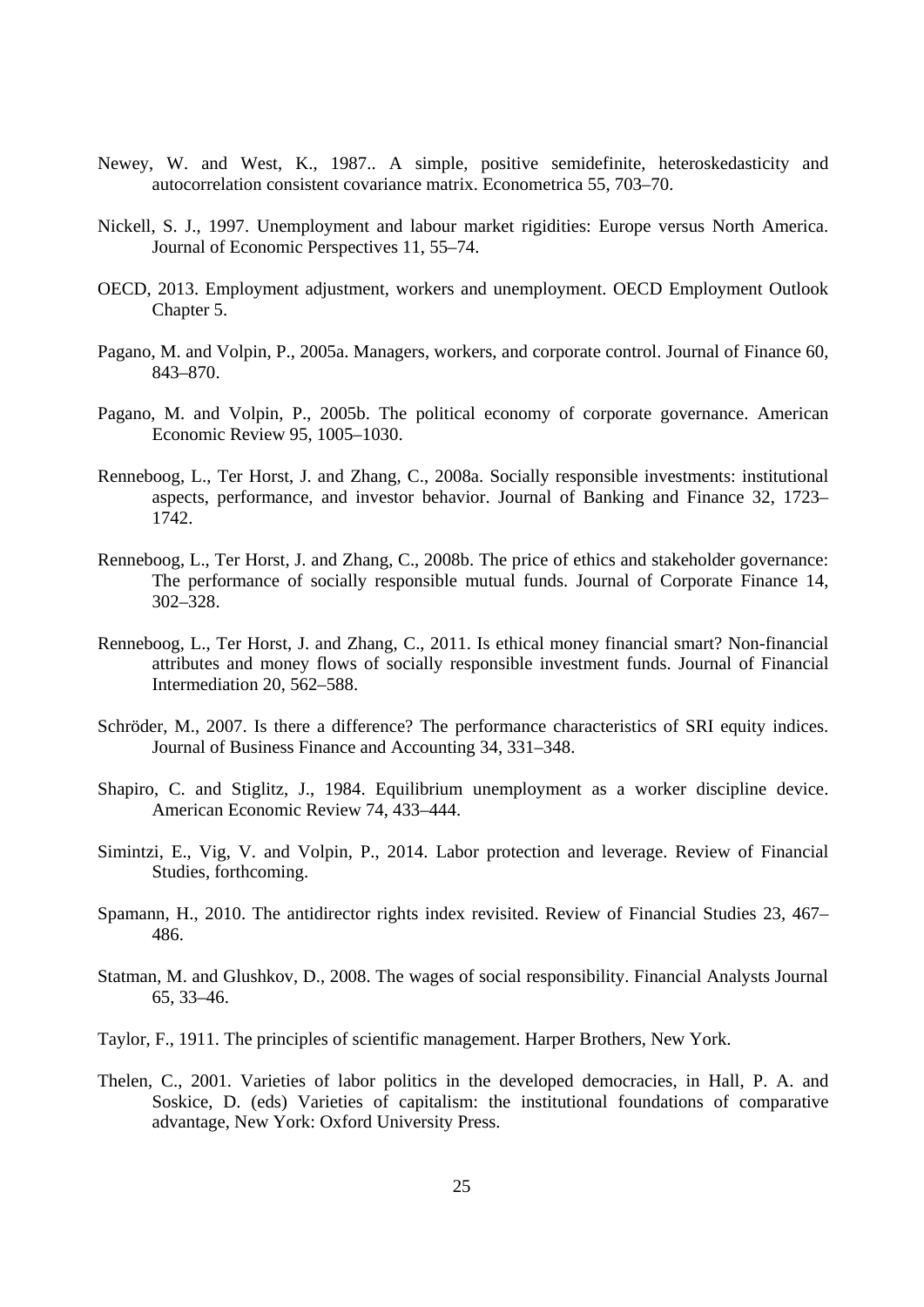# **Table 1 Summary statistics**

#### **Panel A: Publicly-listed Best Companies to Work For**

Panel A reports the list of countries in which at least ten publicly-listed Best Companies (BCs) are headquartered and publicly listed. Column (1) presents the years of BC lists that we use for each country. Column (2) reports our portfolio formation date for each country. Column (3) gives the number of listed BC per country. Column (4) presents the total number of listed firms in each country including BCs. Column (5) records the total number of firm-month observations for each country. Column (6) indicates for each country the number of BCs in the year the list was initiated and also in 2013. The last row summarizes data of all countries except the *US(84-).* Our sample period is from February 1998 to December 2013. For the US we also extend the sample period from February 1984 to December 2013.

|               | (1)                     | (2)       | (3)                                         | (4)                   | (5)                  | (6)                                       |      |
|---------------|-------------------------|-----------|---------------------------------------------|-----------------------|----------------------|-------------------------------------------|------|
|               | <b>Listing</b><br>years | date      | <b>Formation Total no. of</b><br>public BCs | Total no.<br>of firms | Total no.<br>of Obs. | <b>Size of BC lists</b><br><b>Initial</b> | 2013 |
| <b>Brazil</b> | 1998-2013               | $01-Sep$  | 70                                          | 652                   | 30,883               | 50                                        | 100  |
| Canada        | 2006-2013               | $01$ -May | 15                                          | 4,405                 | 172,724              | 30                                        | 50   |
| Chile         | 2001-2013               | $01$ -Dec | 11                                          | 304                   | 22,050               | 25                                        | 50   |
| Denmark       | 2001-2013               | $01$ -Dec | 23                                          | 461                   | 26,960               | 50                                        | 75   |
| Finland       | 2003-2013               | $01-Mar$  | 14                                          | 241                   | 19,448               | 20                                        | 50   |
| France        | 2002-2013               | $01-Apr$  | 18                                          | 1,765                 | 92,813               | 25                                        | 49   |
| Germany       | 2003-2013               | $01-Mar$  | 24                                          | 1,646                 | 84,252               | 50                                        | 100  |
| Greece        | 2003-2013               | $01-May$  | 12                                          | 443                   | 39,570               | 10                                        | 25   |
| <i>India</i>  | 2003-2013               | $01$ -Jun | 46                                          | 2,578                 | 131,432              | 25                                        | 100  |
| Japan         | 2007-2013               | $01-Apr$  | 38                                          | 4,981                 | 510,977              | 20                                        | 40   |
| Korea         | 2002-2013               | $01-Nov$  | 49                                          | 2,019                 | 128,687              | 20                                        | 100  |
| Sweden        | 2003-2013               | $01-May$  | 11                                          | 823                   | 44,418               | 25                                        | 38   |
| UK            | 2001-2013               | $01-May$  | 33                                          | 4,943                 | 199,276              | 50                                        | 50   |
| $US(98-)$     | 1998-2013               | $01$ -Feb | 188                                         | 11,478                | 1,209,671            | 100                                       | 100  |
| $US(84-)$     | 1984-2013               | $01$ -Feb | 259                                         |                       |                      | 100                                       | 100  |
| All           |                         |           | 552                                         | 39,239                | 2,713,161            | 500                                       | 840  |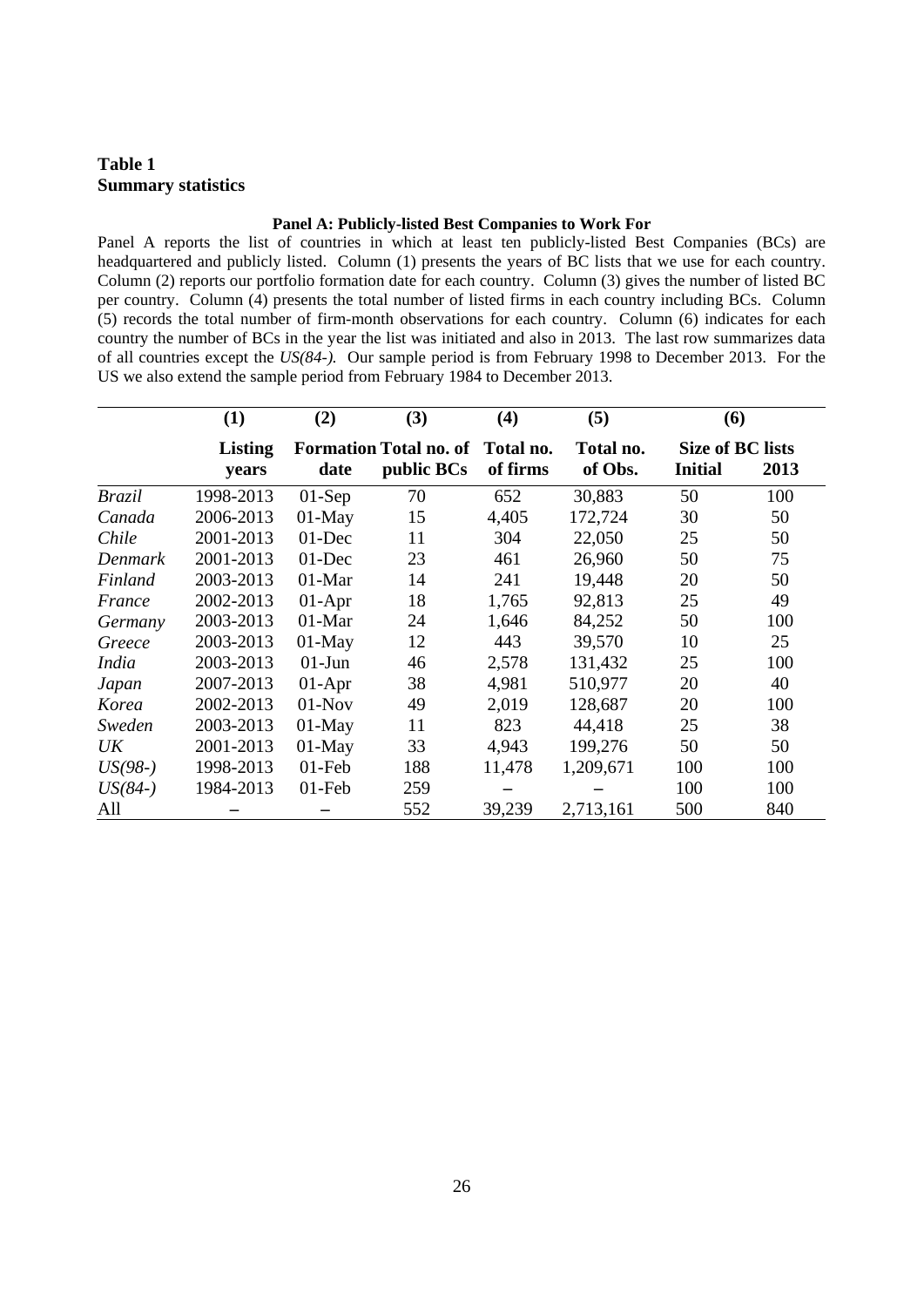# **Table 1 (Cont'd)**

## **Panel B: Employment protection legislation and labor market flexibility**

Panel B summarizes the employment protection legislation (EPL) indicators from OECD and the labor market flexibility index (EFW) based on the Fraser Institute's Economic Freedom of the World database. Column (1) presents the average scores of employment protection legislation index for each country. They are based on the average of three components, namely the individual dismissal of workers with regular contracts (EPR), additional costs for collective dismissals (EPC), and regulation of temporary contracts (EPT). Columns  $(2) - (4)$  report the average per country for these components, respectively. Column (5) presents the average scores of the aggregate labor market flexibility index calculated as the average of its six components. Column (6) presents the average score of hiring regulations and minimum wage per country (5Bi). Column (7) presents the average score of hiring and firing regulations (5Bii). Column (8) presents the average score of centralized collective bargaining (5Biii). Column (9) presents the average score of hours regulations. Column (10) presents the average score of mandated cost of worker dismissal (5Bv). Column (11) presents the average score of military conscription (5Bvi). The sample period is from 1998 to 2013 for *EPL* and from 2002 to 2013 for *EFW*.

|                 | (1)   | (2)        | (3)                            | (4)                                                                           | (5)   | (6)                                  | (7)    | (8)                                                                            | (9)                         | (10)                           | (11)                         |
|-----------------|-------|------------|--------------------------------|-------------------------------------------------------------------------------|-------|--------------------------------------|--------|--------------------------------------------------------------------------------|-----------------------------|--------------------------------|------------------------------|
|                 | EPL   | contracts) | (regular (additional<br>costs) | <b>Individual Collective Temporary EFW</b><br>dismissals dismissals contracts |       | <b>Hiring</b><br>regulations<br>wage | firing | <b>Hiring and Centralized</b><br>collective<br>and min. regulations bargaining | <b>Hours</b><br>regulations | cost of<br>worker<br>dismissal | <b>Mandated Conscription</b> |
|                 |       | <b>EPR</b> | <b>EPC</b>                     | <b>EPT</b>                                                                    |       | 5Bi                                  | 5Bii   | 5Biii                                                                          | 5Biv                        | 5Bv                            | 5Bvi                         |
| <b>Brazil</b>   | 2.159 | 1.452      | 0.900                          | 4.125                                                                         | 4.643 | 3.620                                | 4.410  | 5.335                                                                          | 5.175                       | 6.315                          | 3.000                        |
| Canada          | 1.380 | 0.921      | 2.969                          | 0.250                                                                         | 7.916 | 7.740                                | 6.055  | 7.485                                                                          | 8.430                       | 7.785                          | 10.00                        |
| Chile           | 1.876 | 2.627      | 0.000                          | 3.000                                                                         | 5.766 | 6.120                                | 4.900  | 7.965                                                                          | 8.625                       | 6.215                          | 0.769                        |
| Denmark         | 2.257 | 2.147      | 3.250                          | 1.375                                                                         | 6.753 | 7.795                                | 7.580  | 5.490                                                                          | 6.650                       | 10.00                          | 3.000                        |
| Finland         | 1.849 | 2.203      | 1.781                          | 1.563                                                                         | 4.931 | 4.625                                | 4.335  | 3.635                                                                          | 5.280                       | 8.708                          | 3.000                        |
| France          | 3.134 | 2.402      | 3.375                          | 3.625                                                                         | 5.528 | 3.245                                | 2.885  | 5.870                                                                          | 3.570                       | 7.600                          | 10.00                        |
| Germany         | 2.591 | 2.798      | 3.625                          | 1.352                                                                         | 4.515 | 5.500                                | 2.870  | 3.410                                                                          | 5.045                       | 4.800                          | 5.462                        |
| Greece          | 3.117 | 2.680      | 3.250                          | 3.422                                                                         | 4.472 | 5.405                                | 3.655  | 4.010                                                                          | 4.360                       | 7.015                          | 2.385                        |
| <b>India</b>    | 1.846 | 3.286      | 0.438                          | 1.813                                                                         | 6.990 | 8.370                                | 3.335  | 6.940                                                                          | 7.850                       | 5.446                          | 10.00                        |
| Japan           | 1.920 | 1.556      | 3.250                          | 0.953                                                                         | 8.085 | 8.250                                | 3.785  | 8.005                                                                          | 8.685                       | 9.785                          | 10.00                        |
| Korea           | 2.144 | 2.369      | 1.875                          | 2.188                                                                         | 4.376 | 6.600                                | 4.110  | 7.135                                                                          | 6.475                       | 1.938                          | 0.000                        |
| Sweden          | 2.109 | 2.333      | 2.500                          | 2.945                                                                         | 5.285 | 5.535                                | 3.080  | 3.975                                                                          | 4.725                       | 8.708                          | 5.692                        |
| UK              | 1.459 | 1.159      | 2.860                          | 0.338                                                                         | 7.968 | 7.920                                | 6.045  | 7.555                                                                          | 7.825                       | 8.462                          | 10.00                        |
| US <sup>-</sup> | 1.127 | 0.257      | 2.875                          | 0.250                                                                         | 8.673 | 8.355                                | 7.015  | 7.790                                                                          | 8.875                       | 10.000                         | 10.00                        |
| Average         | 2.069 | 1.937      | 2.852                          | 1.681                                                                         | 6.396 | 6.363                                | 4.576  | 6.043                                                                          | 6.541                       | 7.341                          | 5.951                        |
| Std. Dev.       | 0.623 | 0.767      | 1.016                          | 1.201                                                                         | 1.711 | 2.459                                | 1.754  | 1.763                                                                          | 2.479                       | 1.891                          | 3.993                        |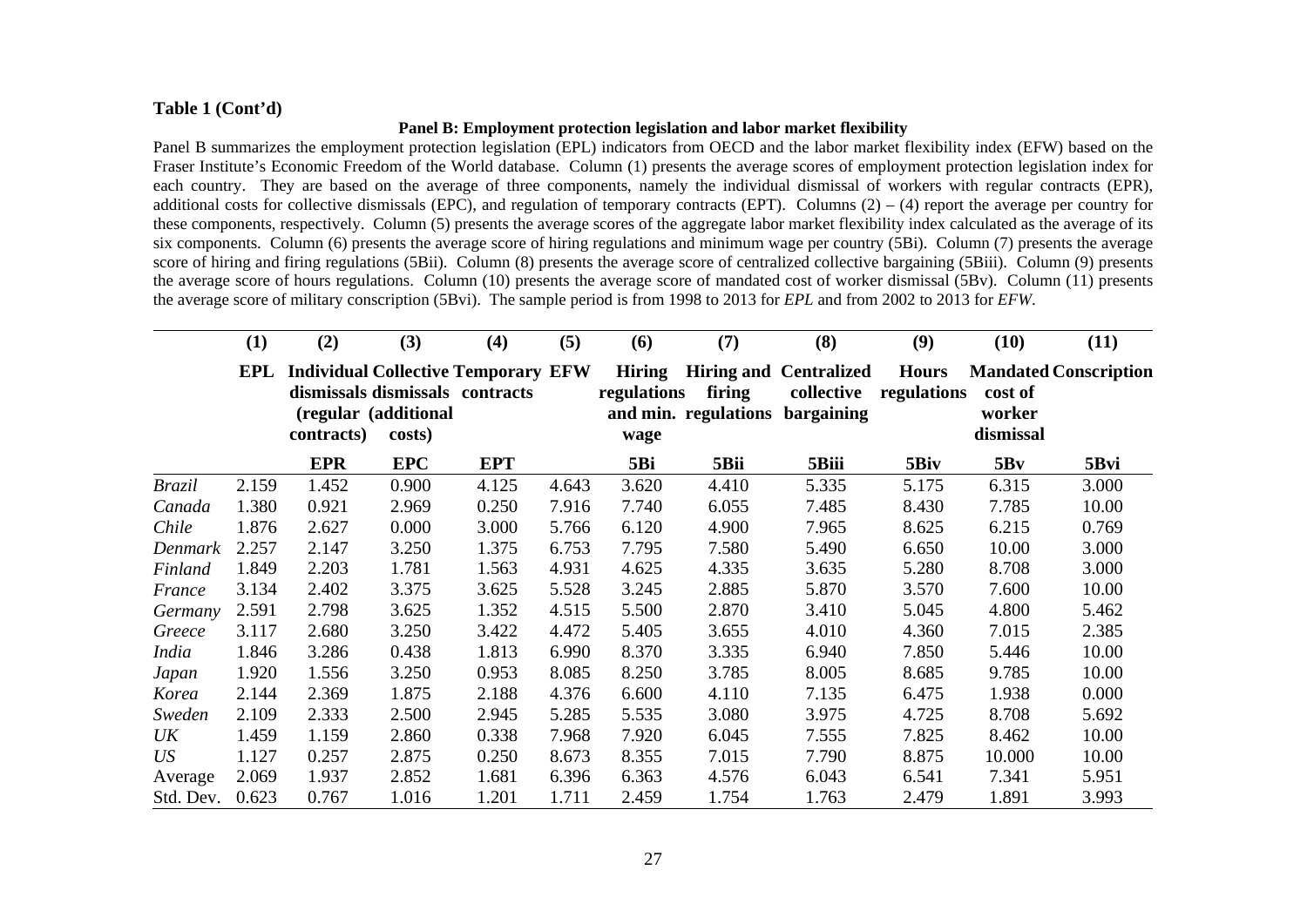# **Table 2 Risk-adjusted returns of equal-weighted BC portfolios**

This table reports regression results of monthly returns of equal-weighted portfolios of Best Companies using Carhart's (1997) four-factor model:

 $R_{ct} = \alpha + \beta_{MKT} MKT_{ct} + \beta_{HML} HML_{ct} + \beta_{SMB} SMB_{ct} + \beta_{MOM} MOM_{c} + \epsilon_{ct}$ 

where  $R_{ct}$  is the return on equal-weighted portfolio of listed BCs in month  $t$  for country  $c$  in excess of the risk-free rate.  $\alpha$  is the intercept that captures the abnormal risk-adjusted return.  $MKT_{cb} HML_{cb} SMB_{cb}$  and *MOMct*, are, respectively, the Fama and French (2012)'s regional factors on market, value, and size, and momentum. Coefficient estimates are shown in bold, and their standard errors are displayed in parentheses below, adjusted for heteroscedasticity and autocorrelation (Newey and West (1987)). **\*\*\***, **\*\***, and **\*** indicate significance at the 1%, 5%, and 10% level, respectively. The sample period is from February 1998 to December 2013. For the US we also extend the sample period from February 1984 to December 2013.

|               | $\alpha$   | $\pmb{\beta}_{MKT}$ | $\beta_{HML}$ | $\pmb{\beta}_{\pmb{SMB}}$ | $\pmb{\beta}_{\textit{MOM}}$ | $\overline{\text{Adj}.R}^2$ | Obs. No. |
|---------------|------------|---------------------|---------------|---------------------------|------------------------------|-----------------------------|----------|
| <b>Brazil</b> | 0.942      | $0.969***$          | $0.349**$     | $0.535**$                 | $-0.057$                     | 0.312                       | 183      |
|               | (0.606)    | (0.135)             | (0.147)       | (0.211)                   | (0.142)                      |                             |          |
| Canada        | 0.091      | $1.280***$          | $-0.209$      | $-0.320$                  | $-0.113$                     | 0.648                       | 90       |
|               | (0.485)    | (0.113)             | (0.217)       | (0.277)                   | (0.142)                      |                             |          |
| Chile         | $0.971*$   | $0.716***$          | $-0.264$      | $0.464**$                 | 0.003                        | 0.280                       | 143      |
|               | (0.503)    | (0.146)             | (0.211)       | (0.216)                   | (0.109)                      |                             |          |
| Denmark       | $-0.629$   | $0.934***$          | 0.074         | $0.788***$                | 0.095                        | 0.685                       | 143      |
|               | (0.403)    | (0.076)             | (0.160)       | (0.154)                   | (0.077)                      |                             |          |
| Finland       | 0.957      | $0.947***$          | 0.295         | 0.501                     | $-0.232$                     | 0.471                       | 92       |
|               | (0.715)    | (0.165)             | (0.390)       | (0.359)                   | (0.156)                      |                             |          |
| France        | 0.346      | $0.891***$          | $-0.415$ *    | $-0.366$                  | $-0.240$                     | 0.592                       | 127      |
|               | (0.453)    | (0.093)             | (0.242)       | (0.252)                   | (0.101)                      |                             |          |
| Germany       | $-0.445$   | $1.028***$          | 0.310         | $-0.167$                  | $-0.193**$                   | 0.642                       | 128      |
|               | (0.437)    | (0.092)             | (0.301)       | (0.189)                   | (0.096)                      |                             |          |
| Greece        | $-0.584$   | $1.143***$          | $-0.275$      | 0.282                     | $-0.462$                     | 0.488                       | 96       |
|               | (0.791)    | (0.227)             | (0.630)       | (0.461)                   | (0.180)                      |                             |          |
| <b>India</b>  | 1.076      | $1.029***$          | 0.274         | 0.089                     | $-0.413***$                  | 0.533                       | 113      |
|               | (0.670)    | (0.099)             | (0.269)       | (0.224)                   | (0.141)                      |                             |          |
| Japan         | $0.768**$  | $0.985***$          | $-0.083$      | $0.623***$                | 0.008                        | 0.701                       | 79       |
|               | (0.332)    | (0.076)             | (0.156)       | (0.156)                   | (0.096)                      |                             |          |
| Korea         | 0.602      | $1.037***$          | $-0.000$      | $-0.194$                  | $-0.159$                     | 0.552                       | 132      |
|               | (0.570)    | (0.082)             | (0.209)       | (0.229)                   | (0.200)                      |                             |          |
| Sweden        | $0.870*$   | $1.136***$          | $-0.623**$    | 0.377                     | 0.129                        | 0.497                       | 127      |
|               | (0.497)    | (0.106)             | (0.262)       | (0.328)                   | (0.159)                      |                             |          |
| UK            | 0.812      | $0.835***$          | $-0.617***$   | $0.405*$                  | $-0.279**$                   | 0.446                       | 150      |
|               | (0.569)    | (0.081)             | (0.195)       | (0.216)                   | (0.126)                      |                             |          |
| $US(98-)$     | $0.222***$ | $1.028***$          | $0.134***$    | $0.117***$                | 0.008                        | 0.895                       | 280      |
|               | (0.080)    | (0.028)             | (0.036)       | (0.040)                   | (0.008)                      |                             |          |
| $US(84-)$     | $0.262***$ | $1.076***$          | 0.030         | $0.192***$                | $-0.148***$                  | 0.927                       | 359      |
|               | (0.080)    | (0.022)             | (0.033)       | (0.043)                   | (0.020)                      |                             |          |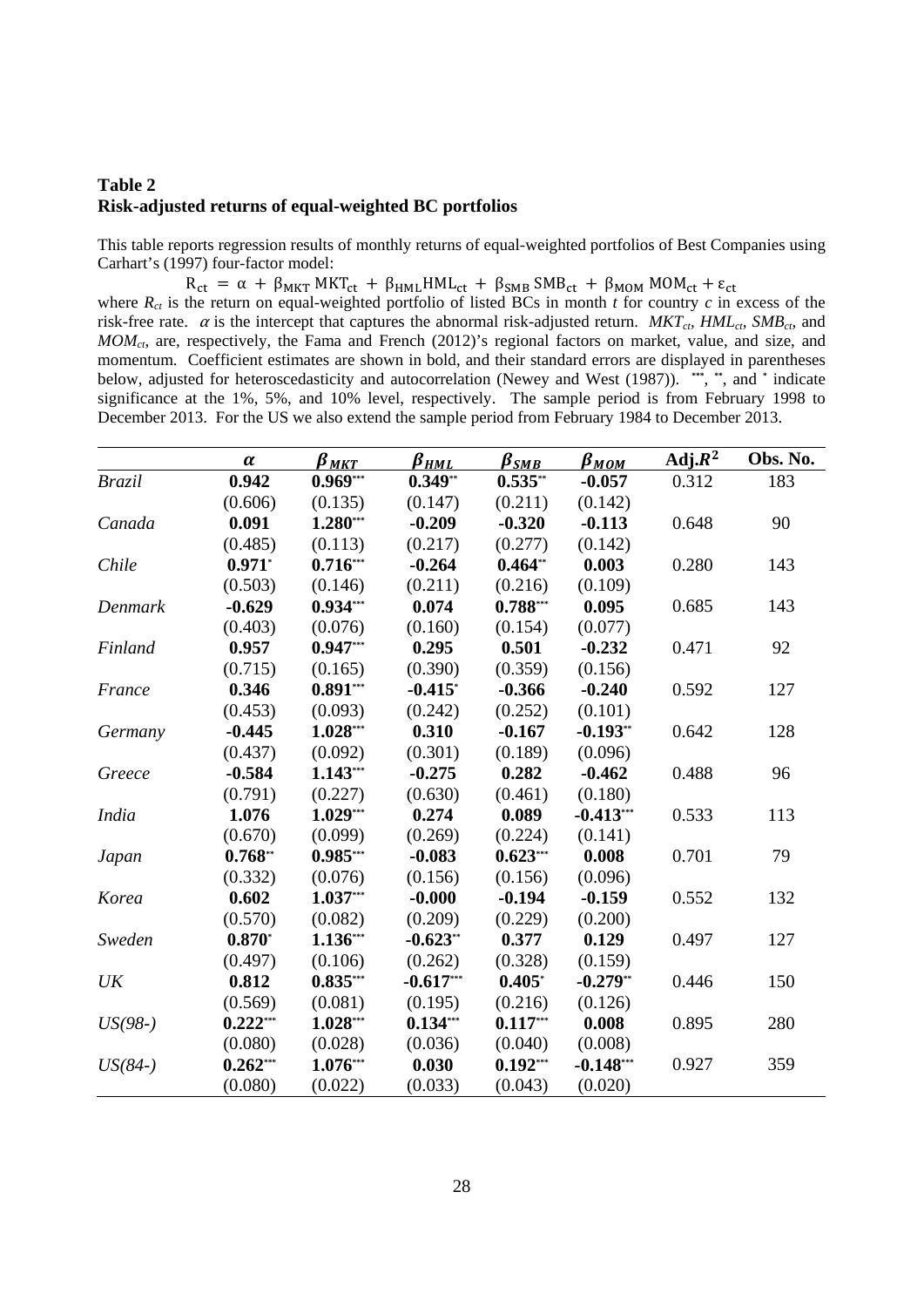# **Table 3 Risk-adjusted returns of value-weighted BC portfolios**

This table reports regression results of monthly returns of value-weighted portfolios of Best Companies using Carhart's (1997) four-factor model:

 $R_{ct} = \alpha + \beta_{MKT} MKT_{ct} + \beta_{HML} HML_{ct} + \beta_{SMB} SMB_{ct} + \beta_{MOM} MOM_{c} + \epsilon_{ct}$ 

where  $R_{ct}$  is the return on value-weighted portfolio of listed BCs in month  $t$  for country  $c$  in excess of the risk-free rate.  $\alpha$  is the intercept that captures the abnormal risk-adjusted return.  $MKT_{cb} HML_{cb} SMB_{ct}$ , and *MOMct*, are, respectively, the Fama and French (2012)'s regional factors on market, value, and size, and momentum. Coefficient estimates are shown in bold, and their standard errors are displayed in parentheses below, adjusted for heteroscedasticity and autocorrelation (Newey and West (1987)). **\*\*\***, **\*\***, and **\*** indicate significance at the 1%, 5%, and 10% level, respectively. The sample period is from February 1998 to December 2013. For the US we also extend the sample period from February 1984 to December 2013.

|               | $\pmb{\alpha}$ | $\pmb{\beta}_{\textit{MKT}}$ | $\beta_{\text{HML}}$ | $\beta_{SMB}$ | $\pmb{\beta}_{\textit{MOM}}$ | $Adj.R^2$ | Obs. No. |
|---------------|----------------|------------------------------|----------------------|---------------|------------------------------|-----------|----------|
| <b>Brazil</b> | 0.591          | $0.944***$                   | 0.228                | $0.420**$     | $-0.119$                     | 0.306     | 183      |
|               | (0.580)        | (0.134)                      | (0.168)              | (0.204)       | (0.123)                      |           |          |
| Canada        | 0.203          | $1.148***$                   | 0.093                | $-0.227$      | $-0.137$                     | 0.757     | 90       |
|               | (0.326)        | (0.089)                      | (0.197)              | (0.162)       | (0.092)                      |           |          |
| Chile         | $1.039*$       | $0.762***$                   | $-0.288$             | $0.580*$      | 0.070                        | 0.240     | 143      |
|               | (0.563)        | (0.144)                      | (0.230)              | (0.337)       | (0.148)                      |           |          |
| Denmark       | $-1.020*$      | $1.045***$                   | $-0.220$             | $0.442*$      | 0.151                        | 0.490     | 143      |
|               | (0.572)        | (0.105)                      | (0.288)              | (0.230)       | (0.136)                      |           |          |
| Finland       | 0.739          | $0.960***$                   | 0.135                | 0.325         | $-0.298**$                   | 0.455     | 92       |
|               | (0.717)        | (0.169)                      | (0.395)              | (0.374)       | (0.149)                      |           |          |
| France        | $-0.200$       | $0.891***$                   | $-0.129$             | 0.161         | 0.083                        | 0.478     | 127      |
|               | (0.424)        | (0.081)                      | (0.257)              | (0.212)       | (0.100)                      |           |          |
| Germany       | $-0.453$       | $0.957***$                   | 0.338                | $-0.285$      | $-0.106$                     | 0.509     | 128      |
|               | (0.549)        | (0.092)                      | (0.289)              | (0.205)       | (0.101)                      |           |          |
| Greece        | $-0.582$       | $1.216***$                   | $-0.050$             | $-0.219$      | $-0.734**$                   | 0.542     | 96       |
|               | (0.843)        | (0.229)                      | (0.685)              | (0.503)       | (0.243)                      |           |          |
| <i>India</i>  | 0.861          | $1.022***$                   | $-0.085$             | 0.172         | $-0.264*$                    | 0.559     | 113      |
|               | (0.608)        | (0.097)                      | (0.222)              | (0.200)       | (0.149)                      |           |          |
| Japan         | 0.365          | $0.938***$                   | $-0.276**$           | $-0.011$      | $-0.015$                     | 0.721     | 79       |
|               | (0.308)        | (0.074)                      | (0.130)              | (0.155)       | (0.103)                      |           |          |
| Korea         | 0.135          | $1.121***$                   | 0.107                | $-0.384$      | $-0.158$                     | 0.527     | 132      |
|               | (0.623)        | (0.092)                      | (0.262)              | (0.284)       | (0.247)                      |           |          |
| Sweden        | 0.212          | $1.165***$                   | $-0.761***$          | 0.313         | 0.140                        | 0.475     | 127      |
|               | (0.517)        | (0.127)                      | (0.280)              | (0.358)       | (0.138)                      |           |          |
| UK            | $0.988**$      | $0.727***$                   | $-0.400**$           | $-0.243$      | $-0.010$                     | 0.360     | 150      |
|               | (0.475)        | (0.081)                      | (0.156)              | (0.202)       | (0.096)                      |           |          |
| $US(98-)$     | $0.194*$       | $1.032***$                   | $-0.302***$          | $-0.237***$   | 0.007                        | 0.834     | 280      |
|               | (0.106)        | (0.031)                      | (0.060)              | (0.051)       | (0.007)                      |           |          |
| $US(84-)$     | $0.191*$       | $1.019***$                   | $-0.334***$          | $-0.153***$   | $-0.063*$                    | 0.862     | 359      |
|               | (0.107)        | (0.028)                      | (0.049)              | (0.046)       | (0.033)                      |           |          |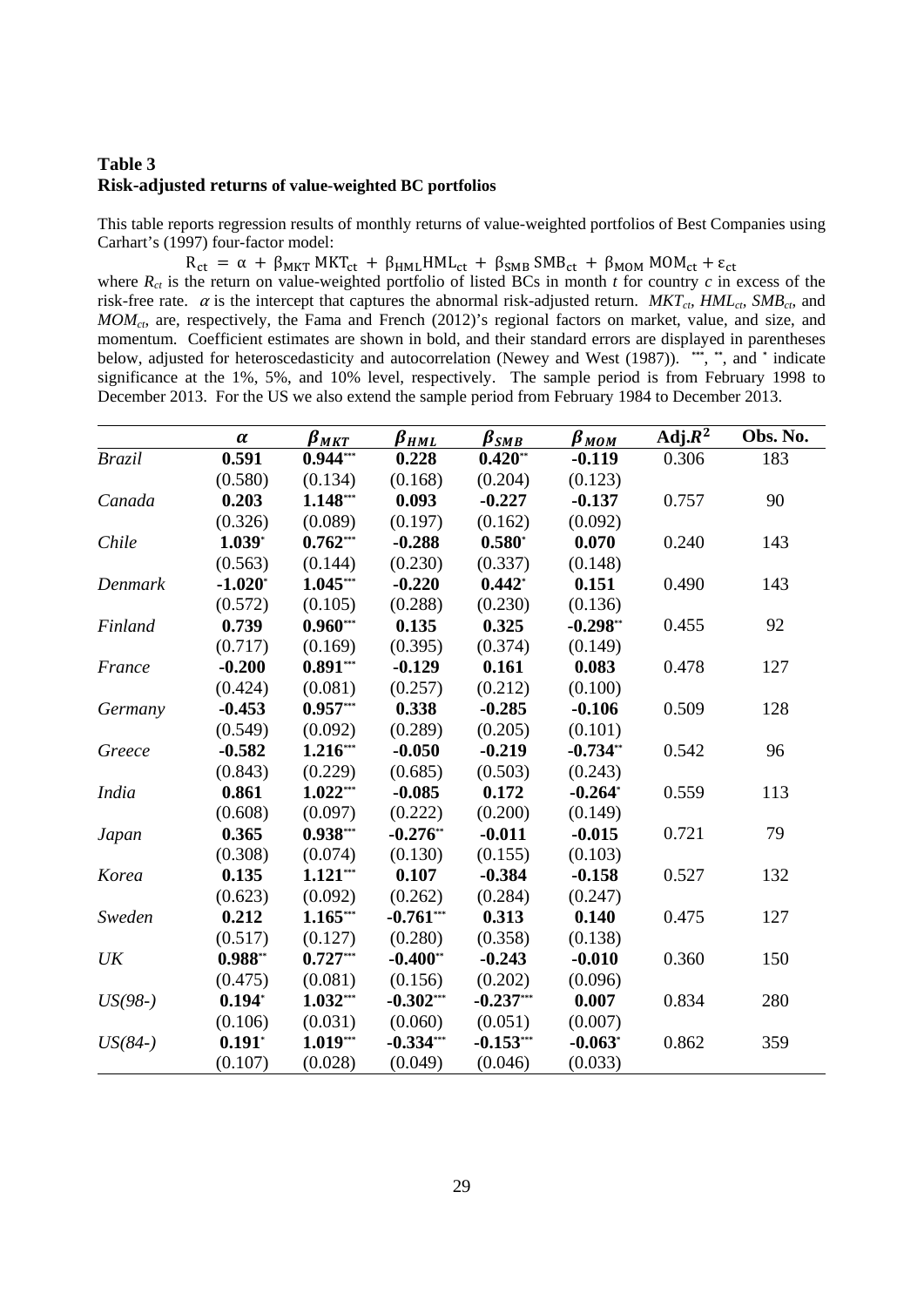# **Table 4 Pooled panel regressions by country**

This table reports results of monthly firm-level pooled panel regressions:

 $R_{it} = \alpha_0 + \alpha_1 BC_{it} + \alpha_2 FirmControls_{it} + \alpha_3 FE_t + \varepsilon_{it}$ where  $R_{it}$  is the raw return for firm *i* in month *t*.  $BC_{it}$  is a dummy variable that equals one if firm *i* has been included in the most recent BC list prior to month *t*, and zero otherwise. The firm characteristics control variables, *FirmControls<sub>it-2</sub>*, include the following variables: *SIZE* is the log of firm *i*'s market capitalization at the end of month *t-2*. *BM* is the log of firm *i*'s book-to-market ratio at the end of month *t-2*. *YLD* is firm *i*'s dividend yield as measured by the sum of all dividends paid over the previous 12 months prior to month *t*, divided by the share price at the end of month *t-2*. *RET2-3* is the log of one plus firm *i*'s cumulative return over months *t-3* through *t-2*. *RET4-6* and *RET7-12* are defined similarly. *VOL* is the log of firm *i*'s dollar trading volume in month *t-2*. *PRC* is the log of firm *i*'s price at the end of month *t-2*. *FE<sub>t</sub>* refers to month fixed effect. Coefficient estimates are shown in bold, and their standard errors are clustered by firm and are given in parentheses. **\*\*\***, **\*\***, and **\*** indicate significance at the 1%, 5%, and 10% level, respectively. The sample period is from January 1998 to December 2013.

|               | <b>BC</b>  | <b>SIZE</b> | <b>BM</b>   | <b>YIELD</b> | <b>RET2-3</b> | <b>RET4-6</b> |
|---------------|------------|-------------|-------------|--------------|---------------|---------------|
| <b>Brazil</b> | 0.159      | $-0.110$    | $0.531***$  | $-0.009***$  | $-0.693$      | $0.791*$      |
|               | (0.530)    | (0.068)     | (0.106)     | (0.002)      | (0.568)       | (0.450)       |
| Canada        | 2.724***   | $-0.272***$ | $1.172***$  | $-0.010$     | 0.182         | $-0.113$      |
|               | (0.339)    | (0.060)     | (0.061)     | (0.033)      | (0.225)       | (0.178)       |
| Chile         | $0.352*$   | 0.019       | $0.373***$  | 0.029        | 0.887         | 1.565***      |
|               | (0.207)    | (0.059)     | (0.088)     | (0.020)      | (0.538)       | (0.437)       |
| Denmark       | $-0.547$   | $-0.048$    | $0.871***$  | 0.095        | 1.907***      | 1.842***      |
|               | (0.344)    | (0.063)     | (0.131)     | (0.063)      | (0.682)       | (0.474)       |
| Finland       | $-0.454$   | $-0.241***$ | $0.925***$  | 0.008        | $1.180*$      | $1.773***$    |
|               | (0.489)    | (0.075)     | (0.116)     | (0.009)      | (0.678)       | (0.411)       |
| France        | $-0.332$   | $-0.100**$  | $0.790***$  | $0.064***$   | $0.834**$     | $1.533***$    |
|               | (0.426)    | (0.040)     | (0.069)     | (0.017)      | (0.347)       | (0.229)       |
| Germany       | $-0.365$   | $0.110***$  | $0.974***$  | $-0.000$     | 1.596***      | $1.851***$    |
|               | (0.350)    | (0.032)     | (0.069)     | (0.007)      | (0.306)       | (0.232)       |
| Greece        | 1.518***   | $-0.187**$  | $0.854***$  | $-0.008$     | $0.808*$      | 0.181         |
|               | (0.547)    | (0.083)     | (0.115)     | (0.010)      | (0.449)       | (0.380)       |
| <b>India</b>  | 1.434**    | $-0.110***$ | $0.688***$  | $0.151*$     | $0.596**$     | $0.841***$    |
|               | (0.589)    | (0.041)     | (0.054)     | (0.083)      | (0.240)       | (0.177)       |
| Japan         | $1.075***$ | $-0.134***$ | $0.882***$  | $0.002***$   | $0.480***$    | $-0.688***$   |
|               | (0.269)    | (0.017)     | (0.031)     | (0.000)      | (0.135)       | (0.104)       |
| Korea         | 1.407***   | $-0.004$    | $1.430***$  | $0.002**$    | $-1.341***$   | $0.490**$     |
|               | (0.443)    | (0.045)     | (0.077)     | (0.001)      | (0.297)       | (0.216)       |
| Sweden        | $-0.039$   | $-0.199***$ | $0.851***$  | $-0.003$     | 1.282***      | 1.927***      |
|               | (0.473)    | (0.066)     | (0.082)     | (0.006)      | (0.435)       | (0.327)       |
| UK            | 0.432      | $-0.311***$ | $0.847***$  | $-0.000$     | $0.626***$    | $1.452***$    |
|               | (0.319)    | (0.035)     | (0.041)     | (0.001)      | (0.201)       | (0.154)       |
| $US(98-)$     | $0.284***$ | $0.055***$  | $-0.178***$ | $0.207***$   | $0.493***$    | $0.669***$    |
|               | (0.099)    | (0.015)     | (0.019)     | (0.062)      | (0.099)       | (0.080)       |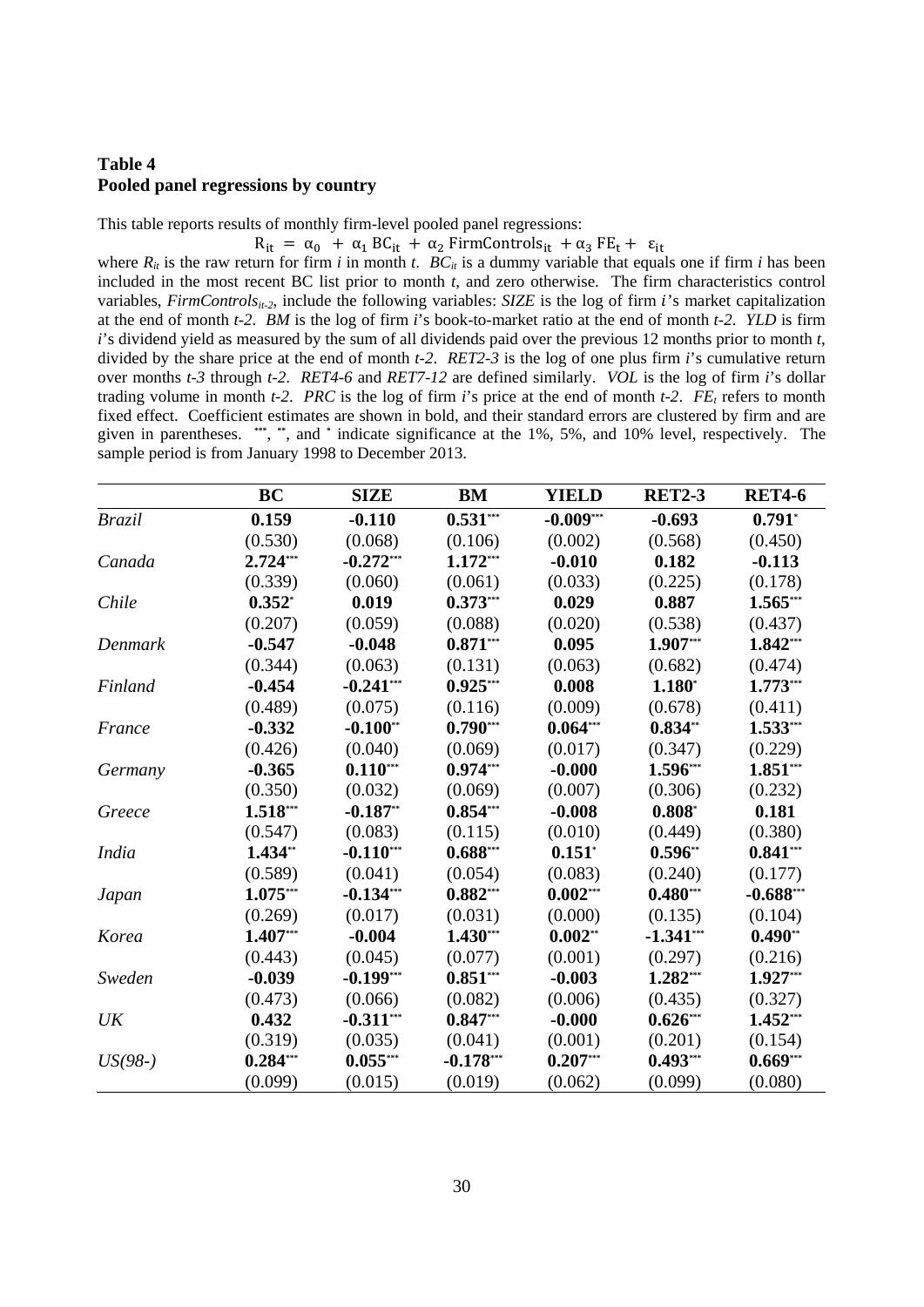|               | <b>RET7-12</b> | <b>VOL</b>  | <b>PRC</b>  | <b>Constant</b> | $R^2$ | Obs. No.  |
|---------------|----------------|-------------|-------------|-----------------|-------|-----------|
| <b>Brazil</b> | $-0.356$       | $0.065*$    | 0.068       | $2.200***$      | 0.002 | 30,883    |
|               | (0.301)        | (0.034)     | (0.049)     | (0.170)         |       |           |
| Canada        | $0.764***$     | $0.195***$  | 0.087       | $1.526***$      | 0.008 | 172,724   |
|               | (0.131)        | (0.033)     | (0.061)     | (0.194)         |       |           |
| Chile         | $0.610**$      | 0.029       | $-0.104**$  | $1.382***$      | 0.003 | 22,050    |
|               | (0.306)        | (0.027)     | (0.042)     | (0.087)         |       |           |
| Denmark       | 1.598***       | $0.198***$  | $-0.307***$ | 0.297           | 0.013 | 26,960    |
|               | (0.340)        | (0.037)     | (0.068)     | (0.252)         |       |           |
| Finland       | $0.932***$     | $0.230***$  | $-0.442***$ | 0.211           | 0.010 | 19,448    |
|               | (0.349)        | (0.046)     | (0.085)     | (0.260)         |       |           |
| France        | $0.786***$     | $0.098***$  | $-0.077$    | $1.050***$      | 0.005 | 92,813    |
|               | (0.166)        | (0.023)     | (0.051)     | (0.184)         |       |           |
| Germany       | $0.483***$     | $-0.026$    | $-0.046$    | $1.032***$      | 0.067 | 84,252    |
|               | (0.166)        | (0.026)     | (0.050)     | (0.144)         |       |           |
| Greece        | $-0.179$       | 0.001       | $-0.316***$ | $-0.032$        | 0.011 | 39,570    |
|               | (0.257)        | (0.051)     | (0.112)     | (0.314)         |       |           |
| <b>India</b>  | $0.620***$     | $0.064**$   | $-0.259***$ | $1.365***$      | 0.003 | 131,432   |
|               | (0.128)        | (0.027)     | (0.045)     | (0.139)         |       |           |
| Japan         | $-0.047$       | $0.164***$  | $-0.110***$ | $0.351***$      | 0.046 | 510,977   |
|               | $(-0.077)$     | (0.011)     | (0.018)     | (0.050)         |       |           |
| Korea         | $0.361**$      | $0.097***$  | $0.131**$   | $1.879***$      | 0.008 | 128,687   |
|               | (0.161)        | (0.029)     | (0.053)     | (0.214)         |       |           |
| Sweden        | 0.226          | $0.165***$  | $-0.367***$ | $0.586***$      | 0.007 | 44,418    |
|               | (0.243)        | (0.043)     | (0.071)     | (0.220)         |       |           |
| UK            | $0.831***$     | $0.280***$  | $-0.387**$  | $-0.387***$     | 0.008 | 199,276   |
|               | (0.116)        | (0.021)     | (0.033)     | (0.033)         |       |           |
| $US(98-)$     | $1.161***$     | $-0.069***$ | $0.188***$  | $0.279***$      | 0.002 | 1,209,671 |
|               | (0.104)        | (0.012)     | (0.017)     | (0.094)         |       |           |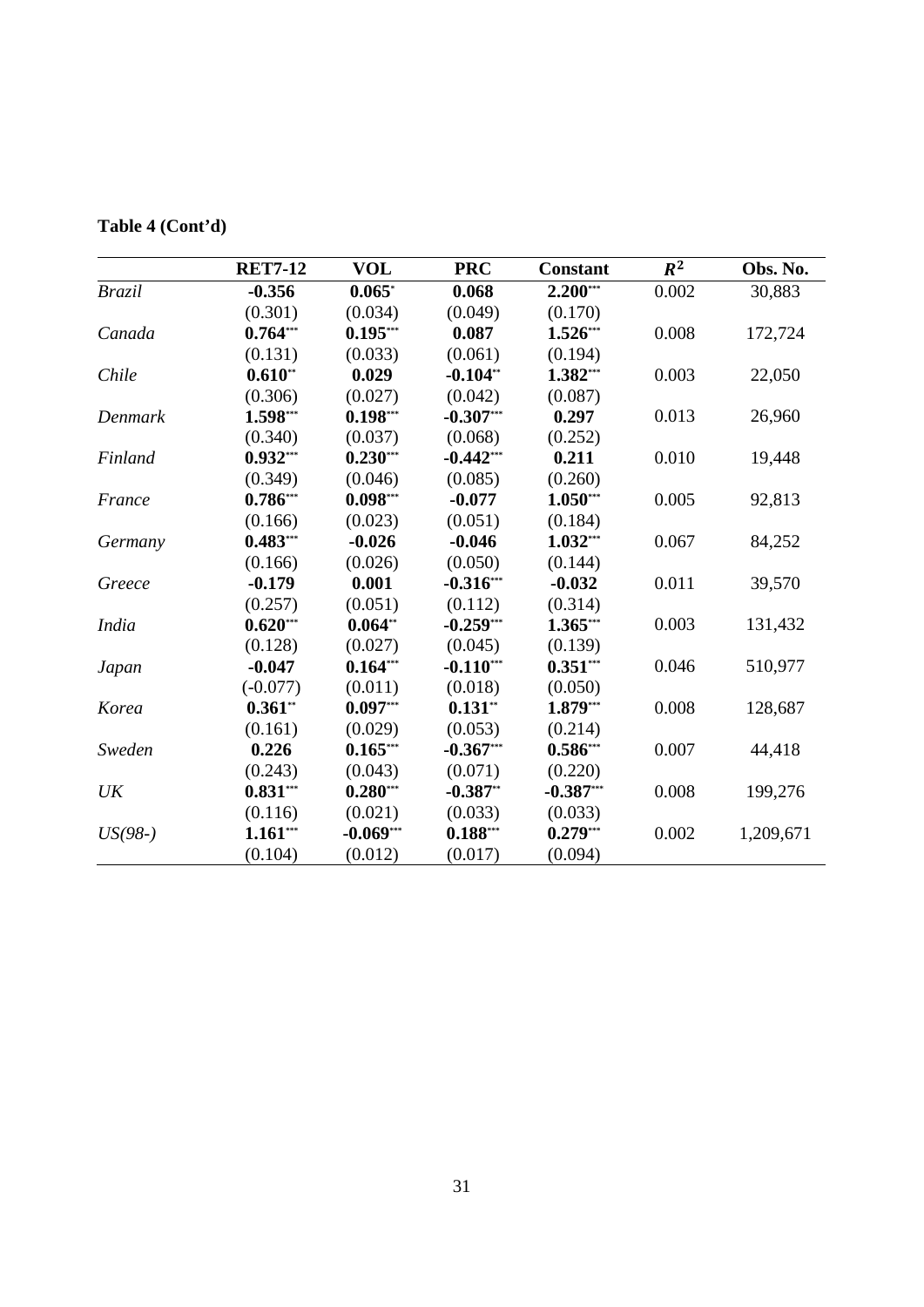# **Table 5 Fama-MacBeth regressions by country**

This table reports results of firm-level cross-sectional regressions based on Fama-MacBeth's (1973) method in a given month *t*:

 $R_i = \alpha_0 + \alpha_1 BC_i + \alpha_2$  FirmControls<sub>i</sub> +  $\varepsilon_i$ 

where  $R_i$  is the raw return for firm *i* in the given month *t*.  $BC_i$  is a dummy variable that equals one if firm *i* has been included in the most recent BC list prior to the given month *t*, and zero otherwise. The firm characteristics control variables, *FirmControls<sub>i</sub>*, include the following variables: *SIZE* is the log of firm *i*'s market capitalization at the end of month *t-2*. *BM* is the log of firm *i*'s book-to-market ratio at the end of month *t*-2. *YLD* is firm *i*'s dividend yield as measured by the sum of all dividends paid over the previous 12 months prior to month *t*, divided by the share price at the end of month *t-2*. *RET2-3* is the log of one plus firm *i*'s cumulative return over months *t-3* through *t-2*. *RET4-6* and *RET7-12* are defined similarly. *VOL* is the log of firm *i*'s dollar trading volume in month *t-2*. *PRC* is the log of firm *i*'s price at the end of month *t-2*. Coefficient estimates are calculated as the time-series average of the monthly coefficients for each country and shown in bold, and their standard errors are displayed in parentheses below, adjusted for heteroscedasticity and autocorrelation (Newey and West (1987)). **\*\*\***, **\*\***, and **\*** indicate significance at the 1%, 5%, and 10% level, respectively. The sample period is from January 1998 to December 2013.

|               | <b>BC</b>  | <b>SIZE</b> | <b>BM</b>   | <b>YIELD</b> | <b>RET2-3</b> | <b>RET4-6</b> |
|---------------|------------|-------------|-------------|--------------|---------------|---------------|
| <b>Brazil</b> | 0.196      | $-0.090$    | $0.465***$  | $-0.179*$    | 0.047         | 0.611         |
|               | (0.386)    | (0.096)     | (0.111)     | (0.098)      | (0.621)       | (0.668)       |
| Canada        | $0.895***$ | $-0.380***$ | 1.095***    | $-0.027$     | 0.521         | 0.117         |
|               | (0.250)    | (0.102)     | (0.128)     | (0.115)      | (0.443)       | (0.420)       |
| Chile         | 0.101      | $-0.012$    | $0.494***$  | $0.453***$   | 2.132***      | $2.601***$    |
|               | (0.215)    | (0.064)     | (0.137)     | (0.150)      | (0.750)       | (0.585)       |
| Denmark       | $-0.313$   | $-0.100$    | $0.807***$  | 0.276        | $3.061***$    | $1.371**$     |
|               | (0.278)    | (0.089)     | (0.141)     | (0.173)      | (0.799)       | (0.536)       |
| Finland       | $-0.088$   | $-0.322***$ | $0.768***$  | 0.016        | 3.375***      | 1.547**       |
|               | (0.113)    | (0.093)     | (0.187)     | (0.181)      | (0.748)       | (0.691)       |
| France        | 0.231      | $-0.133*$   | $0.650***$  | 0.068        | $1.630**$     | $2.020***$    |
|               | (0.257)    | (0.071)     | (0.118)     | (0.114)      | (0.651)       | (0.445)       |
| Germany       | $-0.425$   | $-0.016$    | $0.734***$  | $-0.334$     | $1.457***$    | $1.107***$    |
|               | (0.292)    | (0.072)     | (0.134)     | (0.245)      | (0.539)       | (0.406)       |
| Greece        | $-0.078$   | $-0.269$    | $1.159***$  | $-0.078$     | $-0.341$      | $-0.323$      |
|               | (0.352)    | (0.231)     | (0.239)     | (0.099)      | (0.798)       | (0.587)       |
| <i>India</i>  | $0.742**$  | $-0.173$    | $0.799***$  | 0.163        | 1.446**       | 1.724***      |
|               | (0.332)    | (0.111)     | (0.152)     | (0.120)      | (0.620)       | (0.455)       |
| Japan         | $0.526***$ | $-0.234**$  | $0.847***$  | $-0.388***$  | $-0.330$      | $-0.168$      |
|               | (0.193)    | (0.116)     | (0.080)     | (0.144)      | (0.434)       | (0.357)       |
| Korea         | $0.844***$ | $-0.181$    | $1.402***$  | $-0.006$     | $-1.193***$   | 0.668         |
|               | (0.280)    | (0.133)     | (0.170)     | (0.070)      | (0.419)       | (0.468)       |
| Sweden        | 0.222      | $-0.309***$ | $0.709***$  | 0.077        | $1.757***$    | $2.400***$    |
|               | (0.281)    | (0.096)     | (0.170)     | (0.171)      | (0.621)       | (0.560)       |
| UK            | $0.769***$ | $-0.250***$ | $0.707***$  | 0.098        | $1.261***$    | 1.797***      |
|               | (0.261)    | (0.095)     | (0.122)     | (0.087)      | (0.477)       | (0.364)       |
| $US(98-)$     | 0.193      | 0.048       | $-0.263***$ | 0.369        | 1.047***      | $0.851**$     |
|               | (0.147)    | (0.087)     | (0.096)     | (0.294)      | (0.382)       | (0.341)       |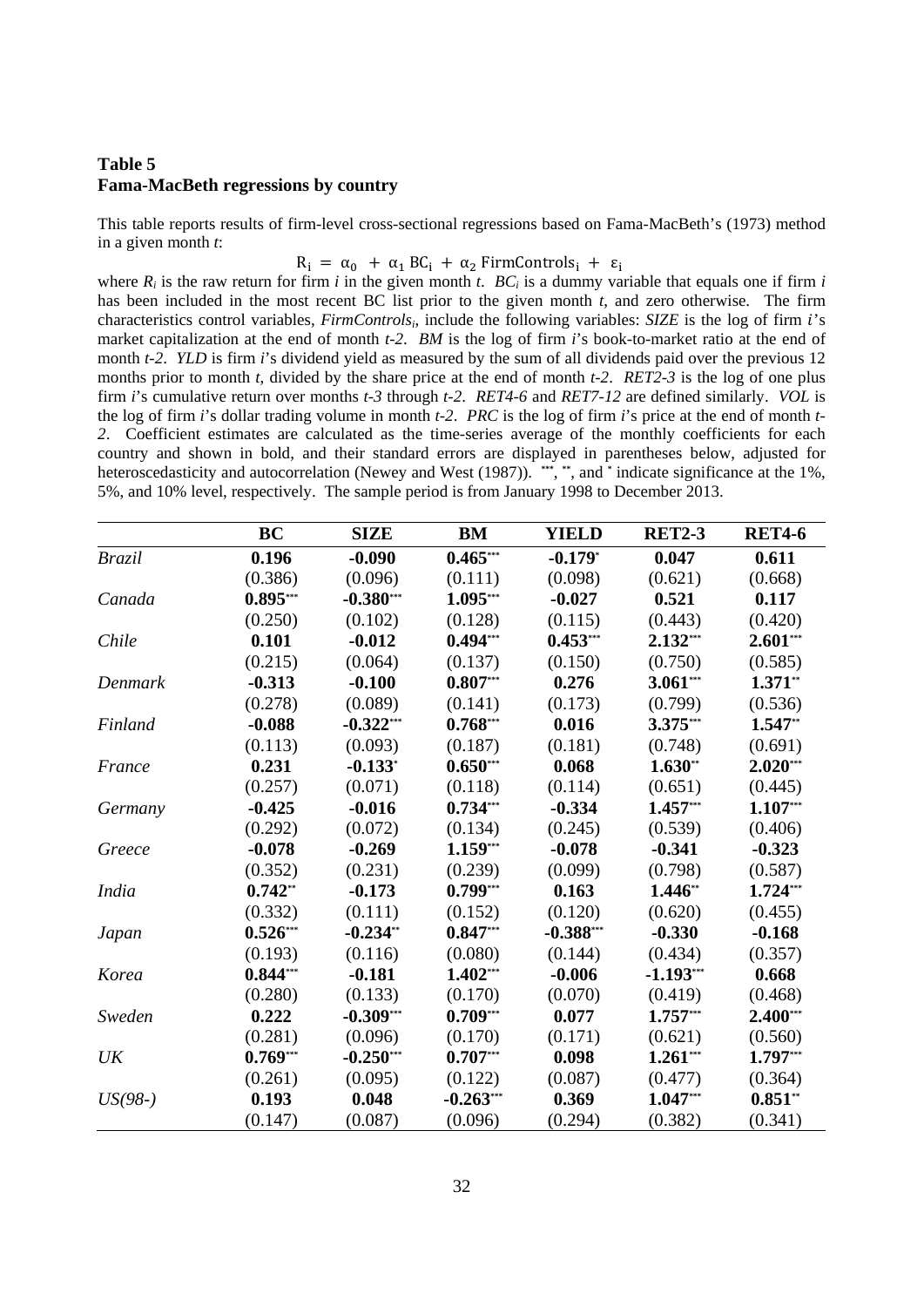| Table 5 (Cont'd) |
|------------------|
|------------------|

|               | <b>RET7-12</b> | <b>VOL</b> | <b>PRC</b> | <b>Constant</b> | Ave. $R^2$ | Obs. No.  |
|---------------|----------------|------------|------------|-----------------|------------|-----------|
| <b>Brazil</b> | $-0.184$       | 0.044      | 0.070      | $1.755**$       | 0.124      | 30,883    |
|               | (0.528)        | (0.045)    | (0.095)    | (0.776)         |            |           |
| Canada        | $0.565*$       | $0.243***$ | $0.470**$  | 1.487*          | 0.058      | 172,724   |
|               | (0.312)        | (0.072)    | (0.189)    | (0.804)         |            |           |
| Chile         | 0.344          | 0.042      | $-0.027$   | $1.046**$       | 0.160      | 22,050    |
|               | (0.465)        | (0.038)    | (0.041)    | (0.482)         |            |           |
| Denmark       | $1.635***$     | $0.205***$ | 0.003      | 0.517           | 0.146      | 26,960    |
|               | (0.493)        | (0.045)    | (0.064)    | (0.611)         |            |           |
| Finland       | $1.431***$     | $0.238***$ | $-0.087$   | 0.069           | 0.179      | 19,448    |
|               | (0.505)        | (0.068)    | (0.092)    | (0.499)         |            |           |
| France        | $1.072***$     | 0.070      | $0.153**$  | $1.425**$       | 0.092      | 92,813    |
|               | (0.384)        | (0.054)    | (0.076)    | (0.562)         |            |           |
| Germany       | 0.534          | 0.049      | 0.047      | $1.216*$        | 0.092      | 84,252    |
|               | (0.332)        | (0.069)    | (0.087)    | (0.652)         |            |           |
| Greece        | 0.152          | $-0.018$   | $-0.226$   | 0.337           | 0.148      | 39,570    |
|               | (0.439)        | (0.092)    | (0.204)    | (1.173)         |            |           |
| <i>India</i>  | $0.920*$       | 0.023      | $-0.058$   | $1.535*$        | 0.103      | 131,432   |
|               | (0.518)        | (0.061)    | (0.108)    | (0.804)         |            |           |
| Japan         | $-0.198$       | $0.179**$  | $-0.025$   | 0.118           | 0.079      | 510,977   |
|               | (0.334)        | (0.074)    | (0.096)    | (0.292)         |            |           |
| Korea         | $0.626**$      | $0.137**$  | 0.133      | 0.819           | 0.062      | 128,687   |
|               | (0.279)        | (0.058)    | (0.129)    | (1.077)         |            |           |
| Sweden        | 0.704          | $0.229***$ | 0.057      | 0.690           | 0.112      | 44,418    |
|               | (0.512)        | (0.067)    | (0.107)    | (0.562)         |            |           |
| UK            | 1.154***       | $0.230***$ | $0.111*$   | 0.281           | 0.057      | 199,276   |
|               | (0.310)        | (0.053)    | (0.065)    | (0.441)         |            |           |
| $US(98-)$     | $1.591***$     | $-0.086$   | 0.144      | $-0.357$        | 0.060      | 1,209,671 |
|               | (0.509)        | (0.088)    | (0.173)    | (0.949)         |            |           |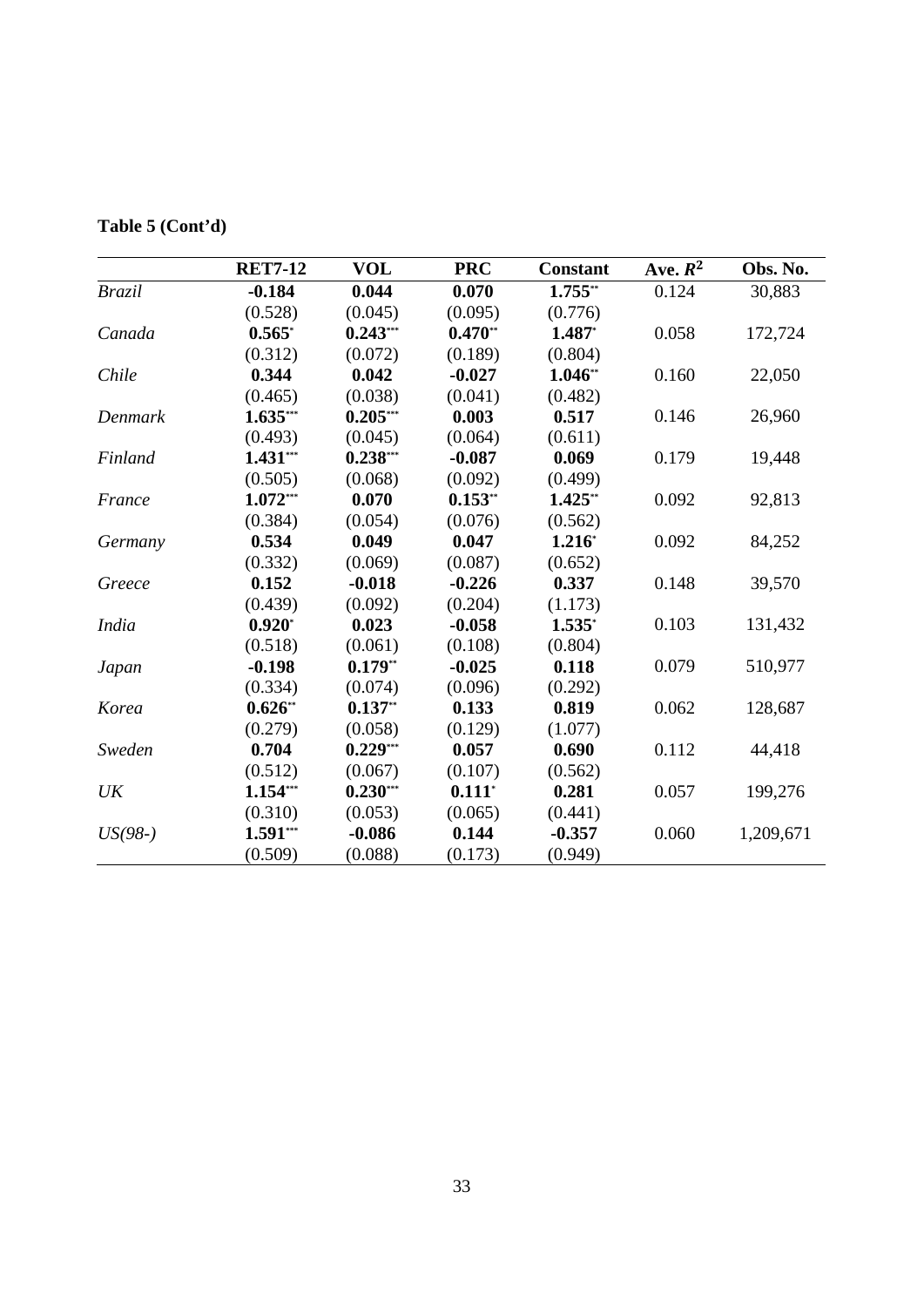# **Table 6 Pooled panel regressions across countries**

## **Panel A: Measuring labor market flexibility with EPL**

This table reports the results of pooled panel regressions across countries:

# $Return_{cit} = \beta_0 + \beta_1 BC_{cit} + \beta_2 BC_{cit} \times EPL_{ct} + \beta_3 BC_{cit} \times CountryControls_{ct} + \delta_1 EPL_{ct}$

 $+\delta_2$  Country Controls<sub>ct</sub> +  $\delta_3$  Firm Controls<sub>cit</sub> +  $\delta_4$  FE<sub>t</sub> +  $\varepsilon_{cit}$ 

where *Return<sub>cit</sub>* is either the raw return  $(R_{cit})$  or the market-adjusted return (i.e. the raw return in excess of the market return) for firm *i* in country *c* in month *t*.  $BC_{cit}$  is a dummy variable that equals one if firm *i* has been included in the most recent BC list in country  $c$  prior to month  $t$ , and zero otherwise. *EPL<sub>ct</sub>* is the Employment Protection Legislation (EPL) indicator from OECD for country *c* at time *t* and is based on the legislations in three broad categories: individual dismissal of workers with regular contracts, collective dismissals, and temporary contracts. *CountryControlsct* indicate the following country-level control variables for country *c* at time *t*: *RuleofLaw<sub>c</sub>* measures the law and order tradition from LLSV(1997); *Gdpg<sub>ct</sub>* measures the GDP growth taken from the World Bank;  $SoCM<sub>c</sub>$  measures the size of capital market, specifically the number of listed domestic firms per (million) capita from LLSV(1997); *ADRIc* measures anti-director rights index corrected by Spamann (2010); *OSOV<sub>c</sub>* measures one-share one-vote from LLSV (1997). *FirmControlscit* include the following variables: *SIZE* is the log of firm *i*'s market capitalization at the end of month *t-2*. *BM* is the log of firm *i*'s book-to-market ratio at the end of month *t-2*. *YLD* is firm *i*'s dividend yield as measured by the sum of all dividends paid over the previous 12 months prior to month *t*, divided by the share price at the end of month *t-2*. *RET2-3* is the log of one plus firm *i*'s cumulative return over months *t-3* through *t-2*. *RET4-6* and *RET7-12* are defined similarly. *VOL* is the log of firm *i*'s dollar trading volume in month  $t-2$ . *PRC* is the log of firm *i*'s price at the end of month  $t-2$ . *FE*, refers to month fixed effect. Standard errors are clustered by firm and are given in parentheses. **\*\*\***, **\*\***, and **\*** indicate significance at the 1%, 5%, and 10% level, respectively. The sample is from January 1998 to December 2013.

|                                    | (1)        | (2)                | (3)         | (4)                            | (5)        | (6)          |  |
|------------------------------------|------------|--------------------|-------------|--------------------------------|------------|--------------|--|
| Dependent variables                |            | <b>Raw returns</b> |             | <b>Market-adjusted returns</b> |            |              |  |
| $BC_{cit}$                         | $0.760***$ | $0.964***$         | 0.814       | $0.719***$                     | $1.167***$ | 0.300        |  |
|                                    | (0.086)    | (0.218)            | (0.913)     | (0.107)                        | (0.245)    | (0.915)      |  |
| $BC_{cit}*EPL_{ct}$                |            | $-0.171$           | $-0.693***$ |                                | $-0.302$ * | $-0.790***$  |  |
|                                    |            | (0.140)            | (0.155)     |                                | (0.160)    | (0.177)      |  |
| $BC_{cit}$ *RuleofLaw <sub>c</sub> |            |                    | 0.081       |                                |            | 0.059        |  |
|                                    |            |                    | (0.115)     |                                |            | (0.140)      |  |
| $BC_{cit}$ *Gdpg <sub>ct</sub>     |            |                    | $0.138***$  |                                |            | $0.123**$    |  |
|                                    |            |                    | (0.045)     |                                |            | (0.048)      |  |
| $BC_{cit}$ *SoCM <sub>c</sub>      |            |                    | $-0.026$ ** |                                |            | $-0.020$     |  |
|                                    |            |                    | (0.011)     |                                |            | (0.012)      |  |
| $BC_{cit}$ *ADRI <sub>c</sub>      |            |                    | 0.077       |                                |            | 0.225        |  |
|                                    |            |                    | (0.203)     |                                |            | (0.245)      |  |
| $BC_{cit}*OSOV_c$                  |            |                    | $0.906**$   |                                |            | $1.353***$   |  |
|                                    |            |                    | (0.359)     |                                |            | (0.396)      |  |
| $EPL_{ct}$                         |            | $-0.067***$        | $0.236***$  |                                | $-0.014$   | $-0.008$     |  |
|                                    |            | (0.025)            | (0.037)     |                                | (0.036)    | (0.060)      |  |
| Rule of Law <sub>c</sub>           |            |                    | $-0.049***$ |                                |            | $-0.121***$  |  |
|                                    |            |                    | (0.015)     |                                |            | (0.020)      |  |
| $Gdpg_{ct}$                        |            |                    | $0.066***$  |                                |            | $-0.066$ *** |  |
|                                    |            |                    | (0.008)     |                                |            | (0.010)      |  |
| $SoCM_c$                           |            |                    | $0.018***$  |                                |            | $0.005*$     |  |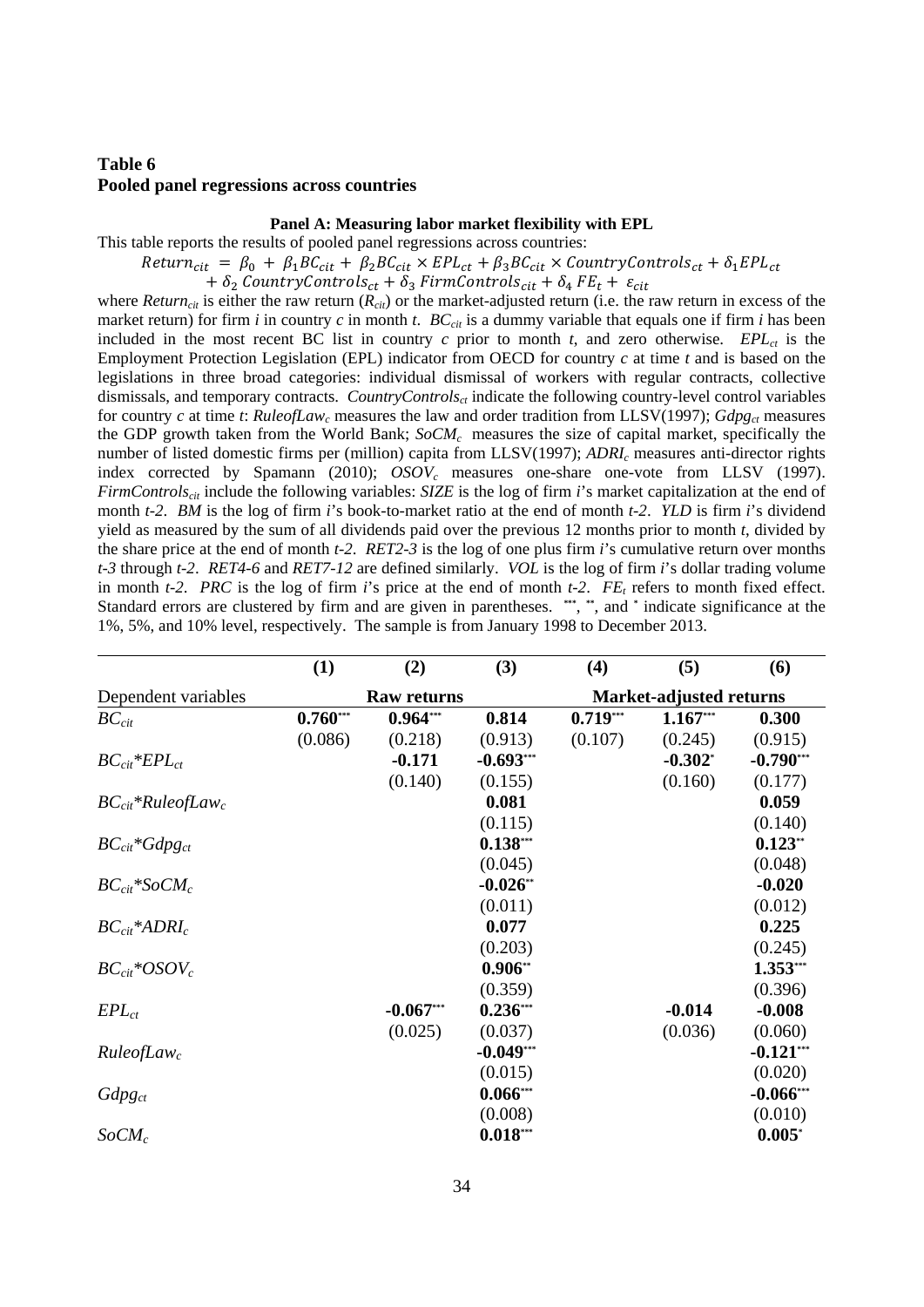|                     |             |             | (0.002)     |             |             | (0.003)     |
|---------------------|-------------|-------------|-------------|-------------|-------------|-------------|
| ADRI <sub>c</sub>   |             |             | $0.355***$  |             |             | $0.342***$  |
|                     |             |             | (0.031)     |             |             | (0.041)     |
| $OSOV_c$            |             |             | $-0.554***$ |             |             | $-0.517***$ |
|                     |             |             | (0.034)     |             |             | (0.041)     |
| <b>SIZE</b>         | $-0.092***$ | $-0.080***$ | $-0.110***$ | $-0.055***$ | $-0.061***$ | $-0.091***$ |
|                     | (0.005)     | (0.006)     | (0.006)     | (0.009)     | (0.010)     | (0.011)     |
| BM                  | $0.562***$  | $0.528***$  | $0.569***$  | $0.545***$  | $0.515***$  | $0.531***$  |
|                     | (0.015)     | (0.015)     | (0.016)     | (0.027)     | (0.029)     | (0.033)     |
| <b>YIELD</b>        | 0.000       | 0.000       | 0.000       | $-0.002$    | $-0.001$    | $-0.001$    |
|                     | (0.001)     | (0.001)     | (0.001)     | (0.001)     | (0.001)     | (0.001)     |
| <b>RET2-3</b>       | $0.414***$  | $0.329***$  | $0.320***$  | 0.020       | 0.006       | $-0.009$    |
|                     | (0.066)     | (0.068)     | (0.069)     | (0.101)     | (0.105)     | (0.107)     |
| <b>RET4-6</b>       | $0.311***$  | $0.207***$  | $0.183***$  | $-0.195***$ | $-0.263***$ | $-0.288***$ |
|                     | (0.052)     | (0.054)     | (0.055)     | (0.070)     | (0.073)     | (0.074)     |
| <b>RET7-12</b>      | $0.772***$  | $0.677***$  | $0.573***$  | $0.803***$  | $0.835***$  | $0.780***$  |
|                     | (0.039)     | (0.042)     | (0.043)     | (0.069)     | (0.061)     | (0.063)     |
| <b>VOL</b>          | $0.081***$  | $0.073***$  | $0.091***$  | $0.046***$  | $0.048***$  | $0.065***$  |
|                     | (0.005)     | (0.005)     | (0.005)     | (0.010)     | (0.010)     | (0.011)     |
| <b>PRC</b>          | $0.174***$  | $0.145***$  | $0.150***$  | $0.300***$  | $0.292***$  | $0.305***$  |
|                     | (0.008)     | (0.008)     | (0.009)     | (0.021)     | (0.023)     | (0.024)     |
| Constant            | $1.296***$  | $1.291***$  | $-0.845***$ | $1.096***$  | 1.086***    | $0.818***$  |
|                     | (0.021)     | (0.045)     | (0.213)     | (0.063)     | (0.078)     | (0.256)     |
| Month fixed effects | included    | included    | included    | included    | included    | included    |
| $R^2$               | 0.002       | 0.002       | 0.002       | 0.001       | 0.001       | 0.002       |
| Number of obs.      | 2,709,946   | 2,606,725   | 2,531,711   | 2,632,953   | 2,543,892   | 2,474,370   |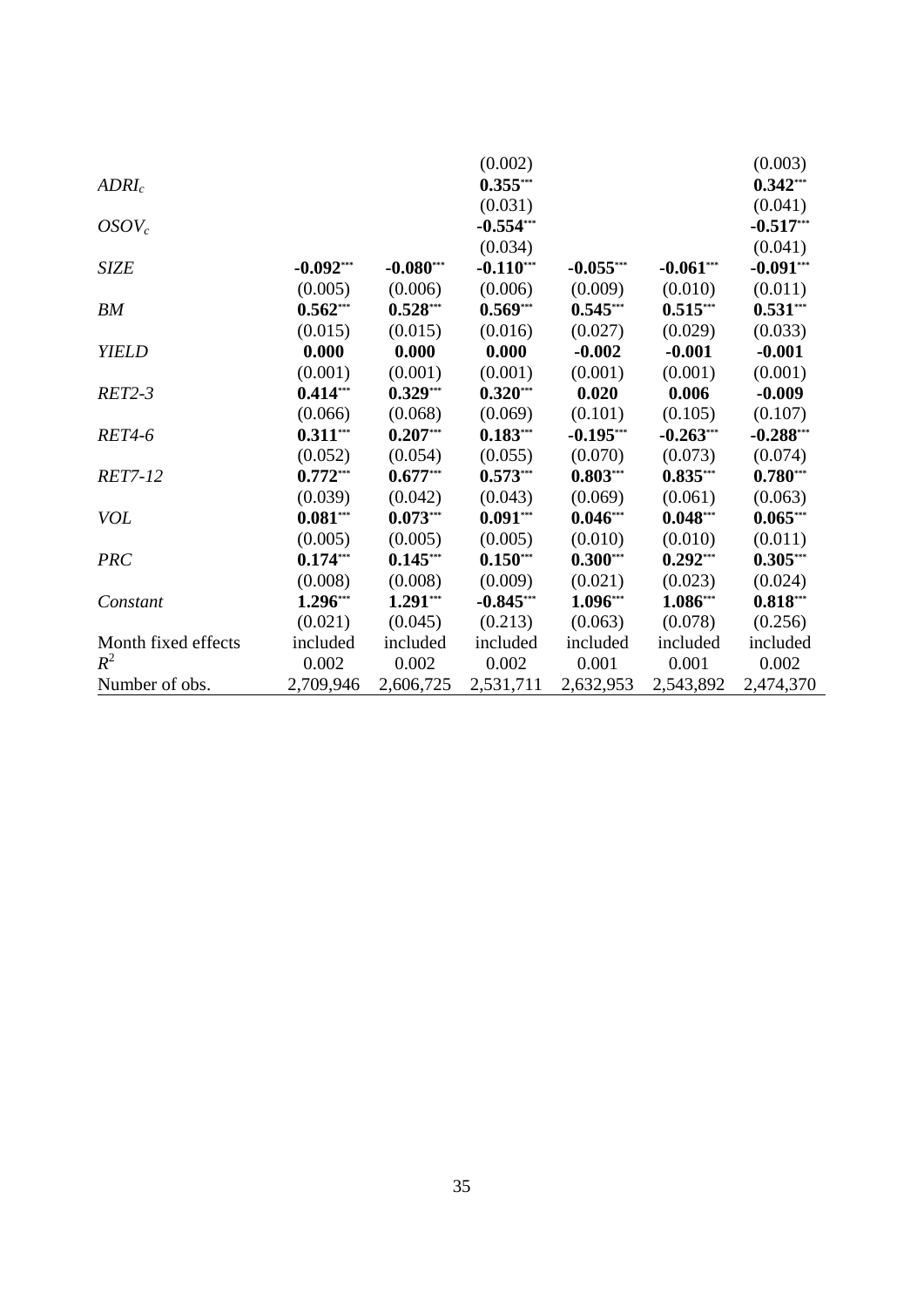#### **Table 6 (Cont'd)**

### **Panel B: Measuring labor market flexibility with EFW**

This table reports the results of pooled panel regressions across countries:

 $Return_{cit} = \beta_0 + \beta_1 BC_{cit} + \beta_2 BC_{cit} \times EFW_{ct} + \beta_3 BC_{cit} \times CountryContols_{ct} + \delta_1 EFW_{ct}$ 

 $+ \delta_2$  CountryControls<sub>ct</sub>  $+ \delta_3$  FirmControls<sub>cit</sub>  $+ \delta_4$  FE<sub>t</sub>  $+ \epsilon_{cit}$ 

where *Return<sub>cit</sub>* is either the raw return  $(R_{cit})$  or the market-adjusted return (i.e. the raw return in excess of the market return) for firm *i* in country *c* in month *t*.  $BC_{cit}$  is a dummy variable that equals one if firm *i* has been included in the most recent BC list in country  $c$  prior to month  $t$ , and zero otherwise.  $EFW<sub>ct</sub>$  is the labor market flexibility indicator for country *c* at time *t* and is calculated as the average score of six indicators on hiring regulations and mini wage, hiring and firing regulations, centralized collective bargaining, hours regulations, mandated cost of worker dismissal and military conscription obtained from the Fraser Institute's Economic Freedom of the World database. *CountryControlsct* indicate the following country-level control variables for country  $c$  at time  $t$ :  $Rule of Law<sub>c</sub>$  measures the law and order tradition from LLSV(1997);  $Gdpg<sub>ct</sub>$ measures the GDP growth taken from the World Bank; *SoCMc* measures the size of capital market, specifically the number of listed domestic firms per (million) capita from LLSV(1997); *ADRIc* measures antidirector rights index corrected by Spamann (2010); *OSOVc* measures one-share one-vote from LLSV (1997). *FirmControlscit* include the following variables: *SIZE* is the log of firm *i*'s market capitalization at the end of month *t-2*. *BM* is the log of firm *i*'s book-to-market ratio at the end of month *t-2*. *YLD* is firm *i*'s dividend yield as measured by the sum of all dividends paid over the previous 12 months prior to month *t*, divided by the share price at the end of month *t-2*. *RET2-3* is the log of one plus firm *i*'s cumulative return over months *t-3* through *t-2*. *RET4-6* and *RET7-12* are defined similarly. *VOL* is the log of firm *i*'s dollar trading volume in month  $t-2$ . *PRC* is the log of firm *i*'s price at the end of month  $t-2$ . *FE<sub>t</sub>* refers to month fixed effect. Standard errors are clustered by firm and are given in parentheses. **\*\*\***, **\*\***, and **\*** indicate significance at the 1%, 5%, and 10% level, respectively. The sample is from January 2002 to December 2013.

|                                    | (1)                | (2)         | (3)         | (4)                            | (5)         | (6)         |  |
|------------------------------------|--------------------|-------------|-------------|--------------------------------|-------------|-------------|--|
| Dependent variables                | <b>Raw returns</b> |             |             | <b>Market-adjusted returns</b> |             |             |  |
| $BC_{cit}$                         | $0.629***$         | $-0.157$    | $-0.890$    | $0.620***$                     | $-0.543$    | $-0.546$    |  |
|                                    | (0.096)            | (0.434)     | (0.799)     | (0.121)                        | (0.531)     | (0.727)     |  |
| $BC_{cit}$ * $EFW_{ct}$            |                    | $0.088*$    | $0.232***$  |                                | $0.140**$   | $0.394***$  |  |
|                                    |                    | (0.053)     | (0.084)     |                                | (0.063)     | (0.097)     |  |
| $BC_{cit}$ *RuleofLaw <sub>c</sub> |                    |             | $-0.187$    |                                |             | $-0.144$    |  |
|                                    |                    |             | (0.114)     |                                |             | (0.140)     |  |
| $BC_{cit}$ *Gdpg <sub>ct</sub>     |                    |             | $-0.050$    |                                |             | $-0.051$    |  |
|                                    |                    |             | (0.040)     |                                |             | (0.043)     |  |
| $BC_{cit}$ *SoCM <sub>c</sub>      |                    |             | $-0.016$    |                                |             | $-0.021$    |  |
|                                    |                    |             | (0.012)     |                                |             | (0.014)     |  |
| $BC_{cit}$ *ADRI <sub>c</sub>      |                    |             | $0.358*$    |                                |             | $-0.043$    |  |
|                                    |                    |             | (0.213)     |                                |             | (0.260)     |  |
| $BC_{cit}$ *OSOV <sub>c</sub>      |                    |             | 0.262       |                                |             | $0.861**$   |  |
|                                    |                    |             | (0.370)     |                                |             | (0.413)     |  |
| $EFW_{ct}$                         |                    | $-0.147***$ | $-0.153***$ |                                | $-0.066***$ | $-0.075***$ |  |
|                                    |                    | (0.008)     | (0.012)     |                                | (0.011)     | (0.022)     |  |
| Rule of Law <sub>c</sub>           |                    |             | $0.152***$  |                                |             | $-0.035$    |  |
|                                    |                    |             | (0.016)     |                                |             | (0.025)     |  |
| $Gdpg_{ct}$                        |                    |             | $0.296***$  |                                |             | $0.020*$    |  |
|                                    |                    |             | (0.008)     |                                |             | (0.011)     |  |
| $SoCM_c$                           |                    |             | $0.006***$  |                                |             | $0.006**$   |  |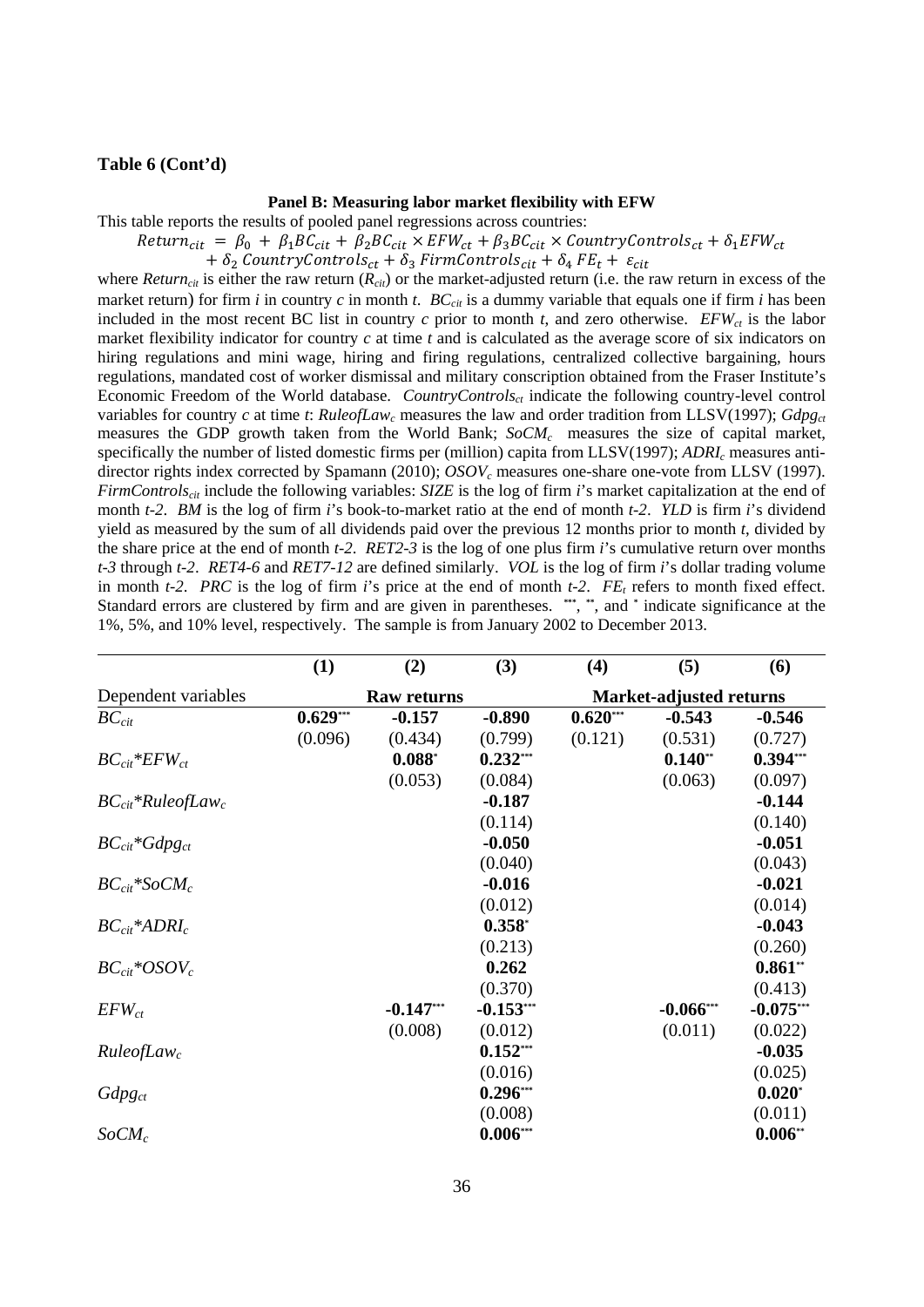|                     |             |             | (0.002)     |             |             | (0.003)     |
|---------------------|-------------|-------------|-------------|-------------|-------------|-------------|
| ADRI <sub>c</sub>   |             |             | $0.113***$  |             |             | $0.399***$  |
|                     |             |             | (0.034)     |             |             | (0.043)     |
| $OSOV_c$            |             |             | $-0.284***$ |             |             | $-0.400***$ |
|                     |             |             | (0.046)     |             |             | (0.064)     |
| <b>SIZE</b>         | $-0.123***$ | $-0.086***$ | $-0.132***$ | $-0.071***$ | $-0.055***$ | $-0.098***$ |
|                     | (0.006)     | (0.006)     | (0.007)     | (0.011)     | (0.012)     | (0.013)     |
| BM                  | $0.591***$  | $0.593***$  | $0.672***$  | $0.629***$  | $0.632***$  | $0.662***$  |
|                     | (0.017)     | (0.017)     | (0.018)     | (0.036)     | (0.036)     | (0.040)     |
| <b>YIELD</b>        | $-0.002$    | $-0.002$    | $-0.002$    | $-0.002$    | $-0.002$    | $-0.003$    |
|                     | (0.001)     | (0.001)     | (0.001)     | (0.002)     | (0.002)     | (0.002)     |
| <b>RET2-3</b>       | $0.367***$  | $0.371***$  | $0.231***$  | 0.092       | 0.094       | 0.056       |
|                     | (0.078)     | (0.078)     | (0.079)     | (0.105)     | (0.105)     | (0.107)     |
| <b>RET4-6</b>       | $-0.512***$ | $-0.510***$ | $-0.657***$ | $-0.780***$ | $-0.779***$ | $-0.821***$ |
|                     | (0.061)     | (0.061)     | (0.062)     | (0.079)     | (0.079)     | (0.081)     |
| RET7-12             | $0.845***$  | $0.895***$  | $0.645***$  | $0.806***$  | $0.830***$  | $0.737***$  |
|                     | (0.045)     | (0.045)     | (0.047)     | (0.065)     | (0.065)     | (0.068)     |
| <b>VOL</b>          | $0.083***$  | $0.074***$  | $0.093***$  | $0.038***$  | $0.035***$  | $0.053***$  |
|                     | (0.005)     | (0.005)     | (0.006)     | (0.012)     | (0.012)     | (0.013)     |
| <b>PRC</b>          | $0.145***$  | $0.182***$  | $0.137***$  | $0.241***$  | $0.259***$  | $0.273***$  |
|                     | (0.009)     | (0.009)     | (0.009)     | (0.025)     | (0.026)     | (0.027)     |
| Constant            | 1.388***    | 2.598***    | 0.115       | $1.049***$  | 1.596***    | 0.160       |
|                     | (0.024)     | (0.073)     | (0.159)     | (0.078)     | (0.130)     | (0.188)     |
| Month fixed effects | included    | included    | included    | included    | included    | included    |
| $R^2$               | 0.002       | 0.003       | 0.003       | 0.001       | 0.002       | 0.002       |
| Number of obs.      | 2,057,738   | 2,057,738   | 1,976,594   | 2,006,911   | 2,006,911   | 1,931,259   |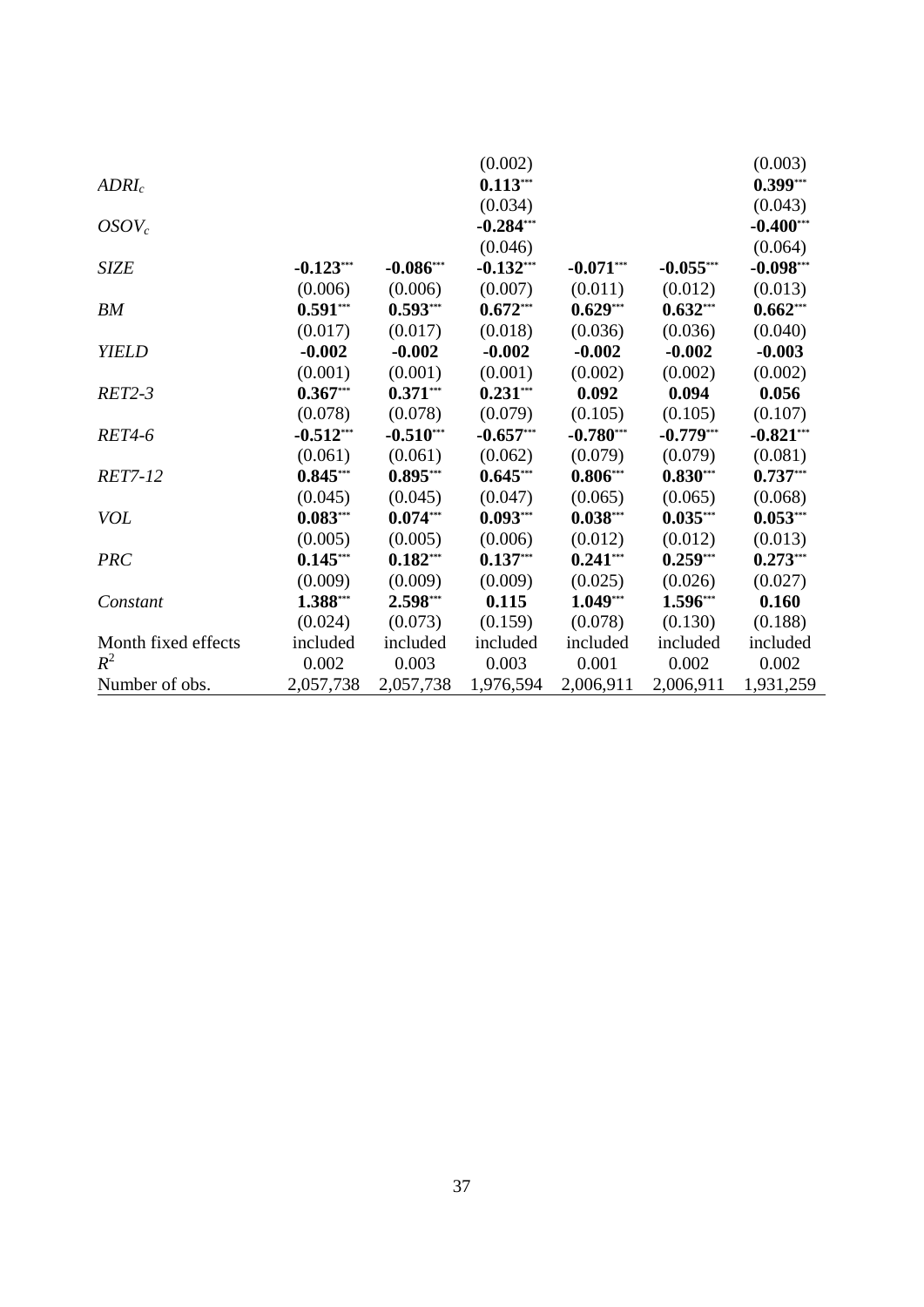# **Table 7 Fama-MacBeth regressions across countries**

#### **Panel A: Measuring labor market flexibility with EPL**

This table reports results of firm-level cross-sectional regressions based on Fama-MacBeth's (1973) method in a given month *t*:

 $Return_{ci} = \beta_0 + \beta_1 BC_{ci} + \beta_2 BC_{ci} \times EPL_c + \beta_3 BC_{ci} \times CountryContents_c + \delta_1 EPL_c$ 

 $+ \delta_2$  CountryControls<sub>c</sub> +  $\delta_3$  FirmControls<sub>ci</sub> +  $\varepsilon_{ci}$ 

where *Return<sub>ci</sub>* is either the raw return  $(R_{ci})$  or the market-adjusted return (i.e. the raw return in excess of the market return) for firm *i* in country *c* in the given month *t*.  $BC_{ci}$  is a dummy variable that equals one if firm *i* has been included in the most recent BC list in country *c* prior to the given month *t*, and zero otherwise. *EPLc* is the Employment Protection Legislation (EPL) indicator from OECD for country *c* at the given month *t* and is based on the legislations in three broad categories: individual dismissal of workers with regular contracts, collective dismissals, and temporary contracts. *CountryControlsc* indicate the following countrylevel control variables for country *c* at the given *t*: *RuleofLawc* measures the law and order tradition from LLSV(1997); *Gdpg<sub>c</sub>* measures the GDP growth taken from the World Bank; *SoCM<sub>c</sub>* measures the size of capital market, specifically the number of listed domestic firms per (million) capita from LLSV(1997); *ADRIc* measures anti-director rights index corrected by Spamann (2010); *OSOVc* measures one-share onevote from LLSV (1997). *FirmControlsci* include the following variables: *SIZE* is the log of firm *i*'s market capitalization at the end of month *t-2*. *BM* is the log of firm *i*'s book-to-market ratio at the end of month *t-2*. *YLD* is firm *i*'s dividend yield as measured by the sum of all dividends paid over the previous 12 months prior to month *t*, divided by the share price at the end of month *t-2*. *RET2-3* is the log of one plus firm *i*'s cumulative return over months *t-3* through *t-2*. *RET4-6* and *RET7-12* are defined similarly. *VOL* is the log of firm *i*'s dollar trading volume in month *t-2*. *PRC* is the log of firm *i*'s price at the end of month *t-2*. *FEt* refers to month fixed effect. The reported coefficients are the time-series average of the monthly coefficients. Standard errors are displayed in parentheses below, adjusted for heteroscedasticity and autocorrelation (Newey and West (1987)). **\*\*\***, **\*\***, and **\*** indicate significance at the 1%, 5%, and 10% level, respectively. The sample is from January 1998 to December 2013.

|                                    | (1)                | (2)      | (3)        | (4)                            | (5)       | (6)        |  |
|------------------------------------|--------------------|----------|------------|--------------------------------|-----------|------------|--|
| Dependent variables                | <b>Raw returns</b> |          |            | <b>Market-adjusted returns</b> |           |            |  |
| $BC_{cit}$                         | $0.679***$         | 0.513    | $-0.239$   | $0.676***$                     | $0.818**$ | 1.553      |  |
|                                    | (0.123)            | (0.387)  | (1.730)    | (0.147)                        | (0.382)   | (6.173)    |  |
| $BC_{cit}*EPL_{ct}$                |                    | 0.157    | $-0.522**$ |                                | $-0.041$  | $-0.754**$ |  |
|                                    |                    | (0.312)  | (0.213)    |                                | (0.295)   | (0.371)    |  |
| $BC_{cit}$ *RuleofLaw <sub>c</sub> |                    |          | 0.279      |                                |           | 0.428      |  |
|                                    |                    |          | (0.296)    |                                |           | (1.234)    |  |
| $BC_{cit} *Gdpg_{ct}$              |                    |          | 0.038      |                                |           | 0.037      |  |
|                                    |                    |          | (0.169)    |                                |           | (0.265)    |  |
| $BC_{cit}$ *SoCM <sub>c</sub>      |                    |          | $-0.001$   |                                |           | 0.003      |  |
|                                    |                    |          | (0.014)    |                                |           | (0.016)    |  |
| $BC_{cit}$ *ADRI <sub>c</sub>      |                    |          | $-0.227$   |                                |           | $-0.859$   |  |
|                                    |                    |          | (0.394)    |                                |           | (1.516)    |  |
| $BC_{cit}$ *OSOV <sub>c</sub>      |                    |          | 2.259      |                                |           | 1.596*     |  |
|                                    |                    |          | (1.477)    |                                |           | (0.961)    |  |
| $EPL_{ct}$                         |                    | $-0.036$ | 0.245      |                                | 0.040     | 0.008      |  |
|                                    |                    | (0.196)  | (0.241)    |                                | (0.140)   | (0.204)    |  |
| Rule of Law <sub>c</sub>           |                    |          | $0.269*$   |                                |           | 0.033      |  |
|                                    |                    |          | (0.146)    |                                |           | (0.288)    |  |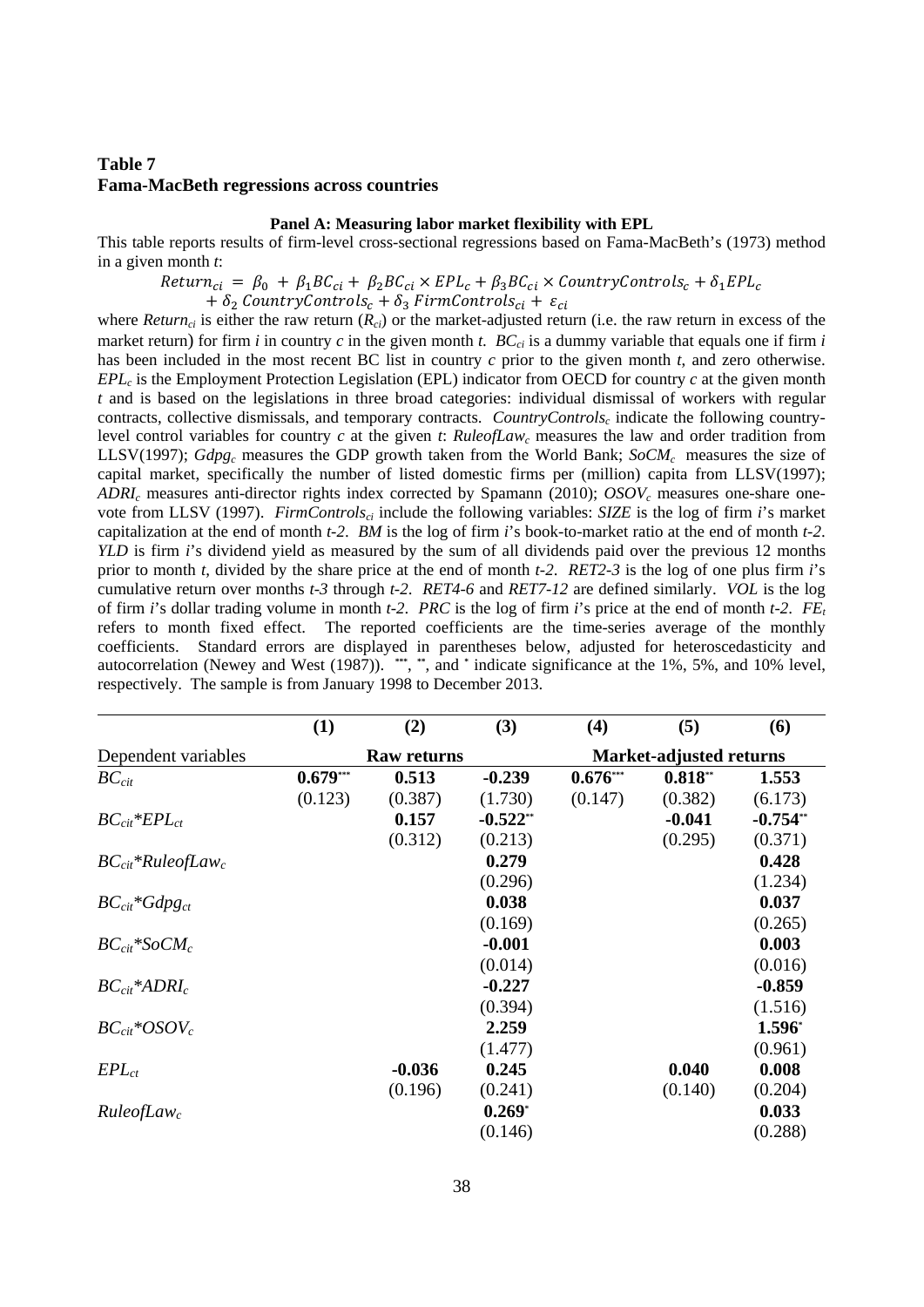| $Gdpg_{ct}$         |            |            | $0.321**$   |            |                       | 0.184      |
|---------------------|------------|------------|-------------|------------|-----------------------|------------|
|                     |            |            | (0.149)     |            |                       | (0.165)    |
| $SoCM_c$            |            |            | 0.014       |            |                       | 0.004      |
|                     |            |            | (0.010)     |            |                       | (0.010)    |
| ADRI <sub>c</sub>   |            |            | 0.339       |            |                       | $0.611**$  |
|                     |            |            | (0.216)     |            |                       | (0.309)    |
| $OSOV_c$            |            |            | $-0.058$    |            |                       | 0.184      |
|                     |            |            | (0.447)     |            |                       | (0.455)    |
| <b>SIZE</b>         | $-0.087$   | $-0.086$   | $-0.112**$  | $-0.070$   | $-0.080$ <sup>*</sup> | $-0.109*$  |
|                     | (0.047)    | (0.044)    | (0.049)     | (0.049)    | (0.047)               | (0.056)    |
| <b>BM</b>           | $0.438***$ | $0.365***$ | $0.359***$  | $0.422***$ | $0.366***$            | $0.352***$ |
|                     | (0.088)    | (0.093)    | (0.090)     | (0.101)    | (0.106)               | (0.108)    |
| <b>YIELD</b>        | 0.248      | 0.146      | 0.144       | 0.261      | 0.151                 | 0.155      |
|                     | (0.161)    | (0.117)    | (0.125)     | (0.168)    | (0.126)               | (0.134)    |
| $RET2-3$            | $0.842**$  | $0.817**$  | $0.701*$    | 0.559      | 0.610                 | 0.410      |
|                     | (0.398)    | (0.385)    | (0.373)     | (0.448)    | (0.451)               | (0.453)    |
| <b>RET4-6</b>       | $0.812**$  | $0.691*$   | $0.592*$    | 0.396      | 0.305                 | 0.253      |
|                     | (0.399)    | (0.379)    | (0.348)     | (0.394)    | (0.389)               | (0.387)    |
| <b>RET7-12</b>      | $0.939***$ | $0.963***$ | $0.819***$  | $0.787***$ | $0.909***$            | $0.746**$  |
|                     | (0.269)    | (0.273)    | (0.269)     | (0.249)    | (0.257)               | (0.295)    |
| <b>VOL</b>          | 0.046      | 0.046      | 0.065       | 0.024      | 0.033                 | 0.046      |
|                     | (0.042)    | (0.042)    | (0.045)     | (0.044)    | (0.045)               | (0.050)    |
| <b>PRC</b>          | 0.114      | 0.107      | 0.107       | $0.251**$  | $0.267**$             | $0.273**$  |
|                     | (0.082)    | (0.090)    | (0.096)     | (0.110)    | (0.113)               | (0.126)    |
| Constant            | 0.806      | 0.795      | $-4.609***$ | $0.595*$   | 0.502                 | $-3.020$   |
|                     | (0.541)    | (0.604)    | (1.764)     | (0.325)    | (0.441)               | (2.400)    |
| Month fixed effects | included   | included   | included    | included   | included              | included   |
| Avg. $R^2$          | 0.048      | 0.051      | 0.084       | 0.039      | 0.041                 | 0.060      |
| Number of obs.      | 2,713,161  | 2,606,725  | 2,531,711   | 2,635,453  | 2,543,892             | 2,474,370  |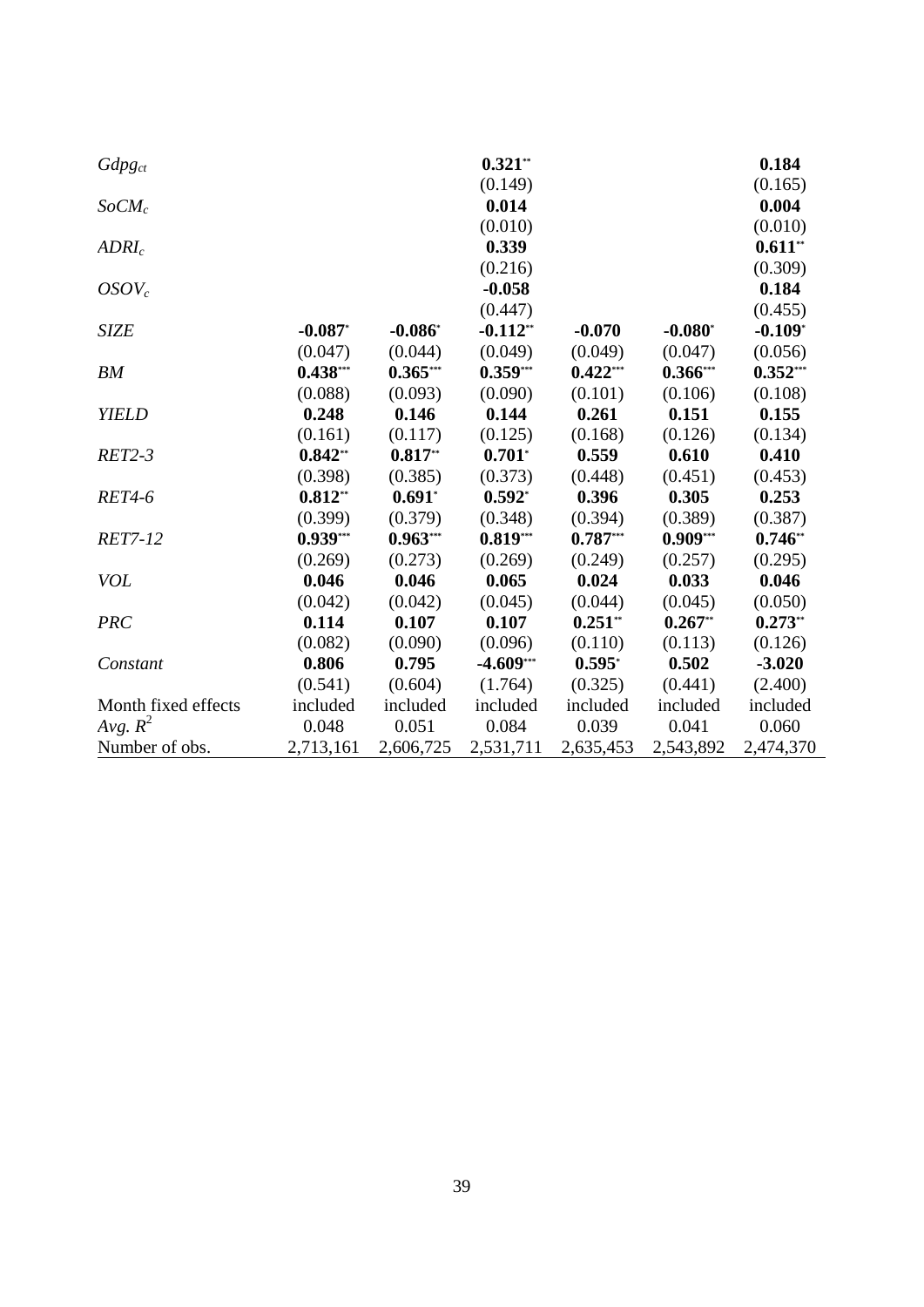## **Table 7 (Cont'd)**

### **Panel B: Measuring labor market flexibility with EFW**

This table reports results of firm-level cross-sectional regressions based on Fama-MacBeth's (1973) method in a given month *t*:

 $Return_{ci} = \beta_0 + \beta_1 BC_{ci} + \beta_2 BC_{ci} \times EFW_c + \beta_3 BC_{ci} \times CountryContents_c + \delta_1 EFW_c$ 

 $+ \delta_2$  CountryControls<sub>c</sub> +  $\delta_3$  FirmControls<sub>ci</sub> +  $\varepsilon_{ci}$ 

where *Return<sub>ci</sub>* is either the raw return  $(R_{ci})$  or the market-adjusted return (i.e. the raw return in excess of the market return) for firm *i* in country *c* in the given month *t*.  $BC_{ci}$  is a dummy variable that equals one if firm *i* has been included in the most recent BC list in country *c* prior to the given month *t*, and zero otherwise. *EFW<sub>c</sub>* is the labor market flexibility indicator for country *c* at the given month *t* and is calculated as the average score of six indicators on hiring regulations and mini wage, hiring and firing regulations, centralized collective bargaining, hours regulations, mandated cost of worker dismissal, and military conscription obtained from the Fraser Institute's Economic Freedom of the World database. *CountryControls<sub>c</sub>* indicate the following country-level control variables for country *c* at the given *t*: *RuleofLawc* measures the law and order tradition from LLSV (1997); *Gdpg<sub>c</sub>* measures the GDP growth taken from the World Bank; *SoCM<sub>c</sub>* measures the size of capital market, specifically the number of listed domestic firms per (million) capita from LLSV(1997); *ADRIc* measures anti-director rights index corrected by Spamann (2010); *OSOVc* measures one-share one-vote from LLSV (1997). *FirmControlsci* include the following variables: *SIZE* is the log of firm *i*'s market capitalization at the end of month *t-2*. *BM* is the log of firm *i*'s book-to-market ratio at the end of month *t-2*. *YLD* is firm *i*'s dividend yield as measured by the sum of all dividends paid over the previous 12 months prior to month *t*, divided by the share price at the end of month *t-2*. *RET2-3* is the log of one plus firm *i*'s cumulative return over months *t-3* through *t-2*. *RET4-6* and *RET7-12* are defined similarly. *VOL* is the log of firm *i*'s dollar trading volume in month *t-2*. *PRC* is the log of firm *i*'s price at the end of month  $t-2$ .  $FE_t$  refers to month fixed effect. The reported coefficients are the time-series average of the monthly coefficients. Standard errors are displayed in parentheses below, adjusted for heteroscedasticity and autocorrelation (Newey and West (1987)). **\*\*\***, **\*\***, and **\*** indicate significance at the 1%, 5%, and 10% level, respectively. The sample is from January 2002 to December 2013.

|                                    | (1)                | (2)       | (3)       | (4)                            | (5)       | (6)        |  |
|------------------------------------|--------------------|-----------|-----------|--------------------------------|-----------|------------|--|
| Dependent variables                | <b>Raw returns</b> |           |           | <b>Market-adjusted returns</b> |           |            |  |
| $BC_{cit}$                         | $0.647***$         | $-0.548$  | $-0.788$  | $0.627***$                     | $-0.595$  | $-0.539$   |  |
|                                    | (0.105)            | (0.467)   | (0.628)   | (0.145)                        | (0.595)   | (0.685)    |  |
| $BC_{cit}$ * $EFW_{ct}$            |                    | $0.137**$ | $0.338**$ |                                | $0.148**$ | $0.760***$ |  |
|                                    |                    | (0.061)   | (0.147)   |                                | (0.074)   | (0.222)    |  |
| $BC_{cit}$ *RuleofLaw <sub>c</sub> |                    |           | $-0.324$  |                                |           | $-0.399$   |  |
|                                    |                    |           | (0.254)   |                                |           | (0.325)    |  |
| $BC_{cit}$ *Gdpg <sub>ct</sub>     |                    |           | $-0.116$  |                                |           | $-0.417**$ |  |
|                                    |                    |           | (0.155)   |                                |           | (0.200)    |  |
| $BC_{cit}*SoCM_c$                  |                    |           | $-0.013$  |                                |           | $-0.036**$ |  |
|                                    |                    |           | (0.018)   |                                |           | (0.018)    |  |
| $BC_{cit}$ *ADRI <sub>c</sub>      |                    |           | 0.436     |                                |           | 0.119      |  |
|                                    |                    |           | (0.395)   |                                |           | (0.412)    |  |
| $BC_{cit}$ *OSOV <sub>c</sub>      |                    |           | 0.150     |                                |           | $1.607*$   |  |
|                                    |                    |           | (0.763)   |                                |           | (0.866)    |  |
| $EFW_{ct}$                         |                    | $-0.090$  | $-0.131$  |                                | $-0.040$  | $-0.025$   |  |
|                                    |                    | (0.089)   | (0.116)   |                                | (0.060)   | (0.116)    |  |
| Rule of Law <sub>c</sub>           |                    |           | 0.224     |                                |           | 0.159      |  |
|                                    |                    |           | (0.145)   |                                |           | (0.144)    |  |